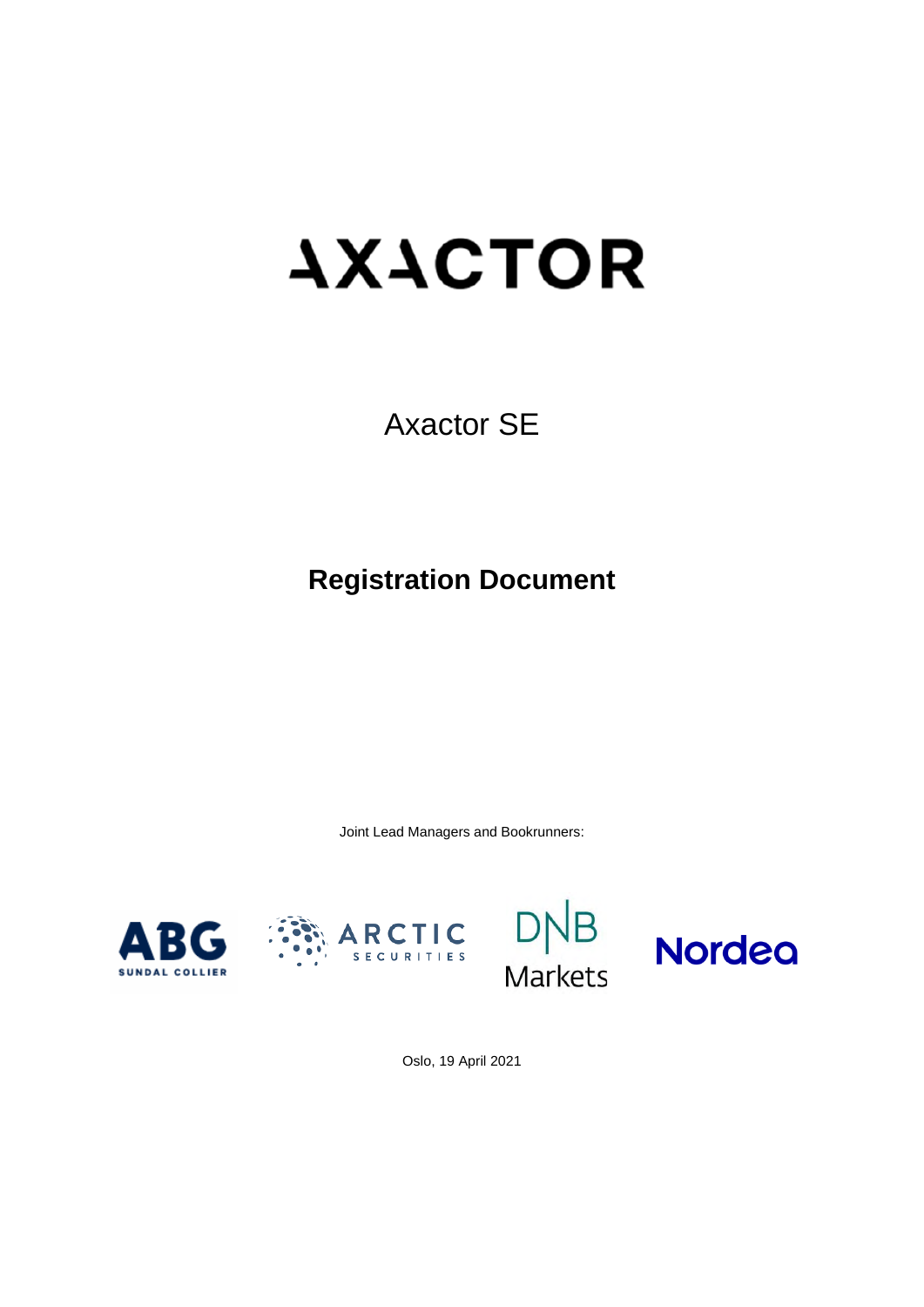#### **Important information**

The Registration Document is based on sources such as annual reports and publicly available information and forward looking information based on current expectations, estimates and projections about global economic conditions, the economic conditions of the regions and industries that are major markets for the Company's (including its subsidiaries and affiliates) lines of business.

A prospective investor should consider carefully the factors set forth in chapter 1 Risk factors, and elsewhere in the Prospectus, and should consult his or her own expert advisers as to the suitability of an investment in the Bonds.

**IMPORTANT – EEA AND UK RETAIL INVESTORS** - If the Securities Note in respect of any bonds includes a legend titled "Prohibition of Sales to EEA Retail Investors and UK Retail Investor", the bonds are not intended to be offered, sold or otherwise made available to and should not be offered, sold or otherwise made available to any retail investor in the European Economic Area ('EEA') or in the United Kingdom (the "UK"). For these purposes, a retail investor means a person who is one (or more) of: (i) a retail client as defined in point (11) of Article 4(1) of the Markets in Financial Instruments Directive II ('MiFID II'); (ii) a customer within the meaning of Directive 2016/97 (the "Insurance Mediation Directive"), where that customer would not qualify as a professional client as defined in point (10) of Article 4(1) of MiFID II; or (iii) not a qualified investor as defined in the Prospectus Directive. Consequently no key information document required by Regulation (EU) No 1286/2014 (as amended, the "Packaged Retail Investment and Insurance-Based Products, PRIIPs Regulation") for offering or selling the bonds or otherwise making them available to retail investors in the EEA or in the UK has been prepared and therefore offering or selling the bonds or otherwise making them available to any retail investor in the EEA or in the UK may be unlawful under the PRIIPS Regulation.

MiFID II product governance / target market – The Securities Note in respect of any bonds will include a legend titled "MiFID II product governance" which will outline the target market assessment in respect of the bonds and which channels for distribution of the bonds are appropriate. Any person subsequently offering, selling or recommending the bonds (a "distributor") should take into consideration the target market assessment; however, a distributor subject to MiFID II is responsible for undertaking its own target market assessment in respect of the bonds (by either adopting or refining the target market assessment) and determining appropriate distribution channels.

This Registration Document is subject to the general business terms of the Joint Lead Managers, available at their respective websites: [https://www.abgsc.com](https://www.abgsc.com/), [https://www.arctic.com](https://www.arctic.com/), [https://www.dnb.no](https://www.dnb.no/) and [https://www.nordea.no.](https://www.nordea.no/)

The Joint Lead Managers and/or any of their affiliated companies and/or officers, directors and employees may be a market maker or hold a position in any instrument or related instrument discussed in this Registration Document and may perform or seek to perform financial advisory or banking services related to such instruments. The Joint Lead Manager's corporate finance department may act as manager or co-manager for this Company in private and/or public placement and/or resale not publicly available or commonly known.

Copies of this Registration Document are not being mailed or otherwise distributed or sent in or into or made available in the United States. Persons receiving this document (including custodians, nominees and trustees) must not distribute or send such documents or any related documents in or into the United States.

Other than in compliance with applicable United States securities laws, no solicitations are being made or will be made, directly or indirectly, in the United States. Securities will not be registered under the United States Securities Act of 1933 and may not be offered or sold in the United States absent registration or an applicable exemption from registration requirements.

The distribution of the Registration Document may be limited by law also in other jurisdictions, for example in the United Kingdom. Approval of the Registration Document by Finanstilsynet (the Norwegian FSA) implies that the Registration Document may be used in any EEA country. No other measures have been taken to obtain authorisation to distribute the Registration Document in any jurisdiction where such action is required.

The Registration Document dated 19 April 2021 together with a Securities Note included the Summary and any supplements to these documents constitutes the Prospectus.

The content of the Prospectus does not constitute legal, financial or tax advice and potential investors should seek legal, financial and/or tax advice.

Unless otherwise stated, the Prospectus is subject to Norwegian law. In the event of any dispute regarding the Prospectus, Norwegian law will apply.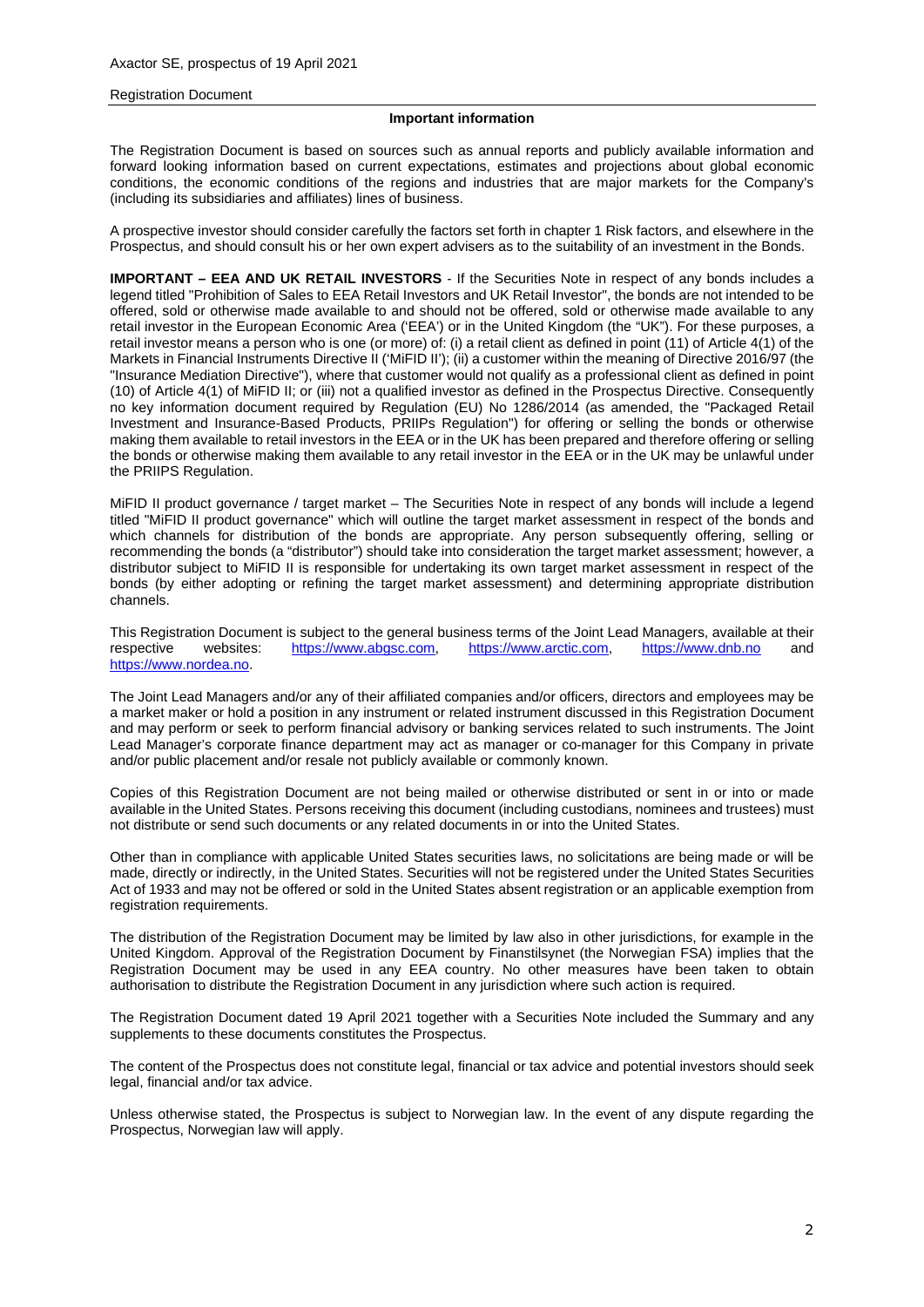| <b>Registration Document</b>                                                       |  |
|------------------------------------------------------------------------------------|--|
| <b>TABLE OF CONTENTS:</b>                                                          |  |
|                                                                                    |  |
|                                                                                    |  |
|                                                                                    |  |
|                                                                                    |  |
|                                                                                    |  |
|                                                                                    |  |
|                                                                                    |  |
|                                                                                    |  |
|                                                                                    |  |
| 10 FINANCIAL INFORMATION CONCERNING THE ISSUER'S ASSETS AND LIABILITIES, FINANCIAL |  |
|                                                                                    |  |
|                                                                                    |  |
|                                                                                    |  |
|                                                                                    |  |
|                                                                                    |  |
|                                                                                    |  |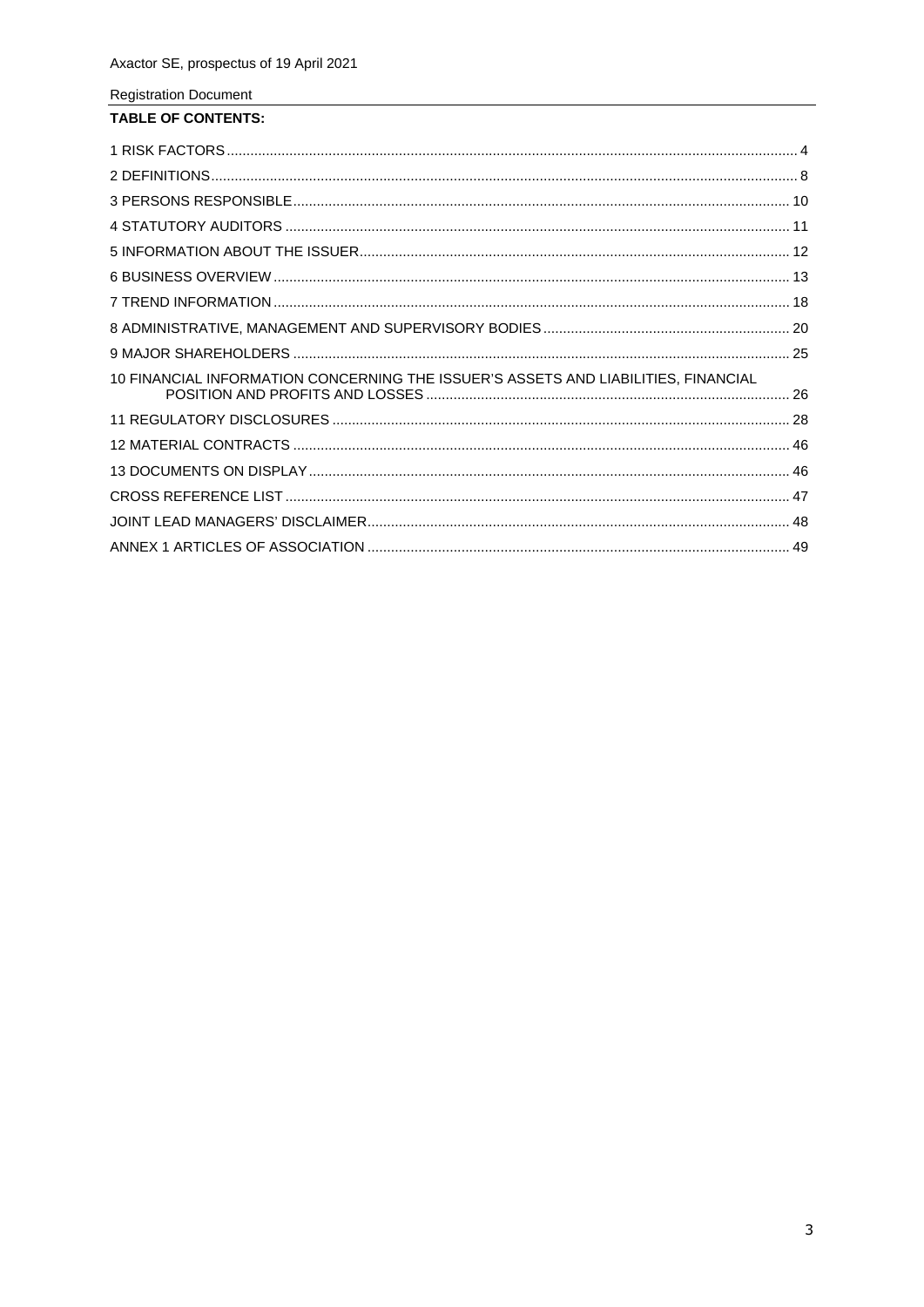### <span id="page-3-0"></span>**1 Risk factors**

Investing in bonds issued by Axactor SE involves inherent risks.

As the Company is the parent company of the Group and a holding company, the risk factors for Axactor SE and the Group are deemed to be equivalent for the purpose of this Registration Document.

An investment in the Bonds is suitable only for investors who understand the risk factors associated with this type of investment and who can afford a loss of all or part of their investment.

The risk factors included in this Section 1 are presented in a limited number of categories, where each risk factor is placed in the most appropriate category based on the nature of the risk it represents. Within each category, the risk factors deemed most material for the Group, taking into account their potential negative effect for the Company and its subsidiaries and the probability of their occurrence, are set out first. This does not mean that the remaining risk factors are ranked in order of their materiality or comprehensibility, nor based on a probability of their occurrence. The absence of negative past experience associated with a given risk factor does not mean that the risks and uncertainties in that risk factor are not genuine and potential threats, and they should therefore be considered prior to making an investment decision. If any of the following risks were to materialize, either individually, cumulatively or together with other circumstances, it could have a material adverse effect on the Group and/or its business, results of operations, cash flows, financial condition and/or prospects, which may cause a decline in the value and trading price of the Shares, resulting in loss of all or part of an investment in the Offer Shares. Additional factors of which the Company is currently unaware, or which it currently deems not to be risks, may also have corresponding negative effects.

#### **1.1 Risks related to the business of the Company and the industry in which it operates**

#### **1.1.1 Competitive risks**

The Group faces strong competition, including from pan-European competitors and competitors that are active in the local markets. This competition includes, but is not limited to, competition on the basis of bid prices. Competitors may offer more attractive pricing levels for debt collection contracts, for debt portfolios, for collection platforms, which include all of the collection functions of financial institutions, or for purchases of other debt collection service providers. There is a risk that this price competition will materially affect the Group's business, results of operations or financial condition, and its ability to implement its business plan. The Group's success in obtaining debt collection contracts and in purchasing debt portfolios or collection platforms depends on the price offered along with several other factors, such as service, reputation and relationships. There is a risk that the Group's competitors will have competitive strengths that the Group cannot match. Further, there is a risk that the Group's competitors will elect to offer prices that the Group determines are not economically sustainable. Additionally, many of the Group's competitors have substantially greater financial resources than the Group. There is a risk that the Group will not be able to develop and expand its business in competition with competitors that have substantially greater financial resources than the Group. There is a risk that any of these events will, if they materialise, have a material adverse effect on the Group's business, results of operations or financial condition.

#### **1.1.2 Reputation is critical to the Group's business and there is a risk that any event that could harm the Group's reputation will adversely affect its business**

In addition to pricing and other features of the Group's services, reputation is critical to clients' or potential clients' willingness of engaging with the Group. As the Group is a newer market entrant in the debt collection business, its brand will be less known to clients and potential clients and there is a risk that events that could harm the Group's reputation will have a greater effect on the Group than it would have had on some of its peers.

#### **1.1.3 The availability of debt collection contracts, and debt portfolios and collection platforms for purchase depends on several factors which are outside of the Group's control**

Factors that have an impact on the availability of debt collection contracts, debt portfolios and collection platforms include: growth trends; the levels of overdue debt; volumes of portfolio sales by debt originators; competitive factors affecting portfolio purchasers and originators; government regulation and regulatory initiatives; and macroeconomic environments. As many of the Group's competitors can offer more customized products, have presence in additional jurisdictions, and have substantially greater financial resources than the Group, the Group may be more vulnerable in a situation where it is unable to enter into debt collection contracts, purchase portfolios or collection platforms at appropriate prices. In such situation, there is a risk that the Group's business and its ability of implementing its business plan will be materially adversely affected.

#### **1.1.4 The Group is subject to risks relating to its acquisitions**

The Group has made several acquisitions over the past years, including Geslico, ALD Abogados, CS Union, Altor, IKAS, Profact and SPT group. The Company has completed due diligence reviews of the companies acquired based on information and documentation received by the sellers. However, if the information and the documentation provided does not properly reflect the business and financial condition of the companies acquired, there is a risk that this will affect the Company's business, financial condition and results of operation.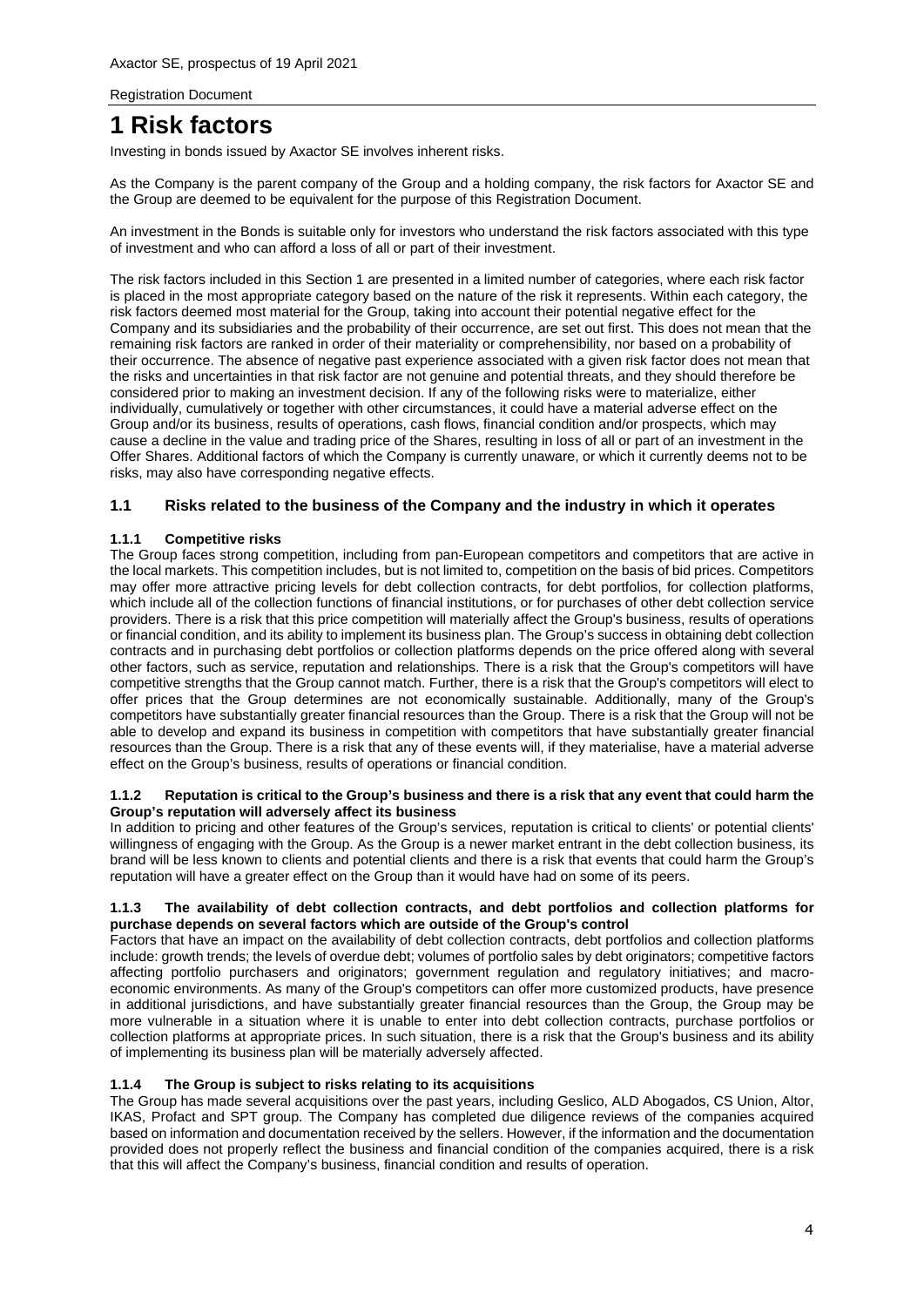The Group also plans to acquire additional debt portfolios in the future. However, there is a risk that the Group will not be able to identify or complete acquisitions or that such acquisitions will prove to be unsuccessful.

Acquisitions may divert the attention of the Group's management from the Group's day-to-day operations and other important business matters. Successful completion of an acquisition may also depend on licenses being granted and other regulatory requirements, or other factors which are outside of the Group's control, in addition to adequate handling of transaction risks. As a result of growth, the importance of managing operational risk relating to, for example, work processes, personnel, IT-systems, tax, and financial reporting will also increase. The integration of the acquired companies into the Company may take longer or prove to be more costly than anticipated. Any acquisition entails certain risks, including operational and company-specific risks and there is also a risk that the integration process will take longer or be more costly than anticipated. There is a risk that the Group will not be able to manage its growth effectively. Should any of these risks materialise, this could have a material adverse effect on the Group's business, financial position and results of operation.

#### **1.1.5 The Group is subject to applicable regulations in the jurisdictions in which it operates from time to time**

The Group is subject to regulations applicable to debt collection and debt purchasing operations in the jurisdictions in which it operates from time to time, including with respect to license and other regulatory requirements, data protection and anti-money laundering. Regulatory developments under the laws and regulations to which the Group is subject could expose it to a number of risks. The debt collection and purchasing industry is under scrutiny. It is an enhanced focus from authorities and stricter rules implemented or discussed within e.g. anti-money laundering, data protection, tax, collection, especially the NPL back stop regulations and requirement for consent in Norway which may among others lead to financial risks, more reporting, reputational damage, and limited NPL market. Debt collection industry has a high risk of lower fees, higher cost and interest rates and more reporting as a consequence of more consumer-friendly legislation in several countries. There is a risk that any new laws or regulations as a result of such scrutiny or for other reasons will materially adversely affect the Group. There is a trend in EU where the Group operates with higher fines for breach of relevant legal requirements such as breach of data privacy and anti-money laundering. As the Group operates in a limited number of jurisdictions compared to its competitors, the Group's risk relating to laws and regulations is less diversified, and the Group may therefore be more exposed to risk relating to changes in local laws and regulations than its competitors.

#### **1.1.6 The manner in which the Group, or third-party service providers on the Group's behalf, will undertake collection processes could negatively affect the Group's business and reputation**

There is a risk that the following factors could negatively affect the Group's business and reputation: failures in the Group's collection and data protection processes; IT platform failure; ineffectiveness in the collection of debt, unethical or improper behaviour, or other actions, by the Group or third-parties it employs in connection with its collection activities; and negative media coverage relating to the Group. There is a risk that any such events will harm the Group's relationships to existing and potential clients and negatively impact recovery rates and that this again will have a material adverse effect on the Group's business, results of operations or financial condition.

#### **1.1.7 The Group will be subject to risks associated with its contracts for debt collection**

Debt collection contracts often contain termination clauses permitting the client to cancel the contract at the client's discretion (following a certain notice period). There is a risk that the Group's clients will exercise such termination rights prior to contract expiration or that the Group will not be successful in entering into new contracts as contracts expire. The profitability of the Group's debt collection services will depend upon its ability to calculate prices and identify project risks. In many debt collection contracts, payment by the client depends on the debtor paying on a claim, and there is a risk that the Group will not be able to accurately estimate costs or identify project risks associated with such contracts. Contracts for debt collection services may also subject the Group to various clauses that give its counterparty contractual rights with respect to determination of fees and penalties. If any of these aspects of the Group's contracts should materialise, there is a risk that this will have a material adverse effect on the Group's business, results of operations or financial condition. As the Group has a small market share compared to its key competitors who can diversify their risk to a larger extent, the Group may be more exposed to this risk than its key competitors. Key competitors are Intrum, Lowell, B2 Holding, Hoist Finance, Arrow and PRA.

#### **1.1.8 Purchases of debt portfolios are based on number of assumptions which may prove to be inaccurate**

The price attributed to a debt portfolio depends on its specific characteristics and composition with respect to, for instance, the size, age and type of the claims, as well as the age, location and type of customers, and a number of other factors, such as the financial strengths and weaknesses of the economies in which the customers are part. The models that will be used by the Group in connection with such purchases are used to assess the collection forecasts, and therefore the price to be paid for these portfolios. The Group's business depends on its ability to identify portfolios that are of sufficient quality for it to determine that it is likely to collect on the claims at certain levels. There is a risk that any claims contained in these portfolios will eventually not be collected. There is risk that a significant increase in insolvencies involving customers or changes in the regulatory framework governing insolvency proceedings in the jurisdictions in which the Group will operate from time to time will impact its ability to collect on claims. If the Group is unable to achieve the levels of forecasted collections, revenue and returns on purchased portfolios will be reduced, which may result in write-downs.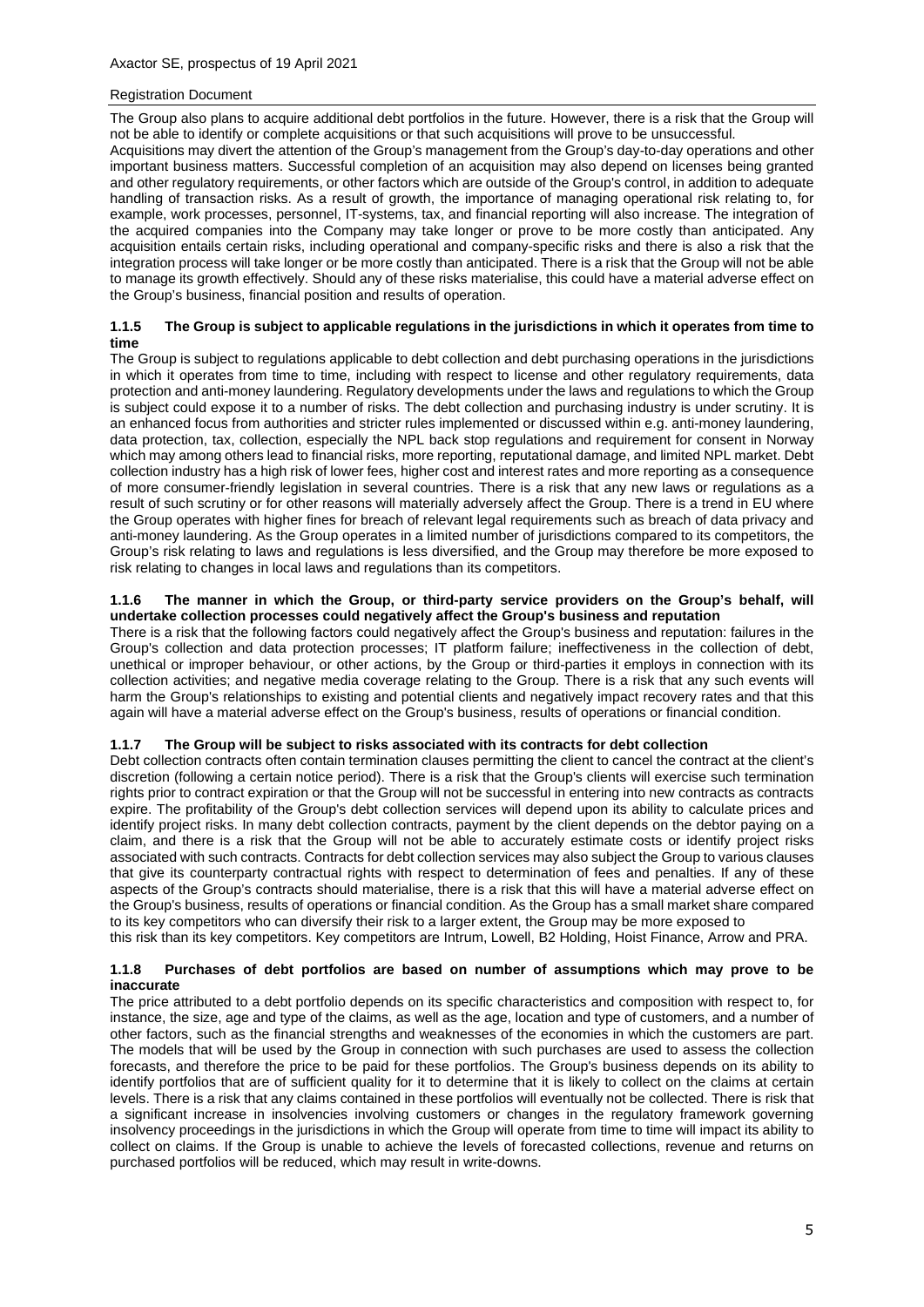#### **1.1.9 The statistical models and analytical tools used by the Group may prove to be inaccurate**

The Group uses statistical models and other data analysis tools in its operations. There is a risk that the Group will not be able to achieve the recoveries forecasted by the models used to value the portfolios or that the models will be flawed. Further, there is a risk that the models will not appropriately identify or assess all material factors and yield correct or accurate forecasts. In addition, there is a risk that the Group's investment and analytics teams will make miss-judgments or mistakes when utilizing statistical models and analytical tools. In addition, there is a risk that the information provided by third parties, such as credit information suppliers and sources, used when valuing portfolios will prove not to be accurate or sufficient. Any of the foregoing factors could have a material adverse effect on the Group's business, results of operations or financial condition.

#### **1.1.10 Risks related to REO investments**

The Group has made significant investments in Real Estate Owned (REO) portfolios. As of 30 September 2020, the book value of the Group's REO portfolios amounted to EUR 84 million, while Axactor's exposure under these portfolios amounted to EUR 34 million. The REO portfolios are mainly derived from mortgage shortfalls. Most activities involving owning or preparing the REO's for sale are outsourced to third-party suppliers. The future value of REO investments is subject to risks related to the development of the real estate markets and general economic and market conditions and no assurance can be given with respect to the future sales prices that will be achieved for REO portfolios owned by the Group.

#### **1.1.11 There is a risk that the Group will not be able to successfully maintain and develop its IT platform or anticipate, manage or adopt technological advances within its industry**

The Group relies on its IT platform and its ability to use these technologies. This subjects the Group to risks associated with maintaining and developing these systems, and capital expenditures relating thereto. IT technologies are evolving rapidly. The Group may not be successful in anticipating and adopting to technological changes on a timely basis. Improvements of the Group's IT platform, when required in order to compete effectively, may be associated with substantial capital expenditures. Accordingly, the Group may, in the future, require capital to invest in technologies and there is a risk that adequate capital resources will not be available to the Group when such capital resources are required. In addition, disruptions in the Group's IT platform, phishing attacks, ransom threats etc, which could be temporary or permanent, could disrupt the Group's business. There is a risk that any of these events will, if they materialise, have a material adverse effect on the Group's business, results of operations or financial condition.

#### **1.1.12 The Group is exposed to local risks in the different European markets in which it operates from time to time**

The Group operates in the Spanish, Italian, German, Norwegian, Swedish and Finnish debt collection markets. The Group will thus be exposed to local risks in the markets in which it operates from time to time, including regulatory requirements. These requirements may, among other things, relate to licensing, data protection, anti-money laundering and other regulatory matters, labour law and tax. There is a risk that any negative impact caused by the foregoing risks will have a material adverse effect on the Group's business, results of operations or financial condition.

#### **1.1.13 Risk related to pandemics**

The COVID-19 pandemic has had clear impact on the Group's business, mainly by a slowdown in NPL and REO collection due to decreased legal focus on debt collection proceedings in most markets.

A pandemic situation as experienced with the COVID-19 may affect the operational efficiency and the Group's results when employees must work from home offices, legal systems close etc. This may lead to operational constraints, lower performance, impairment risks (REOs and NPL), stricter collection legislation, stop in legal collection, increased unemployment, delayed cash flow resulting in a negative NPV effect and large financial impact.

As the Group operates in a limited number of jurisdictions compared to its competitors who can diversify their risk to a larger extent, the Group may be more exposed to risk relating to pandemics than its competitors.

#### **1.2 Risks Relating to the Group's Financing and Certain Other Financial Risks**

#### **1.2.1 The Group is subject to restrictive covenants under its debt facilities that could limit its ability to finance its future operations and capital needs and pursue business opportunities and activities**

The Company's debt facilities include restrictive covenants, which among other things limit the Group's ability to: incur additional indebtedness; pay dividends; impose restrictions on the ability of subsidiaries to pay dividends or other payments to the Company or other entities within the Group; and sell assets; merge or consolidate with other entities. All of these limitations are subject to exceptions and qualifications. There is a risk that the covenants to which the Group is subject to will limit its ability to finance its future operations and capital needs and the Group's ability to pursue business opportunities and activities that may be in its interest. In addition, the Group is subject to financial covenants under its debt facilities.

#### **1.2.2 The Group is highly leveraged**

The Group is highly leveraged and may not be able to repay all or part of the indebtedness, or alternatively, refinance all or part of the indebtedness on commercially reasonable terms. The Group may not be able to comply with the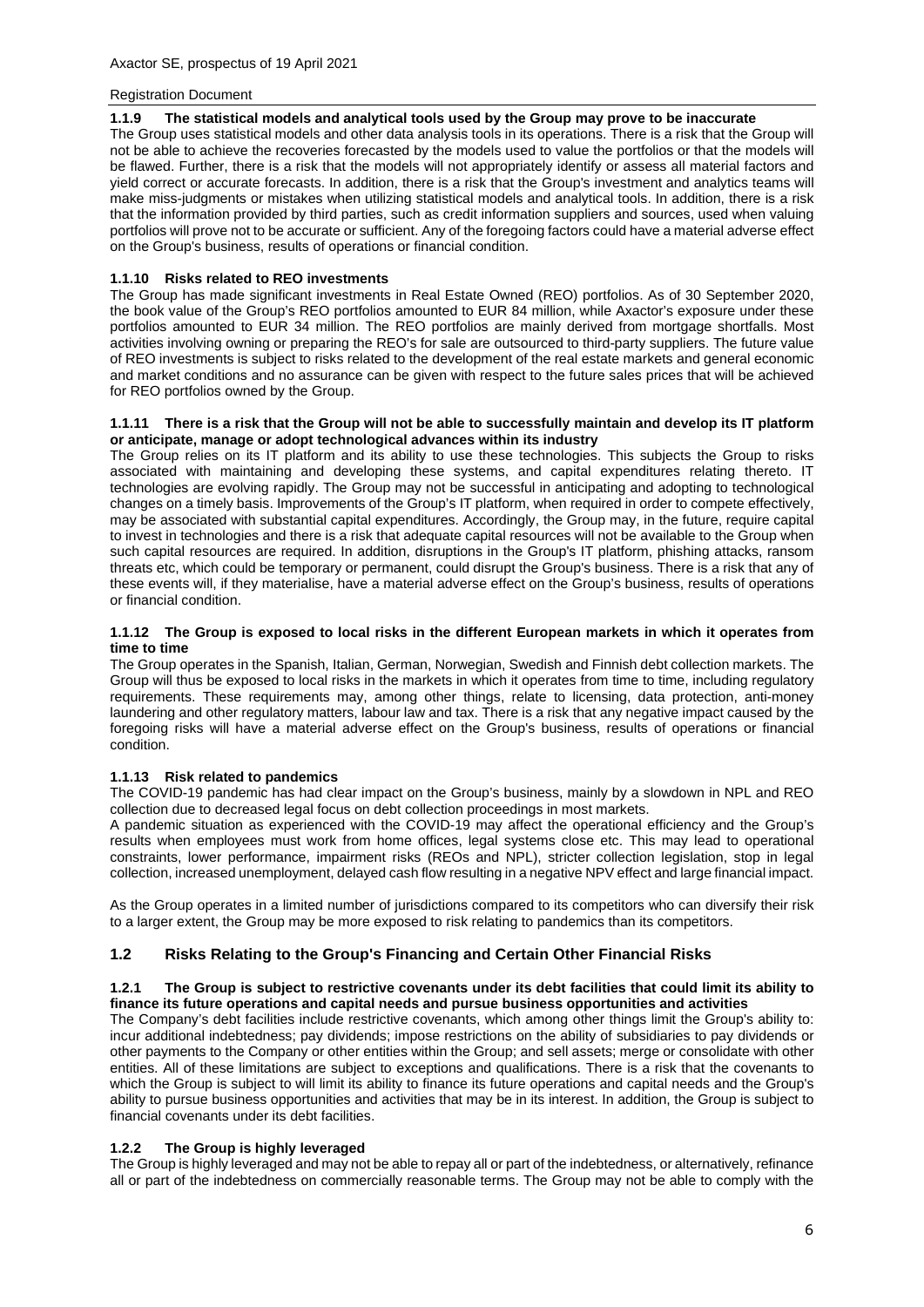covenants (and in particular the financial covenants) contained in the debt instruments, the most important being the ratio of net interest bearing debt to cash EBITDA and the ratio of net debt to the book value of assets . The occurrence of any one of these events could have a material adverse effect on the results of operations and financial condition. Increased debt levels may impair the Issuer's ability to borrow additional capital on a timely basis to fund opportunities as they arise.

#### **1.2.3 The Group is subject to risks relating to its historical use tax deductible losses**

The Group, previously a mineral exploration company, has had no regular revenues and significant costs relating to the exploration activities, which has historically led to negative financial results. These negative financial results are partly treated as tax assets as they represent tax deductible losses in certain cases. The Group has from time to time utilized these tax losses. In such cases, the Group has relied on tax advice from various tax specialists. For example, in 2013, the Group entered into a Swedish partnership, via the parent company Nickel Mountain Group AB and via its subsidiary Nickel Mountain Resources AB. As reported in the Group's interim and annual reports, the partnership demonstrated a profit for the financial year 2013 in the amount of approximately SEK 200 million. The Group utilized its accumulated tax deficits existing at that time and set them off against the profits of the partnership. Before entering into the partnership and concluding on the tax effects thereof, the Company took legal advice. The partnership, which was liquidated in 2014, has received certain requests for information from Swedish tax authorities relating to the partnership's 2013 tax return. There is a risk that tax authorities will question such tax assets or the use of such tax losses, in respect of the aforementioned or other matters, or that any such questioning by tax authorities will result in significant additional tax costs or similar. Any such development could materially adversely affect the Group's business, results of operation and financial condition.

#### **1.2.4 The Group may be subject to credit risks**

There is a risk that a counterparty will not meet its obligations under a financial contract or customer contract, leading to a financial loss. The Group is exposed to credit risk from its operating activities, primarily related to cash and cash equivalents, trade receivables, purchased debts and outlays on behalf of clients. Customer credit risk is managed subject to established policies, procedures and controls relating to customer credit risk management. As the Group has a small market share compared to its key competitors who can diversify their risk to a larger extent, the Group may be more exposed to this risk than its key competitors.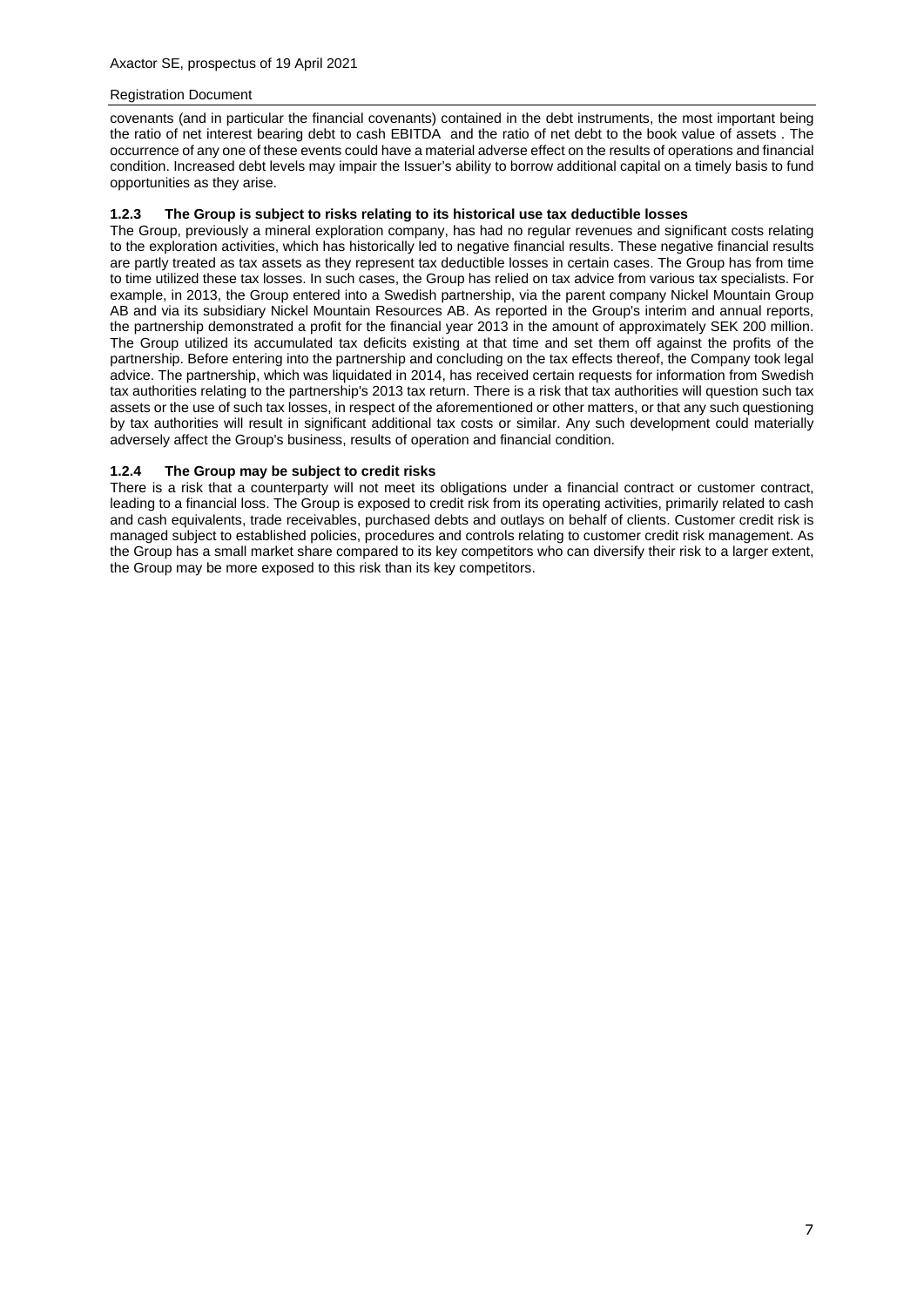### <span id="page-7-0"></span>**2 Definitions**

| <b>ALD</b>                              | ALD Abogados, S.L.                                                                                                                                                                                                                                                   |
|-----------------------------------------|----------------------------------------------------------------------------------------------------------------------------------------------------------------------------------------------------------------------------------------------------------------------|
| Altor                                   | Altor GmbH, which comprised of Heidelberger Inkasso GmbH,<br>Heidelberger Forderungskauf GmbH, Taloa Equity Management GmbH,<br>VABA GmbH, Altor Mobile Services GmbH, ImmoAdvisors GmbH, GWI<br>Gesellschaft für Wirtschaftsinkasso GmbH and Altor CommunicatiGmbH. |
| Annual Report 2020                      | Axactor SE Annual Report 2020                                                                                                                                                                                                                                        |
| Articles of Association                 | The articles of association of the Company, as amended and currently in<br>effect                                                                                                                                                                                    |
| <b>Board of Directors</b>               | The board of directors of the Company                                                                                                                                                                                                                                |
| <b>Bonds</b>                            | The bonds issued by Axactor SE with ISIN NO 0010914666                                                                                                                                                                                                               |
| B <sub>2</sub> C                        | <b>Business to Consumer</b>                                                                                                                                                                                                                                          |
| <b>CFO</b>                              | Chief financial officer                                                                                                                                                                                                                                              |
| Company/Issuer/Axactor/<br>Axactor SE   | Axactor SE, a company existing under the laws of Norway with registration<br>number 921 896 328                                                                                                                                                                      |
| COO                                     | Chief operating officer                                                                                                                                                                                                                                              |
| CS Union                                | Axactor SE (publ.)                                                                                                                                                                                                                                                   |
| ERC                                     | <b>Estimated Remaining Collection</b>                                                                                                                                                                                                                                |
| <b>EVP</b>                              | <b>Executive Vice President</b>                                                                                                                                                                                                                                      |
| <b>EUR</b>                              | Euro                                                                                                                                                                                                                                                                 |
| Geslico                                 | Geslico os a complete supplier of services within debt collection                                                                                                                                                                                                    |
| Geveran                                 | Geveran Trading Co. Limited                                                                                                                                                                                                                                          |
| Group                                   | The Issuer and its subsidiaries from time to time                                                                                                                                                                                                                    |
| <b>IFRS</b>                             | International Financial Reporting Standards                                                                                                                                                                                                                          |
| IRR                                     | Internal rate of Return                                                                                                                                                                                                                                              |
| <b>ISIN</b>                             | International Securities Identification Number                                                                                                                                                                                                                       |
| Joint Lead Managers and<br>Bookrunners: | ABG Sundal Collier ASA, Arctic Securities AS, DNB Markets, a part of<br>DNB Bank ASA and Nordea Bank Abp, filial i Norge.                                                                                                                                            |
| <b>NOK</b>                              | Norwegian kroner                                                                                                                                                                                                                                                     |
| NPL                                     | Non-Performing Loan                                                                                                                                                                                                                                                  |
| Prospectus:                             | The Registration Document together with a Securities Note included the<br>Summary and any supplements to these documents.                                                                                                                                            |
| Q4 Report 2020                          | Axactor SE Q4 report 2020                                                                                                                                                                                                                                            |
| <b>Registration Document</b>            | this document dated 19 April 2021                                                                                                                                                                                                                                    |
| REO                                     | Real Estate Owned                                                                                                                                                                                                                                                    |
| SE-Company                              | Societas Europaea                                                                                                                                                                                                                                                    |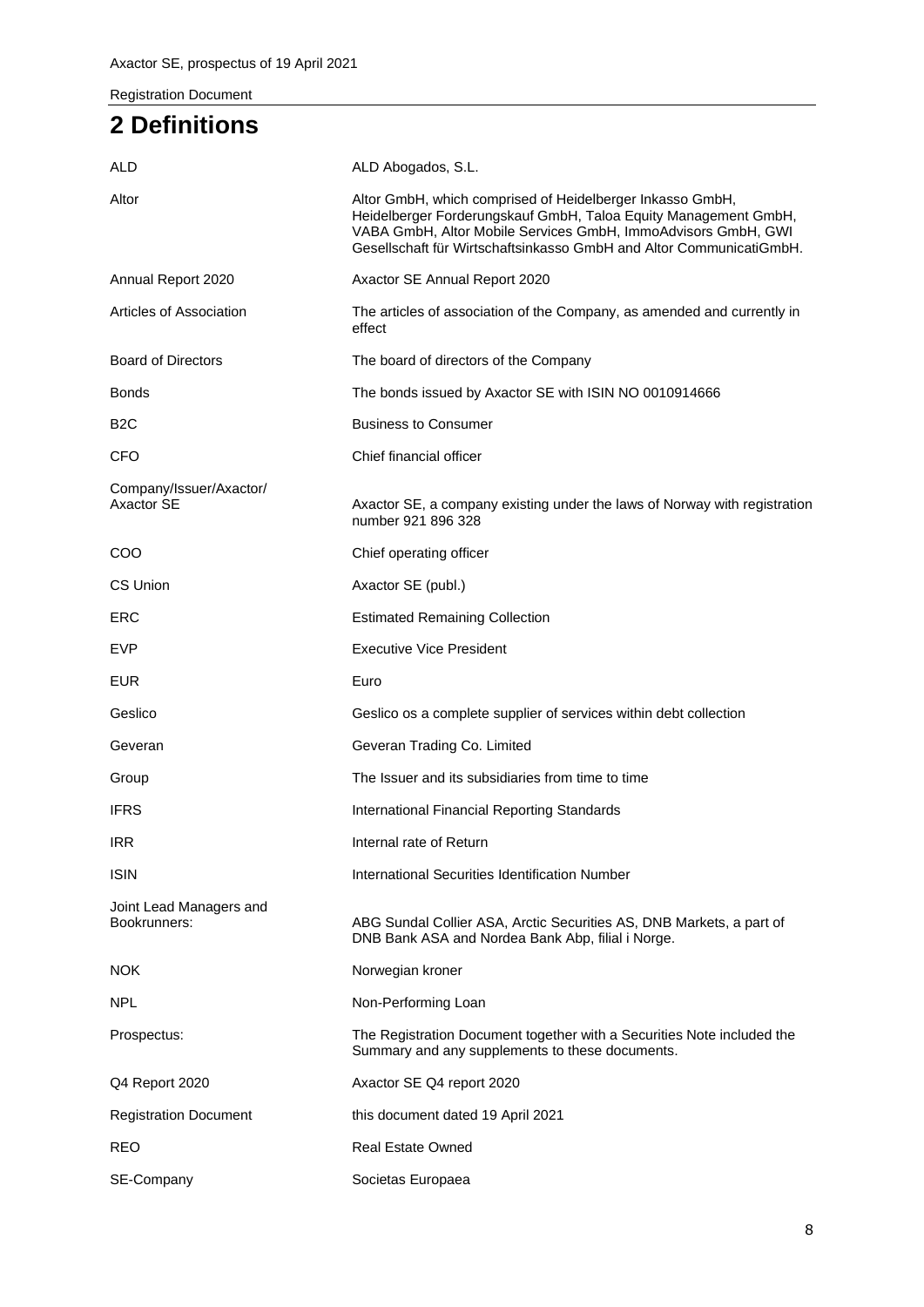| <b>Registration Document</b>            |                                                                             |
|-----------------------------------------|-----------------------------------------------------------------------------|
| Securities Note included<br>the Summary | Document to be prepared for each new issue of bonds under the<br>Prospectus |
| <b>SEK</b>                              | Swedish Krone                                                               |
| 3PC                                     | <b>Third Party Collection</b>                                               |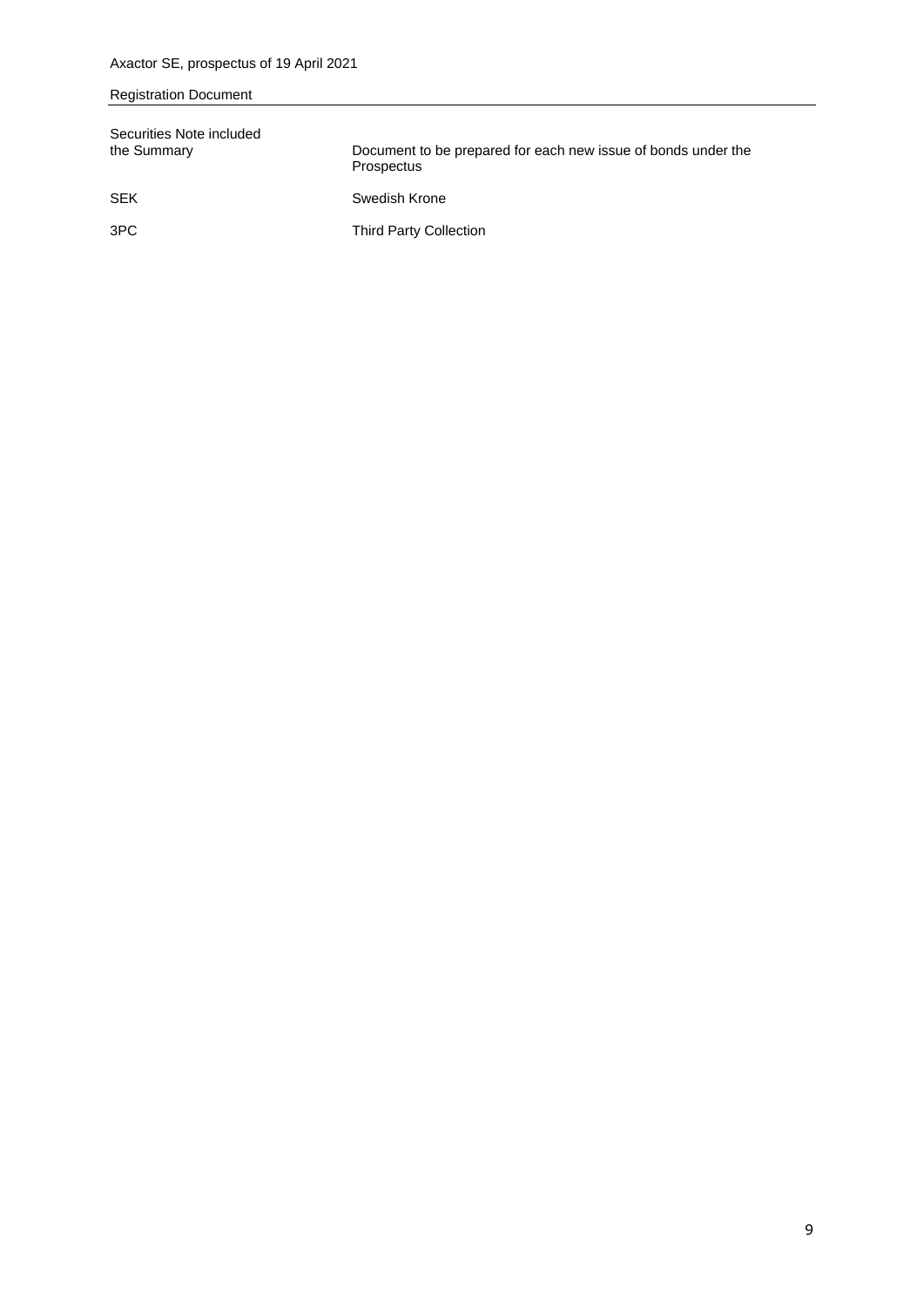### <span id="page-9-0"></span>**3 Persons responsible**

### *3.1 Persons responsible for the information*

Persons responsible for the information given in the Registration Document are as follows: Axactor SE, Drammensveien 167, 0277 Oslo, Norway.

### *3.2 Declaration by persons responsible*

Axactor SE confirms that the information contained in the Registration Document is, to the best of its knowledge, in accordance with the facts and contains no omissions likely to affect its import.

Oslo, 19 April 2021

\_\_\_\_\_\_\_\_\_\_\_\_\_\_\_\_\_\_\_\_\_\_\_ Johnny Tsolis (CEO)

### *3.3 Competent Authority Approval*

Axactor SE confirms that:

:

- a) the Registration Document has been approved by the Finanstilsyet, as competent authority under Regulation (EU) 2017/1129;
- b) the Finanstilsynet only approves this Registration Document as meeting the standards of completeness, comprehensibility and consistency imposed by Regulation (EU) 2017/1129;
- c) such approval shall not be considered as an endorsement of the issuer that it the subject of this Registration Document.
- d) that the Registration Document has been drawn up as part of a simplified prospectus in accordance with Article 14 of Regulation (EU) 2017/1129.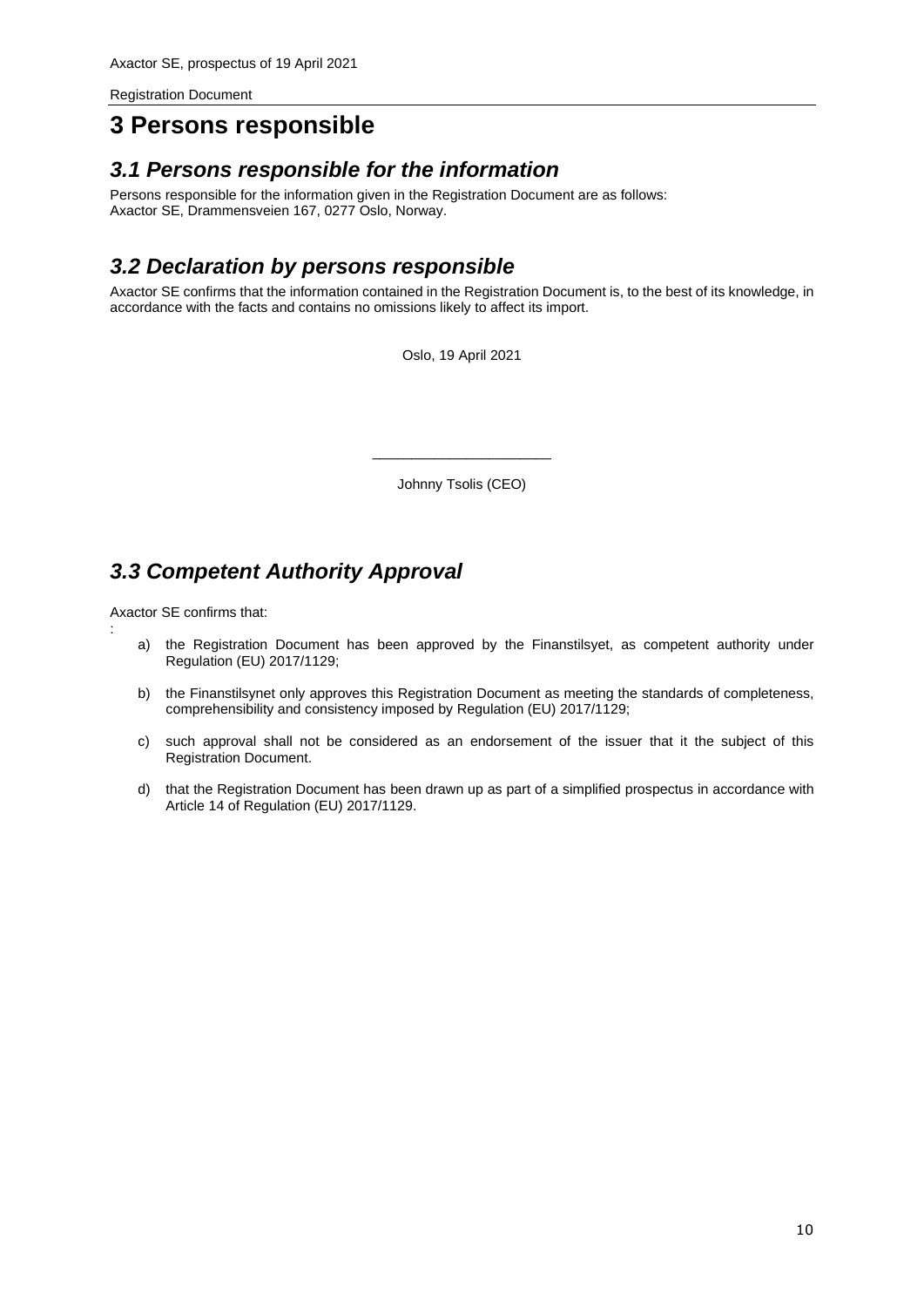### <span id="page-10-0"></span>**4 Statutory Auditors**

### *4.1 Names and addresses*

The Issuer's independent auditor, for the period covered by the historical financial information in this Registration Document, is PricewaterhouseCoopers AS ("PwC") with registration number 987 009 713, and business address Dronning Eufemias gate 71, N-0191 Oslo, Norway. PwC is a member of Den Norske Revisorforening (The Norwegian Institute of Public Accountants).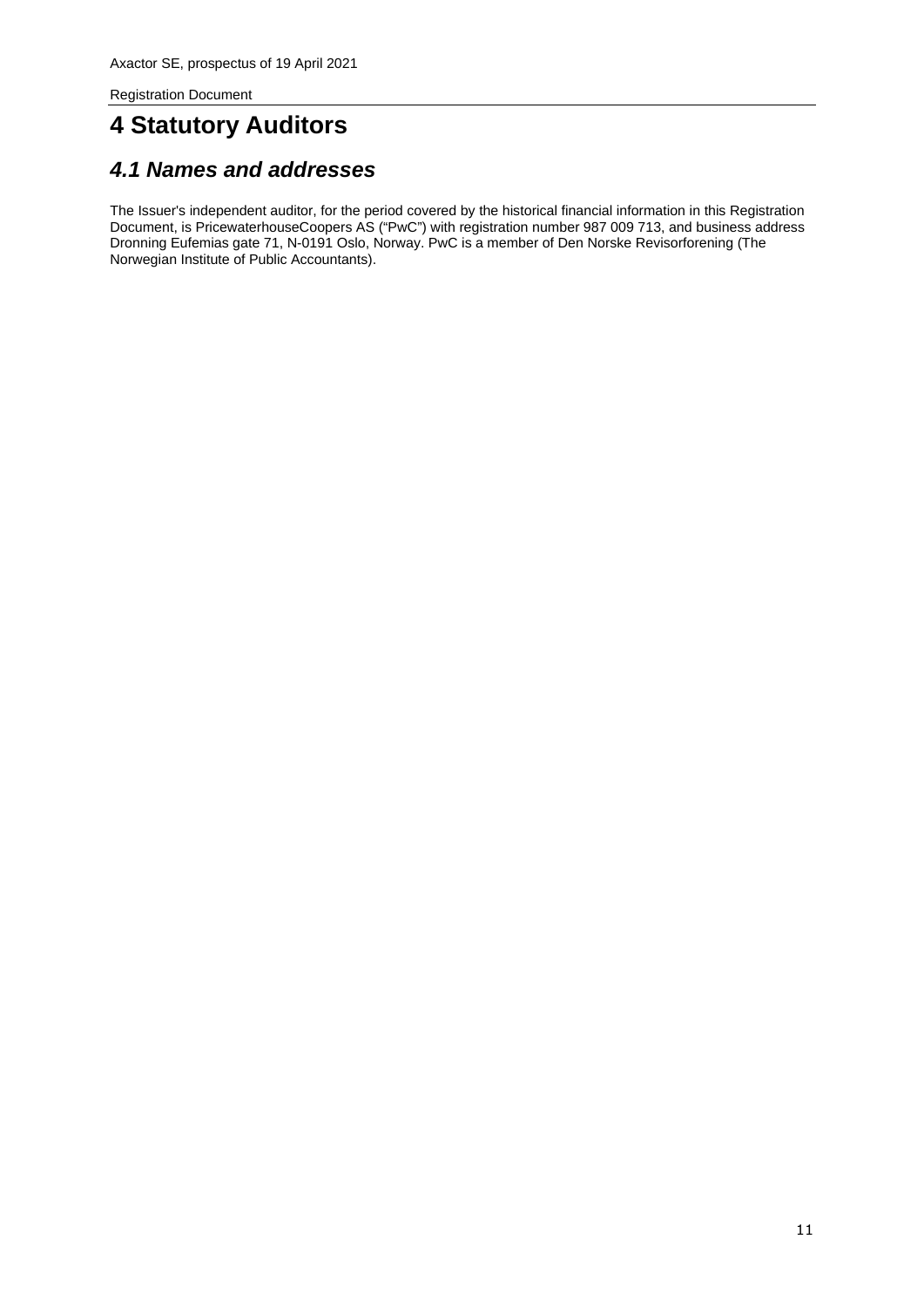### <span id="page-11-0"></span>**5 Information about the Issuer**

### **5.1. Legal and commercial name**

The legal name of the Issuer is Axactor SE (publ.) and the commercial name is Axactor SE.

### **5.2 Domicile and legal form**

Axactor SE is a European public limited liability company established as a SE in accordance with the Council Regulation (EC) No 2157/2001 with its registered business office in Norway incorporated under the laws of Norway with registration number 921 896 328.

A company established as Societas Europaea ("SE") in accordance with the Council Regulation (EC) No 2157/2001 with a registered business office in Norway, is as a main rule subject to the Norwegian Public Limited Companies Act, c.f. Act 2005-04-01 no. 14, c.f. Council Regulation (EC) No 2157/2001 (the "Norwegian SE-Act"), provided nothing else follows from Council Regulation (EC) No 2157/2001, the articles of association set out in accordance with Council Regulation (EC) No 2157/2001, or the Norwegian SE-Act, c.f. the Norwegian SE-Act section 2.

The Company's registered business address is Drammensveien 167, 0277 Oslo, Norway and the Company's main telephone number at that address is +47 911 79 195. The Company's LEI code is 549300P5VT8OMA17TJ33.

The Company's website is [https://www.axactor.com.](https://www.axactor.com/) The information on the website does not form part of the Registration Document unless that information is incorporated by reference into the Registration Document.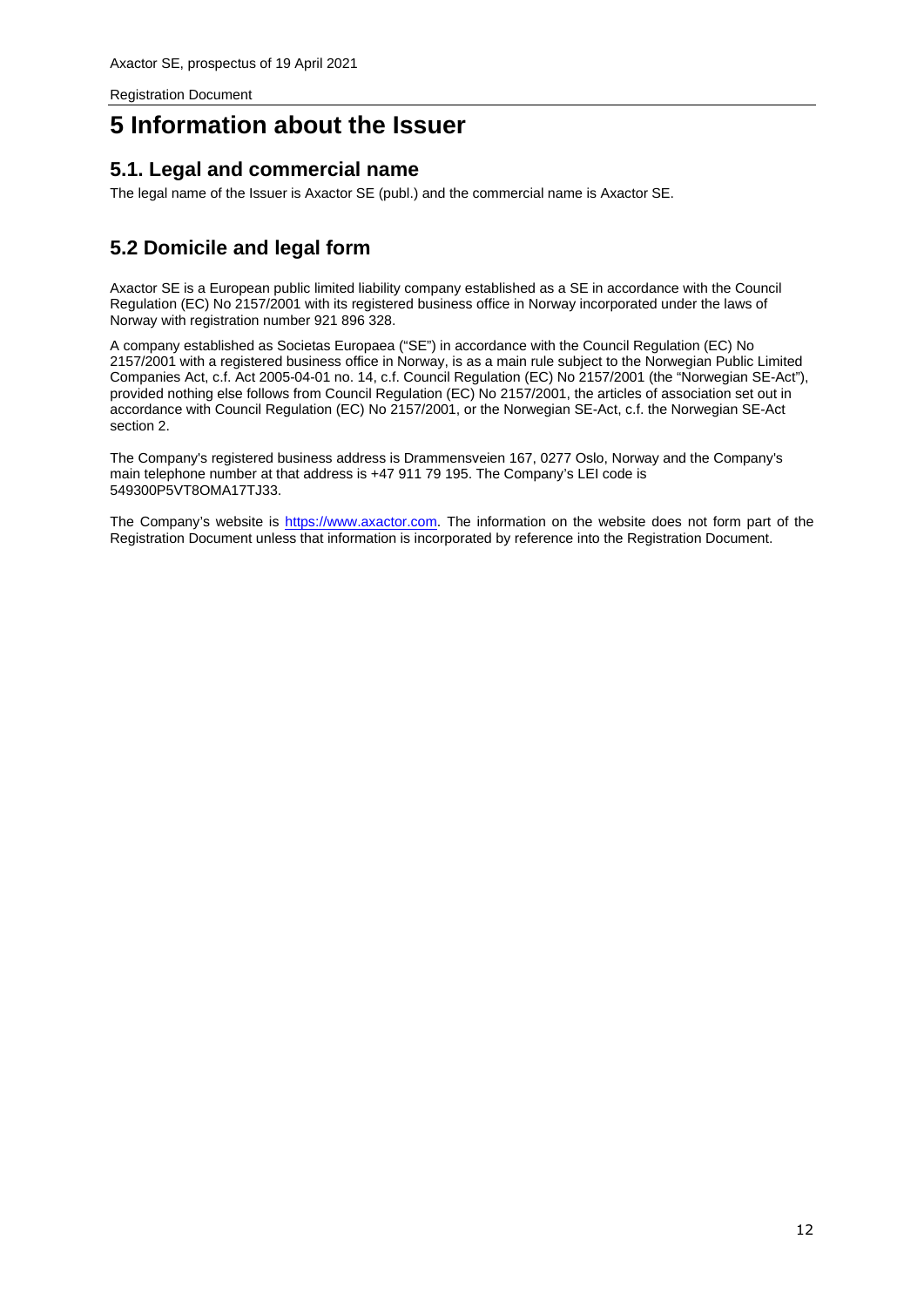### <span id="page-12-0"></span>**6 Business overview**

### *6.1 Introduction*

Axactor is a pan-European debt collector with operations in Finland, Germany, Italy, Norway, Spain and Sweden, with headquarters in Oslo, Norway. The Company's core business areas are unsecured purchased debt (NPL) and third-party collection (3PC). In addition, it is operating in the REOs segment which is in run-off based on strategic considerations. Axactor has come a long way since its current business strategy was launched in late 2015, and has become one<sup>\*</sup> of the 10 largest debt collectors in Europe. Through its streamlined 'One Axactor' operating model, and with a focus on a selected number of developed NPL markets and asset classes, Axactor has established a scalable debt collection platform, with low complexity and limited legacy systems.

\* By ERC (estimated remaining collection) Source: Axactor SE.

#### Establishment Profitable growth **Gaining scale** Creating a strong platform built on structure, people, systems Leverage strong foundation to scale up trough strong partners and funding Entering new phase with<br>focus on profitability Platform<br>acquisitions Platform Private placement: NOK 320m Private Private Established Bond issue acquisition Bond issue: EUR 200m Bond tap placements:<br>NOK 108m Bond issue, LOR 20011<br>Acquisition Axactor Invest<br>minority from Geveran as Axacto ELID 150m **O** & CSUNION placements<br>NOK 598n  $\bullet$ issue:<br>EUR 50m GESLICO C  $I<sub>K</sub>35$ 62 Private Closed RFO loan facility<br>with Nomur Bond tap  $2.153$ 2,160 2.169 NOK 598m 2.052 2,038 ⊕ EUR<sub>50m</sub> Platforn Platforn Platforn acquisition 1.877 acquis  $1,721$ **PROBOT alabogado GALTOR** Co-inves 1.473 partnership<br>with Geverar 82 633 507  $407$  $317$ 253  $12$  $Q4 - 15$  $Q1-16$  $Q2-16$  $O3-16$  $O4-16$  $Q1-17$  $Q2 - 17$  $O3-17$  $O4-17$  $Q1-18$  $O2 - 18$  $O3 - 18$  $O4 - 18$  $Q1-19$  $Q2 - 19$  $Q3-19$  $O4-19$  $Q1-20$  $O2 - 20$  $Q3 - 20$  $O4 - 20$ NPL ERC, EURm Gross revenue, LTM, EURm

#### *Overview historical development*

#### *Source: Axactor SE*

Axactor has a focus on mature markets in the Nordics, Germany, Italy and Spain with regulatory stability and wellestablished banking systems, providing attractive risk/reward, and with a focus on banking claims where debtors have higher willingness and ability to pay and collection time is shorter.

#### *Geographical presence - Share of LTM Q4'20 revenue by country excl. REO*

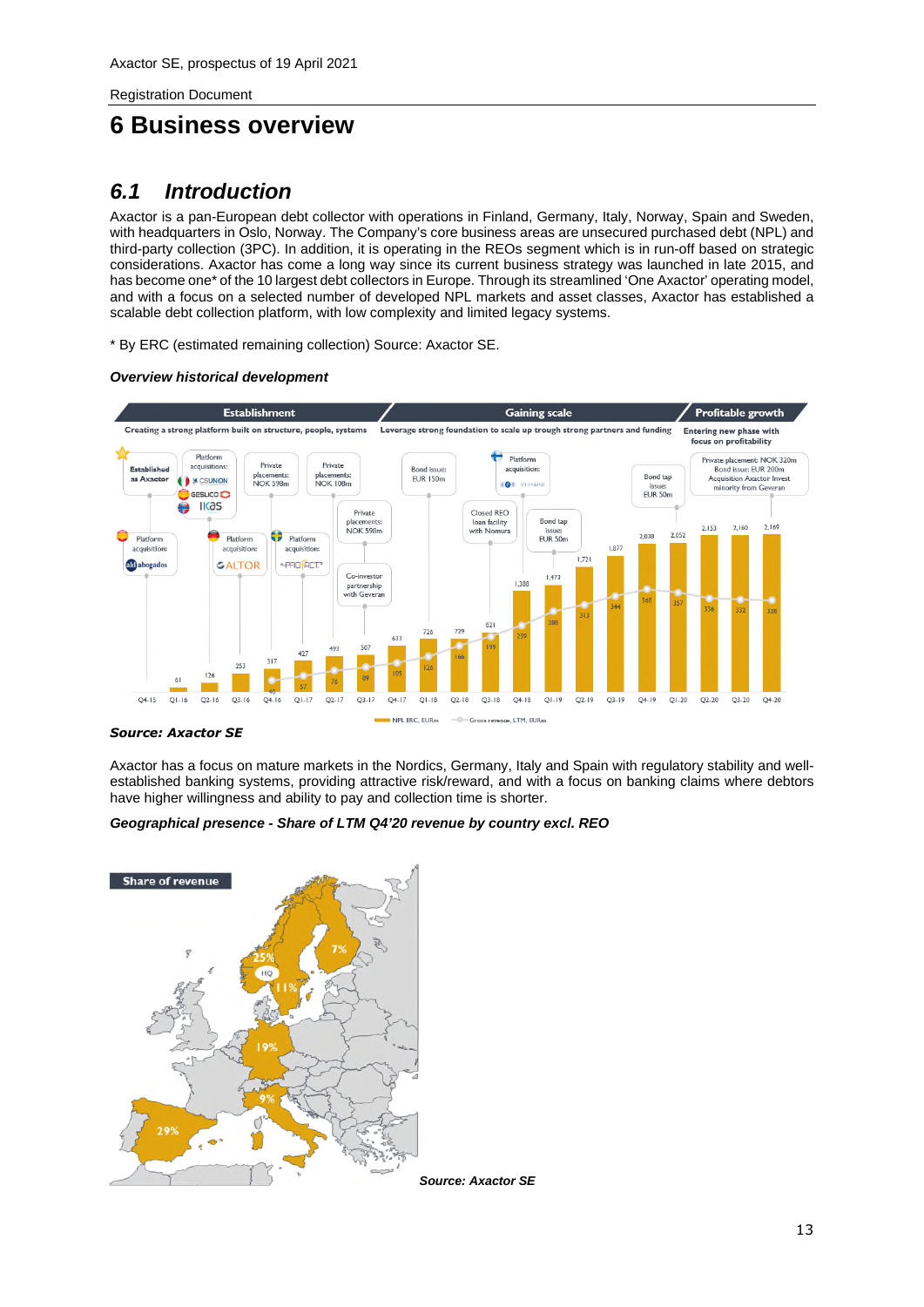### *6.2 Overview of the Group's business areas*

Axactor operates through three operating segments including Non-Performing Loans (NPL), Third Party Collection (3PC) and Real Estate Owned (REO) assets. The Company has a diversified revenue mix with 63% of total income from collection on own portfolios, 20% from 3PC and 17% from REOs. Axactor has a focus on delivering combined 3PC and NPL deals to extract synergies between the segments, and success in the two core segments are built on the same critical competencies built up in the Axactor organisation.



Share of sales LTM Q4 adj. for revaluations on NPLs (to get normalized level)

#### *Source: Axactor SE*

#### **The NPL segment in brief**

With the NPL segment, Axactor acquires defaulted debt at a discount to face value, which it later collects. The Company is primarily acquiring unsecured business-to-consumer (B2C) NPL portfolios from financial institutions considered to be highly reputable by the Group, to be collected by Axactor with its own collection platform. Axactor is focusing its NPL purchases in the banking segment, which provides scale trough higher claim size (the average claim across Axactor's portfolio is approx. EUR ~9k) collected with the same processing time, as well as showing a higher willingness and ability to pay among the debtors compared to many other segments.

NPL portfolios are purchased both on a portfolio-by-portfolio basis through tender processes or bilateral agreements, trough forward flow ("FF") agreements, where Axactor agrees to purchase future NPLs from a financial institution at agreed terms, and in agreements combining 3PC business with debt purchases.

The NPL segment has approximately 1.2 million active collection cases, and an estimated remaining collection (ERC) of EUR 2,169 million as of Q4'20. The segment has a balanced geographic presence across the Axactor markets, with Spain, Sweden and Norway being the larger markets in terms of ERC exposure.

The NPL segment had total income of EUR 116.3 million for the full year 2020, consisting of EUR 239.5 million of gross collection and EUR 123.2 million in portfolio amortization and revaluation. Subtracting direct operating expenses of EUR 37.2 million for the period results in a contribution margin of EUR 79.1 million, or 68% of total income for the segment. For more financial information regarding the NPL segment, please refer to note 3 in the interim financial statements Q4 2020 or to note 5 in the annual report 2020.

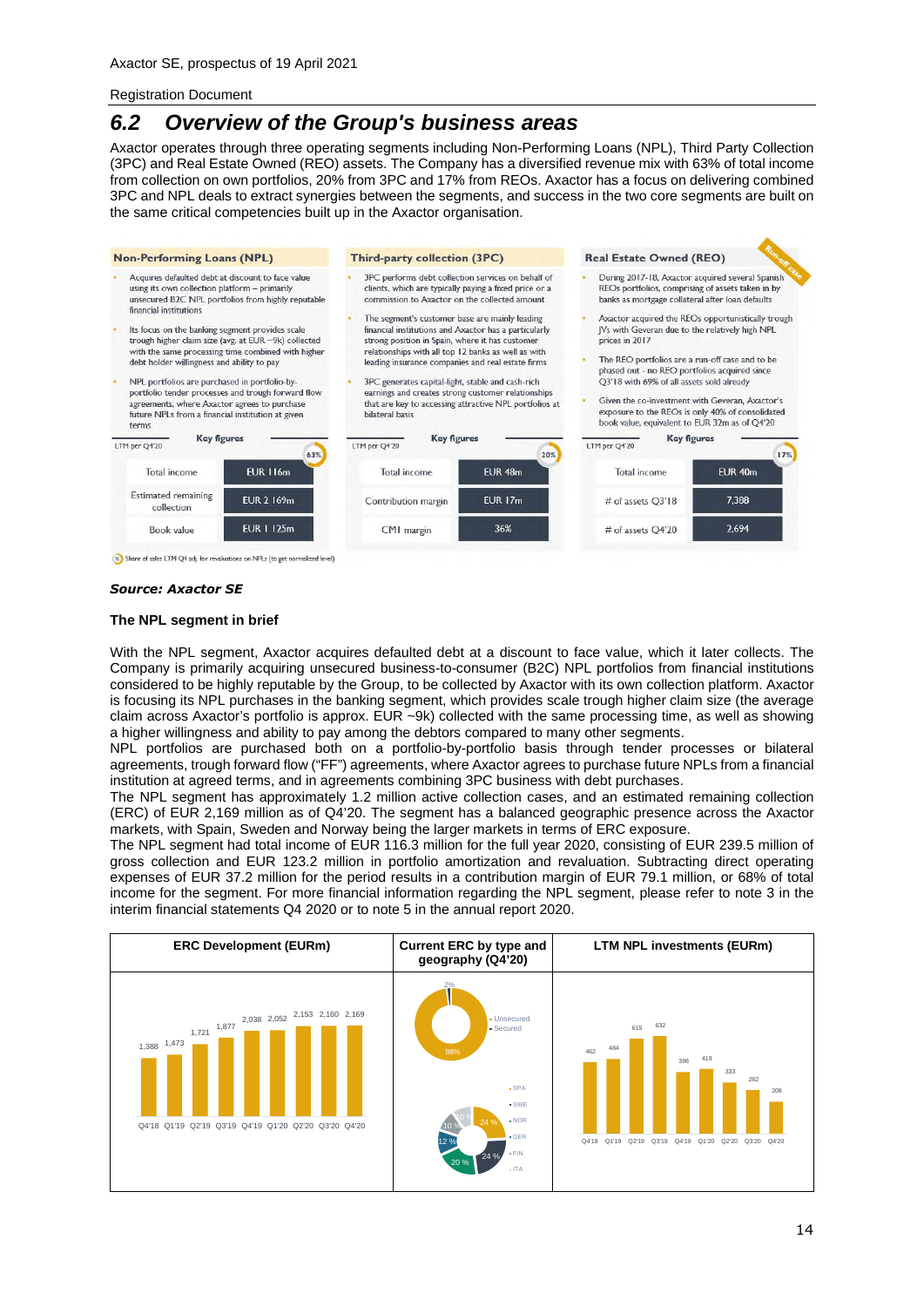| As of Q4'20, EUR 2.2 bn NPL ERC of mainly<br>unsecured non-performing loans, with<br>increasing Nordic exposure. | Nordic share has grown<br>from $35\%$ in Q4'18 to<br>54% in Q4'20, reflecting<br>increased interest from<br>Nordic banks to sign<br>forward flow<br>agreements. | In 2020, the majority of NPL investments<br>have been under existing forward flow<br>agreements in the Nordics. |
|------------------------------------------------------------------------------------------------------------------|-----------------------------------------------------------------------------------------------------------------------------------------------------------------|-----------------------------------------------------------------------------------------------------------------|
|------------------------------------------------------------------------------------------------------------------|-----------------------------------------------------------------------------------------------------------------------------------------------------------------|-----------------------------------------------------------------------------------------------------------------|

| <b>LTM Gross Revenue (EURm)</b>                                                                                | Estimated FF investments from signed contracts (EURm)                                                                                                          |  |  |  |  |
|----------------------------------------------------------------------------------------------------------------|----------------------------------------------------------------------------------------------------------------------------------------------------------------|--|--|--|--|
| 117.0 148.6 167.3 195.9 217.1 218.9 223.3 231.4 239.5<br>Q4'18 Q1'19 Q2'19 Q3'19 Q4'19 Q1'20 Q2'20 Q3'20 Q4'20 | iul.20<br>okt.20 nov.20 des.20 jan.21 feb.21 mar.21 apr.21<br>aug.20 sep.20<br>mai.21 jun.21<br>Actual FF investments<br>■ Estimated FF investments            |  |  |  |  |
| Collection of non-performing loans<br>representing ~73% of LTM Group gross<br>revenue.                         | Forward flow agreements are a key focus area, enabling increased<br>knowledge about portfolios while discussing larger one-off NPL<br>acquisitions             |  |  |  |  |
|                                                                                                                | The Company focus on combining forward flow and 3PC contracts, where<br>Axactor provides 3PC servicing in the initial period prior to acquiring the<br>claims. |  |  |  |  |

#### *Source: Axactor SE*

#### **The Third-party Collection (3PC) segment in brief**

Axactor's 3PC segment is providing debt collection services on behalf of clients, typically for a fixed price or a commission on the collected amount. The segment generates capital-light, stable and cash-rich earnings and creates strong customer relationships that are key to accessing attractive NPL portfolios on a bilateral basis.

The 3PC segment's customers are mainly leading financial institutions and the Company has a particularly strong position in Spain, where it has customer relationships with all top 12 banks as well as with leading insurance companies and real estate firms.

The 3PC segment had total income of EUR 48.3 million for the full year 2020, and direct operating expenses of EUR 30.9 million. This results in a contribution margin of EUR 17.4 million for the period, equivalent to 36% of total income for the segment. For more financial information regarding the 3PC segment, please refer to note 3 in the interim financial statements Q4 2020 or to note 5 in the annual report 2020.



*Source: Axactor SE*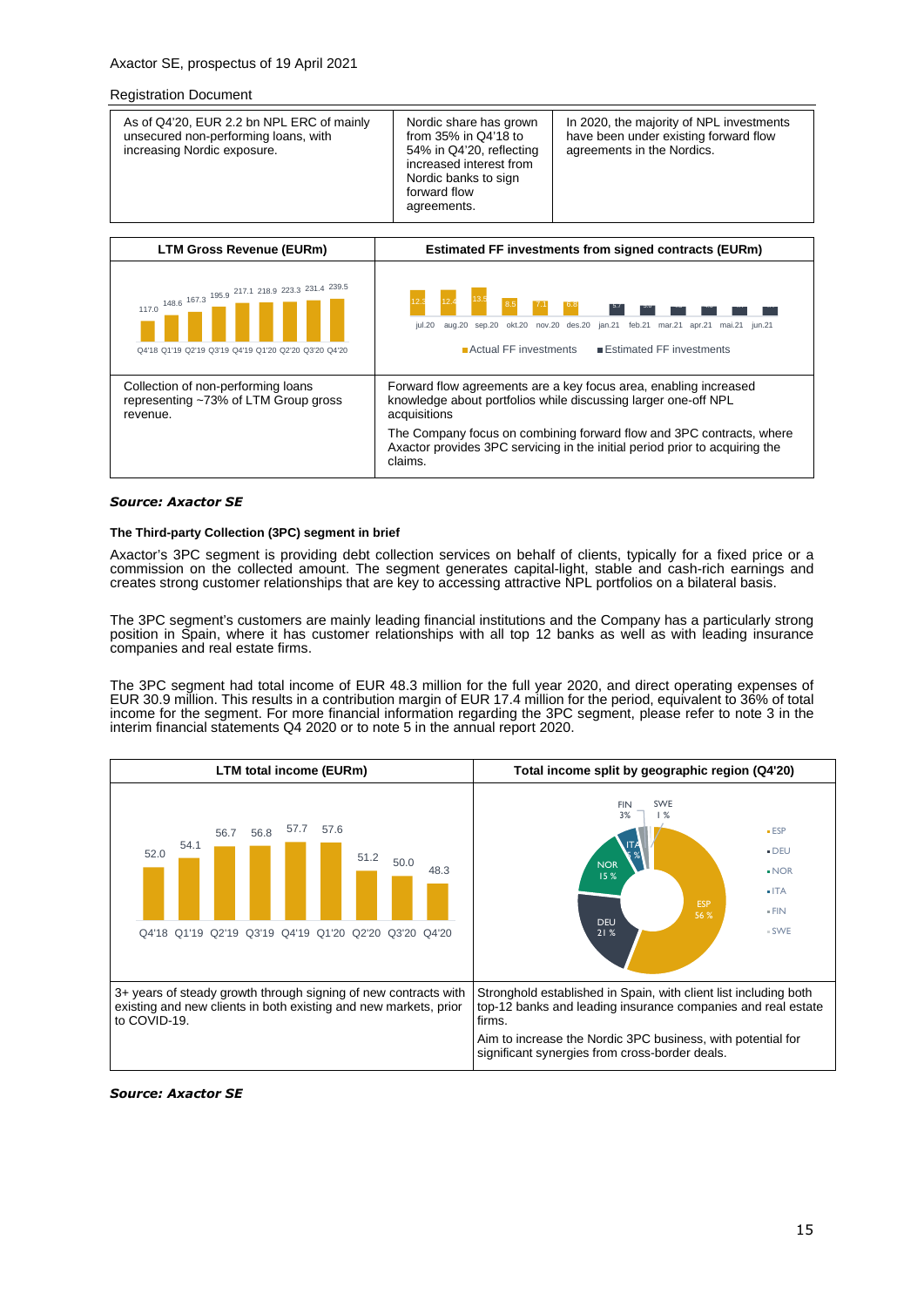#### **The Real estate owned (REO) segment in brief (Runoff business)**

Axactor entered the Spanish REO market in 2017 through several portfolio acquisitions and partnerships, where the Group invested a total amount of EUR 286 million with the aim of achieving high IRR levels and short payback time by selling off assets during the next 3-5 years.

However, as the availability of attractively priced NPL portfolios and forward flow agreements increased towards the end of 2018, Axactor decided in not to pursue further REO investments and defined this segment as non-core and is currently not re-investing in this segment or intending to do so in the future.

By now, 2/3 of all REO assets acquired have been sold, with higher volume and better prices than expected in recent quarters. While numbers are consolidated on a 100% basis, Axactor has approximately 40% of the total exposure for REO due to minority interests in Reolux and two of the asset-owning subsidiaries.

The REO segment had total income of EUR 40.4 million for the full year 2020. Direct operating expenses for the same period amounted to EUR 61.4 million. The direct operating expenses include REO cost of sale, which represent the reversal of the book value of sold assets, of EUR 36.8 million and impairment of REO assets of EUR 16.1 million, as well as other expenses amounting to EUR 8.4 million. The majority of the impairment was related to an accrual booked as a prudent approach in response to the increased uncertainty in the Spanish real estate market in the period. The resulting contribution margin for the full year 2020 was negative EUR 21.0 million, or - 52% of total income for the segment. For more financial information regarding the REO segment, please refer to note 3 in the interim financial statements Q4 2020 and or to note 5 in the annual report 2020.

| Total income (EURm)                                                                                                                               | <b>Book Value (EURm)</b>                                                                                                                     | Remaining assets by asset class (by<br>value)                                                                                                                                                                   |
|---------------------------------------------------------------------------------------------------------------------------------------------------|----------------------------------------------------------------------------------------------------------------------------------------------|-----------------------------------------------------------------------------------------------------------------------------------------------------------------------------------------------------------------|
| 25.1<br>24.7<br>21.3<br>20.2<br>20.3<br>12.2<br>11.5<br>10.1<br>6.6<br>Q4'18 Q1'19 Q2'19 Q3'19 Q4'19 Q1'20 Q2'20<br>Q3'20 Q4'20                   | 200.0 181.1 162.5 148.1 129.0 120.3<br>88.6 84.2 78.8<br>Q4'18 Q1'19 Q2'19 Q3'19 Q4'19 Q1'20<br>O2'20<br>O3'20<br>O4'20                      | · Housing<br>• Commercial<br>54%<br>$\bullet$ Land<br>38%<br>· Parking, annex etc.                                                                                                                              |
| As of Q4'20, two-third of all REO assets<br>acquired have been sold, with higher<br>volume and better prices than expected in<br>recent quarters. | Total portfolio investments of EUR 286m,<br>with last portfolio acquisition in Q3'18.<br>Registered 65% decline in book value<br>since peak. | Limited exposure to commercial assets<br>with housing representing 54% of current<br>book value.<br>As of Q4'20, the Company had 2,694<br>assets in inventory with an average book<br>value of $EUR \sim 29k$ . |

*Source: Axactor SE* 

### *6.3 Significant changes*

On 9 December 2020, Axactor announced several steps to strengthen its financial platform in order to improve shareholder returns and support further growth. The initiatives are expected to reduce the Company's funding costs, increase its capacity for new investments in an attractive NPL market, simplify its corporate structure and increase financial transparency.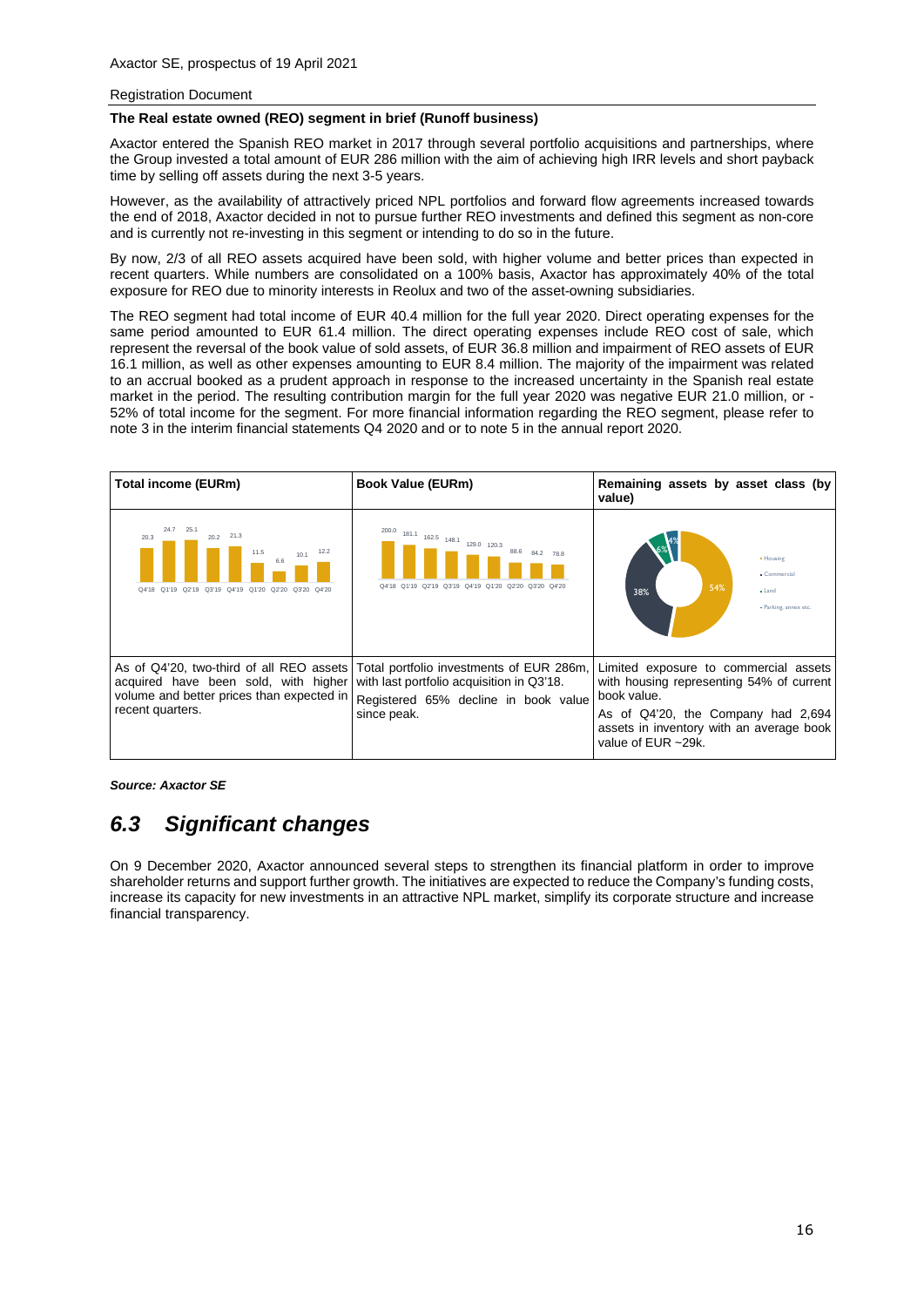

I) Including EUR 75m accordion option; 2) Consisting of new equity from issuance of 50 million consideration shares corresponding to EUR 38 million at an issue price of NOK to the book value of the minority interest acquired by Axactor.<br>The district of the property of the minority interest acquired by hequity, which on a pro forma basis per Q3 will result in an increase of shareholder's equit

#### *Source: Axactor SE*

As part of this plan, Axactor has raised NOK 534 million in new equity through the Private Placement and a Subsequent Offering. It has also refinanced its bonds and bank facilities, secured a 100% ownership of Axactor Invest through the acquisition of the 50% equity interest owned by Geveran in exchange for new shares in Axactor, and refinanced the Axactor Invest mezzanine facility.

The refinancing will secure improved terms and extended maturity on Axactor's secured bank financing and has addressed the upcoming bond maturity with early redemption of the AXA01 bond financed with a new bond issue, ("AXACTOR02"). The refinancing has also addressees the Axactor Invest structure ahead of the maturity of its financing in 2022, securing better utilization of the combined bank facilities and extending the Axactor Invest mezzanine with maturity after the new bond maturity. The debt refinancing will result in all maturities being extended to 2024, ensuring a robust debt maturity schedule as illustrated below.



1) Excluding Nomura facility and local Italian debt; 2) EUR 120m drawn; 3) EUR 410m drawn by end of Q4; 4) EUR 530m drawn by end of Q4

#### *Source: Axactor SE*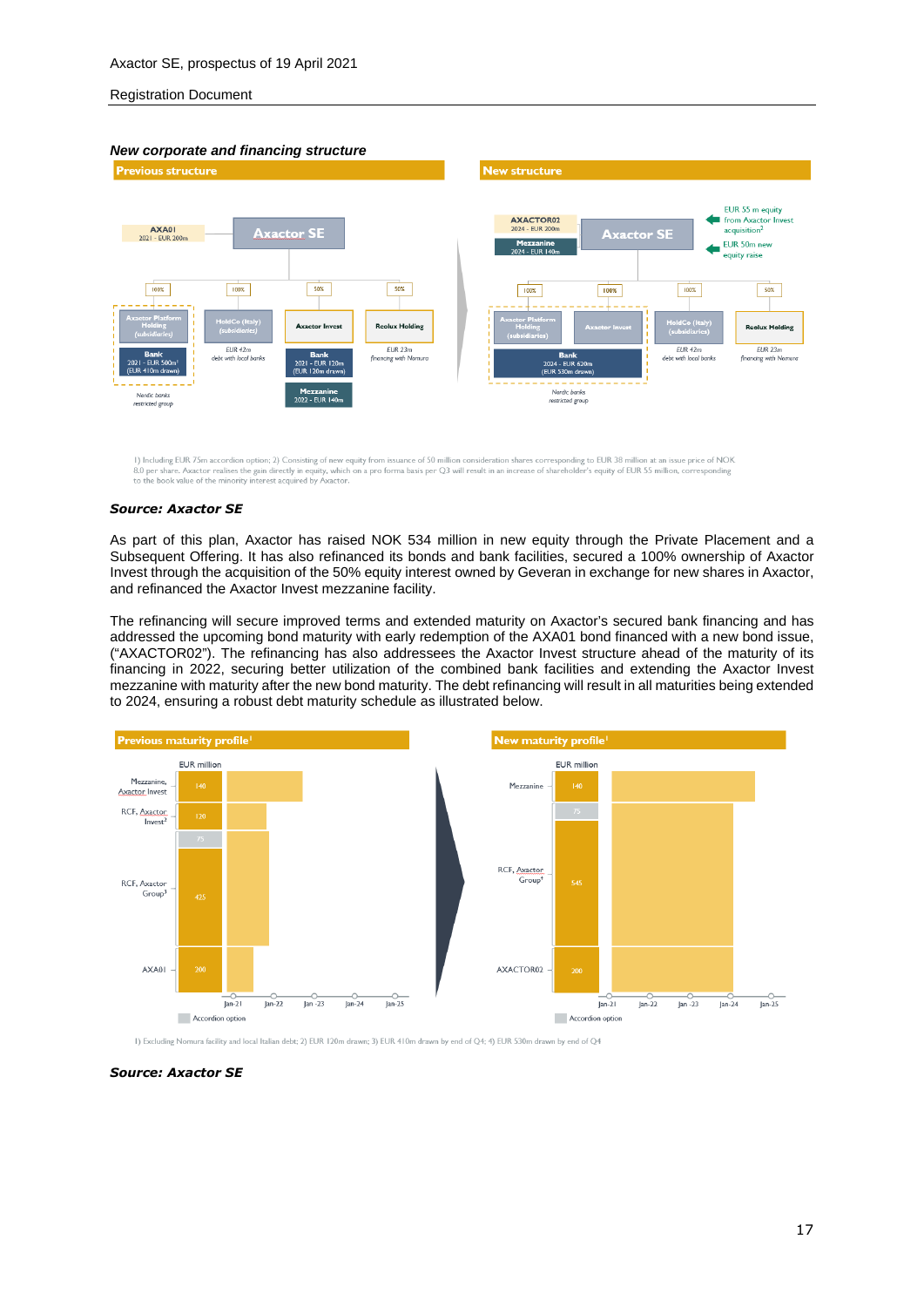### <span id="page-17-0"></span>**7 Trend information**

The debt collection industry is highly levered and investment capacity has diminished following a period of high investment levels. High leverage and limited investment capacity among the debt collection players which has led to increased accumulation of NPLs on bank balance sheet and further downward pressure on NPL portfolio prices throughout 2020.

In addition to fewer transactions in 2019 and 2020, the COVID-19 pandemic has manifested itself in banks' balance sheets and resulted in more non-performing consumer loans. According to data from the European Banking Authority (EBA), the NPL stock in Europe increased q-o-q in Q2'20, for the first time since 2014 as seen in the chart below. While it is difficult to project the impact of COVID-19 on the NPL market, it is likely to have great impact.

#### *Net change in in European NPLs*



These factors have contributed to reduced NPL prices, and IRRs on portfolio purchases have increased. Estimated net IRR of relevant portfolios for Axactor by geography is shown in the illustration below - estimated net IRR on new purchases has increased from approximately 10% in 2016 to 12-14%, depending on geography and quality of the debt purchased.



#### *Estimated IRR by market*

*Source: Axactor SE* 

The COVID-19 pandemic has had clear impact on Axactor's business in several ways. The "first wave" saw the greatest short-term operational impact with a slowdown in NPL and REO collection due to decreased legal focus on debt collection proceedings in most markets and a slowdown in the Spanish real estate market. The "second wave" has so far had a more limited impact on Axactor, as the legal system has stayed open across markets and the Company and society has been more prepared for the Government measures and thereby adjusted themselves more efficiently.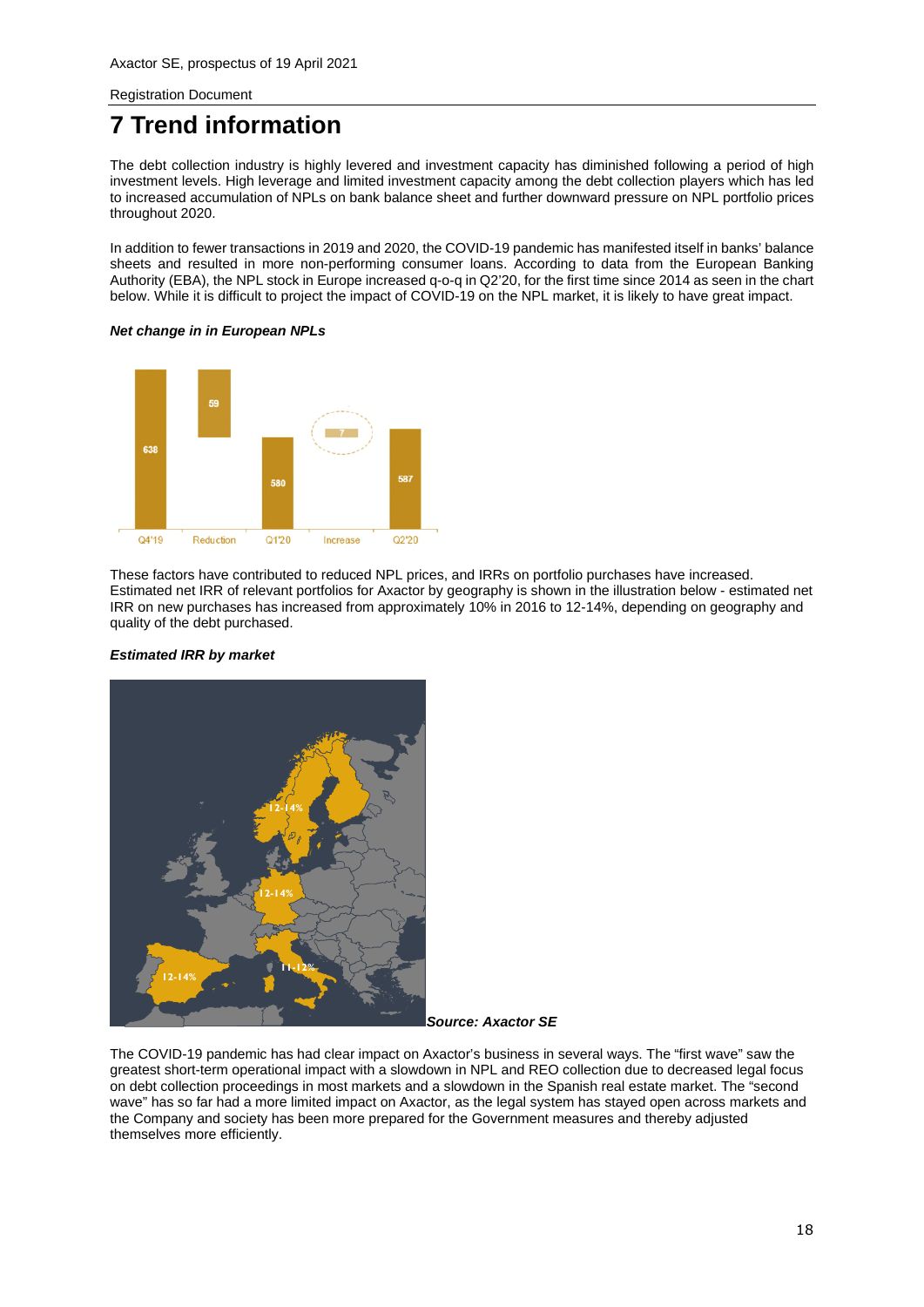Going forward, the pandemic can have positive effect for Axactor as it led to a reduction in portfolio prices and will likely lead to an increase volume of NPLs being sold by banks. This allows the Company to improve blended IRR levels and to shift its business mix faster to NPL and 3PC trough attractive portfolio purchases.

However, the transactions announced by the Company 9 December 2020 Axactor SE – Private placement of new shares successfully pl had positive impact on all these parameters.

#### *Impact from COVID-19 and from the refinancing on Axactor*

| <b>Drivers</b>          | O3 2020                                                                 | Covid-19 impact<br>(from Q3)              | <b>Refinancing</b><br>impact | Outlook and impact from<br>refinancing                                                                      |
|-------------------------|-------------------------------------------------------------------------|-------------------------------------------|------------------------------|-------------------------------------------------------------------------------------------------------------|
| NPL portfolio<br>prices | Portfolios acquired at attractive<br>IRRs in the Nordic market          | Positive                                  | Positive                     | New equity and structural<br>simplification giving capacity for high<br>return purchases                    |
| <b>Business mix</b>     | Significant increase in combined<br>3PC and NPL deals                   | Positive over time<br>(3PC will increase) | <b>Positive</b>              | Leveraging on 3PC and NPL synergies<br>• Increased capacity allows for additional<br>combined agreements    |
| Economies of<br>scale   | Record-high EBITDA, including net<br>reversal of REO impairment accrual | Neutral                                   | Positive                     | Continued cost discipline combined<br>with higher growth capacity and<br>utilization of platform            |
| • Tax rate              | Effective tax rate of 47% in Q3                                         | Slightly negative                         | Positive                     | Long term steady state target of $-25%$<br>• Lower funding cost contributing to<br>lower effective tax rate |
| Funding cost            | • Current level of $-5\%$ <sup>1</sup> )                                | Negative<br>(I-year delay)                | Positive                     | Refinancing and continued<br>improvement of capital structure                                               |

Other than the abovementioned trends, the Group is not aware of any trends, uncertainties, demands, commitments or events that are reasonably likely to have a material effect on the Group for the current financial year.

There has been no significant change in the financial performance of the Group since the end of the last financial period for which financial information has been published to the date of the Registration Document.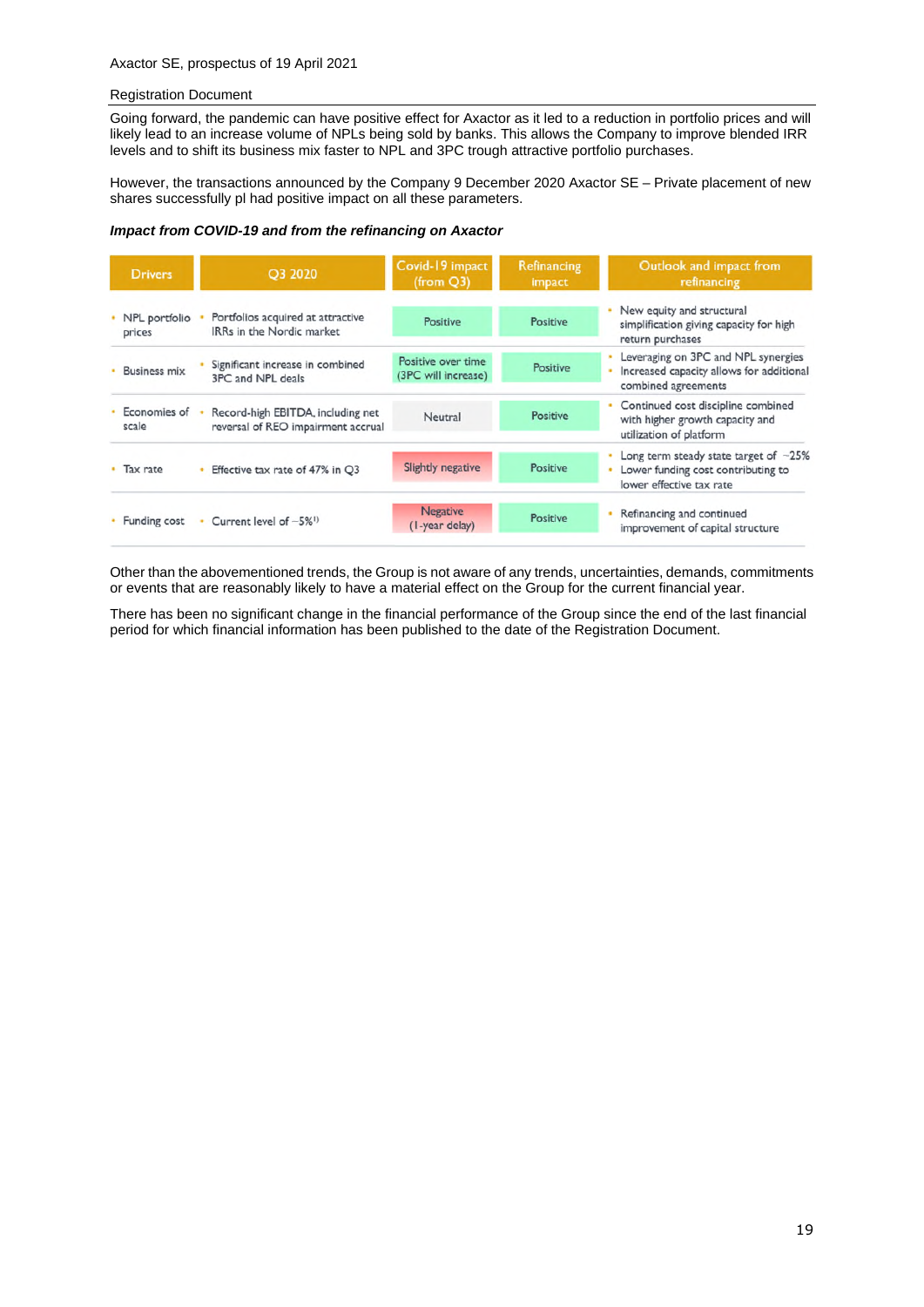### <span id="page-19-0"></span>**8 Administrative, management and supervisory bodies**

### *8.1 Board of Directors*

#### **8.1.1 The Board of Directors**

The names and positions and current term of office of the board members, as at the date of this Prospectus, are presented in the table below. The Company's registered business address, Drammensveien 167, 0277 Oslo, Norway, serves as c/o address for the members of the Board of Directors in relation to their directorship in the Company.

| <b>Name</b>                             | <b>Position</b> |
|-----------------------------------------|-----------------|
| Glen Ole Rødland                        | Chairperson     |
| Merete Haugli                           | Board member    |
| Terje Møs                               | Board member    |
| <b>Brita Eilertsen</b>                  | Board member    |
| Lars Erik Nilsen <sup>1</sup>           | Board member    |
| Kathrine Astrup Fredriksen <sup>1</sup> | Board member    |
| Hans Olaov Harén                        | Board member    |

<sup>1</sup> Representatives of Geveran Trading Co Ltd. Which holds 122.643.578 shares in the company

#### **8.1.2 Brief biographies of the Board Members**

Set out below are brief biographies of the Board Members, including their relevant management expertise and experience and an indication of any significant principal activities performed by them outside the Group and names of companies and partnerships of which a Board Member is or has been a member of the administrative, management or supervisory bodies or partner outside the Group the previous five years.

#### **Glen Ole Rødland, Chairperson**

Mr Rødland has considerable experience as a board member and chairman of several Norwegian public companies and other international companies. He is currently Chairman of Seadrill, Prosafe and AqualisBraemar LOC. Mr Rødland has 25 years' experience in a number of industries, as well as extensive experience as an analyst and in corporate finance from investment banking, private office and private equity.

Mr Rødland's qualifications include an MBA and Postgraduate Studies in Finance completed at the Norwegian School of Economics and Business Administration (NHH) and UCLA.

*Current directorships and senior management positions outside the Group ............................................................................. Seadrill (Chairman), Prosafe (Chairman) and AqualisBraemar LOC (Chairman)* 

*Previous directorships and senior management positions last five years outside the Group*

 *............................................................................. Prosafe (Director), Spectrum Geo (Director)* 

#### **Merete Haugli, Board Member**

Ms Haugli has experience as a board member from a number of companies, most recently chair in Norwegian property ASA as well as a member of their audit committee. She has also been a board member of Solstad Offshore ASA, Comrod Communication ASA, Reach Subsea ASA, RS Platou ASA, and Aktiv Kapital ASA. Ms Haugli has held several senior positions including Head of Wealth management in SEB, Head of Formuesforvaltning AS (Oslo), Partner in First Securities ASA and Head of investment in Alfred Berg Norway AS. She was also previously Assistant Chief in the Oslo Police, responsible for the economic crime section.

Ms Haugli is a business economist from the Banking Academy and from the Norwegian Business School, BI, with special focus on finance, tax and accounting.

| Current directorships and senior management  | Norwegian property ASA (Chairperson and member audit          |
|----------------------------------------------|---------------------------------------------------------------|
| positions outside the Group                  | committee), Reach Subsea ASA (Director), Mowi ASA (Nomination |
|                                              | Committee Member) and North Energy ASA (Nomination Committee  |
|                                              | Member)                                                       |
| Previous directorships and senior management | Solstad Offshore ASA (Director)                               |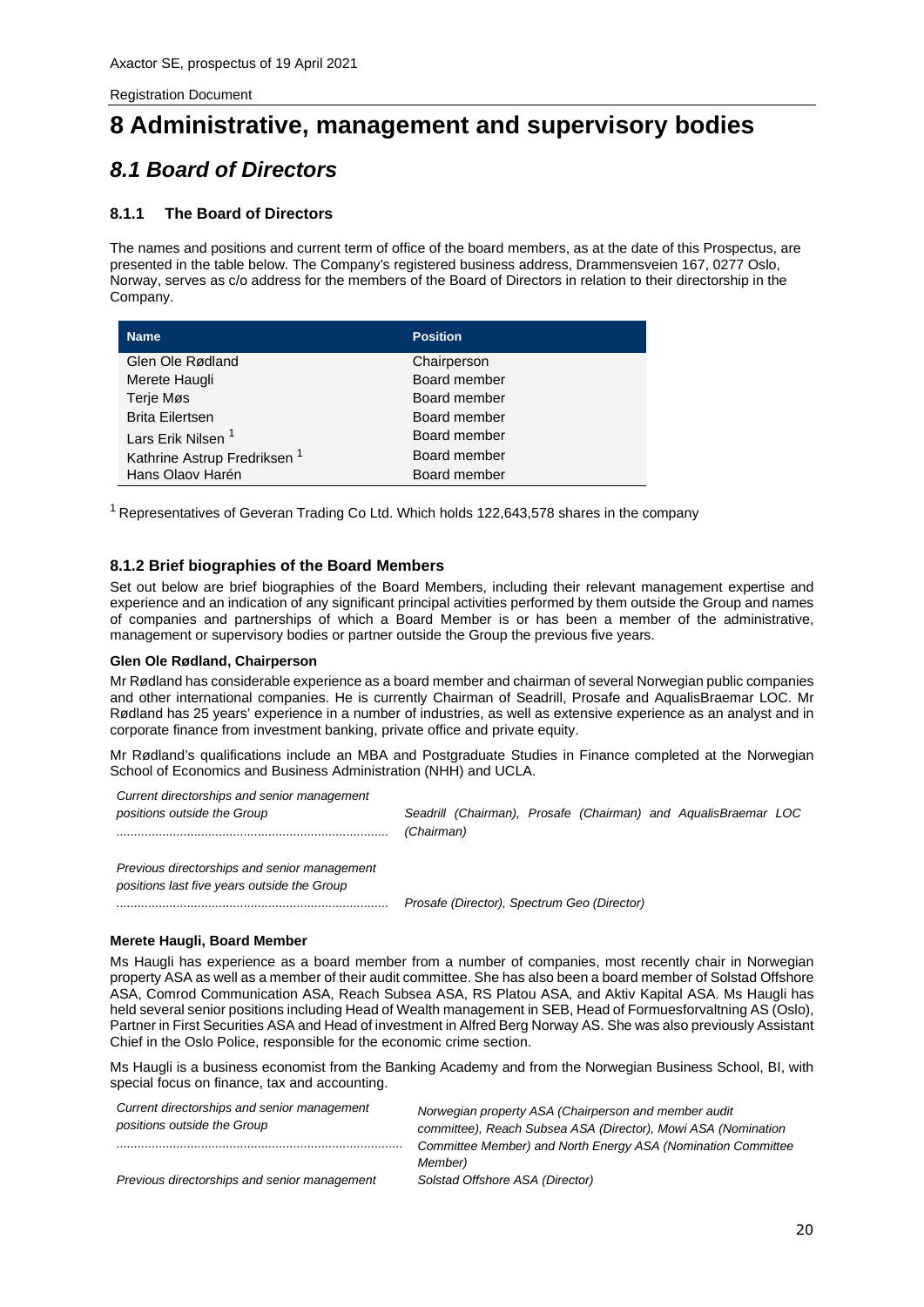Axactor SE, prospectus of 19 April 2021

#### Registration Document

*positions last five years outside the Group*

 *.................................................................................* 

#### **Terje Mjøs, Board Member**

Mr Mjøs is the CEO of Visolit AS. He was the chairman of the Board of Solid Media Group and a senior advisor to Apax Partners (private equity) from 2015 to 2017. Mr Mjøs was CEO of EVRY ASA from 2010 to 2015 and before that CEO of ErgoGroup AS from 2004 till 2010, and has held several senior positions in Hydro IS Partner AS from 1989 till 2004.

Mr Mjøs has a Cand. Scient. Degree in Computer Science from the University of Oslo, and an MBA in Economics and Business Administration from Norwegian Business School BI.

*Current directorships and senior management positions outside the Group ................................................................................. Visolit AS (CEO) and Director of the Board in several of the Visolit group companies.* 

*Previous directorships and senior management positions last five years outside the Group*

 *................................................................................. Solid Media Group (Chairperson)* 

#### **Brita Eilertsen, Board member**

Ms Eilertsen has vast experience from investment banking and consulting institutions like SEB Enskilda, Orkla Finans and Touche Ross Mgmt Consultants. She has held board positions for several listed and private companies in different industries since 2005. Eilertsen currently holds board positions for Pareto Bank, NRC Group and C WorldWide.

Ms Eilertsen holds a Master of Economics and Business Administration from the Norwegian School of Economics (NHH) and is a Certified Financial Analyst.

| Current directorships and senior management  |                                                                |
|----------------------------------------------|----------------------------------------------------------------|
| positions outside the Group                  | Pareto Bank (Board Member), NRC Group (Board Member), C        |
|                                              | WorldWide (Board Member)                                       |
| Previous directorships and senior management | Unifor (Board Member), Next Biometrics (Board Member), Anders  |
| positions last five years outside the Group  | Jahres Fond til vitenskapens fremme (Board Member), Fjord1 ASA |
|                                              | (Board Member), Nussir ASA (Board Member) and Scanship Holding |
|                                              | ASA (Board Member)                                             |

#### **Lars Erich Nilsen, Board member**

Mr Lars Erich Nilsen is the chairman and CEO of of Seatankers Management AS. He has experience as an investment analyst from Fearnley Advisors AS between 2013 to 2014 and equity analyst from Fearnley Securities AS between 2005 to 2013 and holds several directorships, including Norwegian Property ASA and Bulk Infrastructure Holding AS.

Mr Nilsen has a Master of Economics and Business Administration (Siviløkonom) from Norwegian Business School, BI.

*Current directorships and senior management positions outside the Group ................................................................................. Norwegian Property ASA (Board Member), Seatankers Management Norway AS (Chairman and CEO), Bulk Infrastructure Holding AS (Board Member) and FP Bolig Holding AS (Board Member).* 

*Previous directorships and senior management positions last five years outside the Group*

 *................................................................................. None in addition to the above.* 

#### **Kathrine Astrup Fredriksen, Board member**

Kathrine Astrup Fredriksen is currently employed by Seatankers Management Co Ltd in London and serves as director in SFL Corporation Ltd and Norwegian Property ASA. Fredriksen's previous directorships include Seadrill Ltd, Frontline Ltd and Golar LNG. Fredriksen resides in London, United Kingdom.

Ms Fredriksen was educated at the European Business School in London.

*Current directorships and senior management* 

*positions outside the Group Sameiet Niels Juels Gate 16 (board member), Norwegian Property*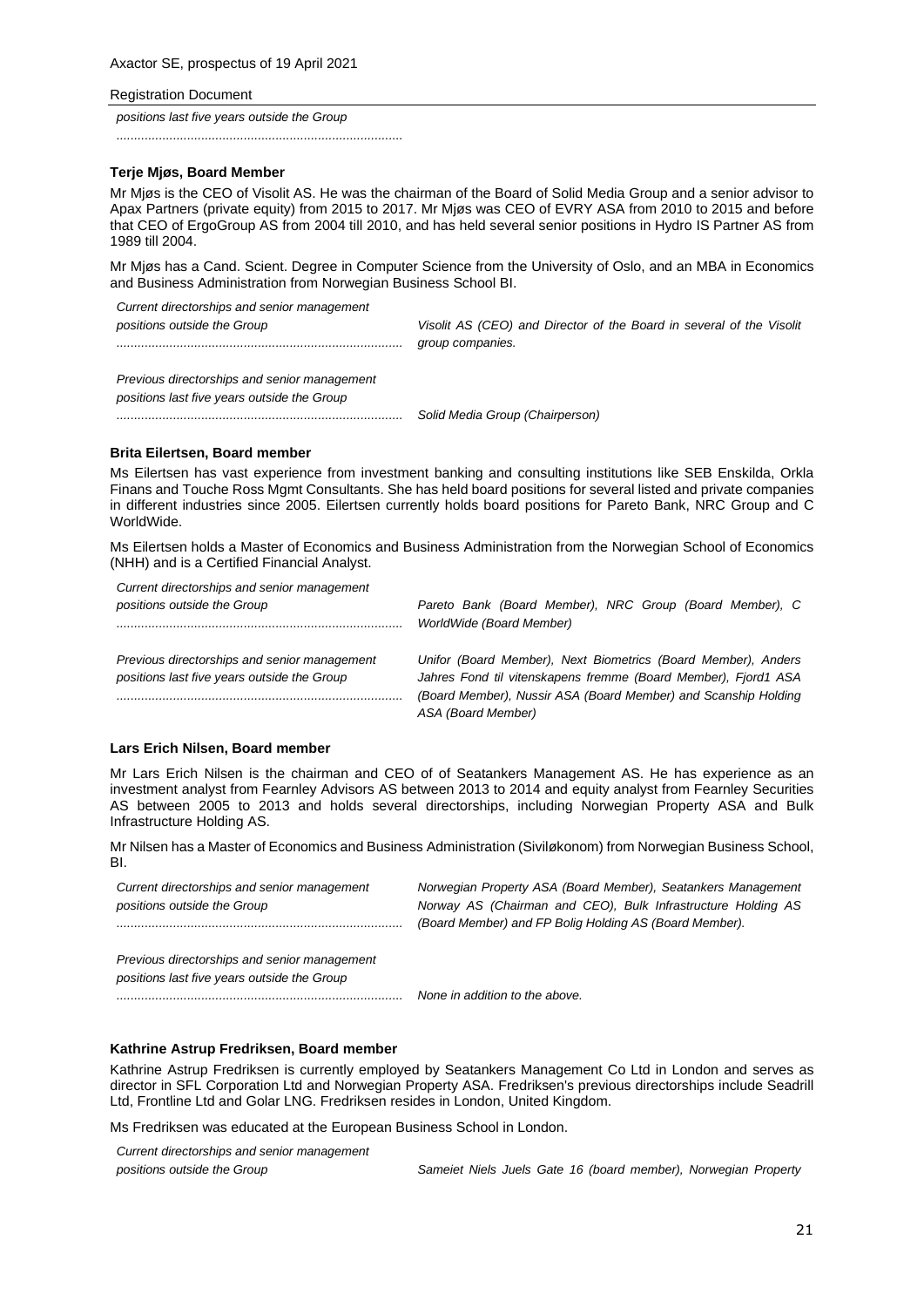Registration Document  *................................................................................. ASA (board member) Previous directorships and senior management positions last five years outside the Group ................................................................................. N/A* 

#### **Hans Olov Harén, Board member**

Mr. Harén has extensive experience from bank and finance within the consumer finance segment. He retired from the position as CEO of Gjensidige Bank ASA in 2017, a position that he held for eight years. Prior to that, he was Country Business Manager and General Manager Consumer Business in Citibank consumer segment in Norway. Mr Harén also has broad experience from senior positions in American Express, Wasa Insurance and Trygg Hansa Liv.

Mr Harén holds a degree in business administration (sv. marknadsekonom) from IHM Stockholm as well as a training in senior management from the Stockholm School of Economics.

*Current directorships and senior management positions outside the Group ................................................................................. None* 

*Previous directorships and senior management positions last five years outside the Group*

 *................................................................................. Gjensidige Bank ASA (CEO)* 

### *8.2 Management*

#### **8.2.1 Overview**

The names and positions and current term of office of the members of the Management, as at the date of this Prospectus, are presented in the table below.

| <b>Name</b>          | <b>Position</b>                                          |
|----------------------|----------------------------------------------------------|
| Johnny Tsolis        | <b>Chief Execute Officer</b>                             |
| Arnt Andre Dullum    | <b>Chief Operating Officer</b>                           |
| Vibeke Ly            | Chief of Staff                                           |
| <b>Robin Knowles</b> | <b>Chief Investment Officer</b>                          |
| <b>Kyrre Svae</b>    | Interim Chief Financial Officer/Chief of Strategy and IR |

The Company's registered business address, Drammensveien 167, 0277 Oslo, Norway, serves as the business address for the members of the Management in relation to their employment with the Company.

#### **8.2.2 Brief biographies of the members of Management**

Set out below are brief biographies of the members of Management, including their relevant management expertise and experience, an indication of any significant principal activities performed by them outside the Group and names of companies and partnerships of which a member of Management is or has been a member of the administrative, management or supervisory bodies or partner outside the Group the previous five years.

#### **Johnny Tsolis, Chief Executive Officer**

Mr Tsolis has eight years of experience from working as a consultant for the Lindorff Group. He had his main focus on PMI/cost, productivity improvement and post-merger acquisition processes. Mr Tsolis has a broad international experience with more than five years on projects abroad, primarily in Spain, Germany, the US, the Netherlands, Denmark, Sweden and Finland.

Mr Tsolis' former work experience includes positions as a partner at Cardo Partners AS, partner at DHT Corporate Services, Handelsbanken Capital Markets and Arkwright.

*Current directorships and senior management positions outside the Group None*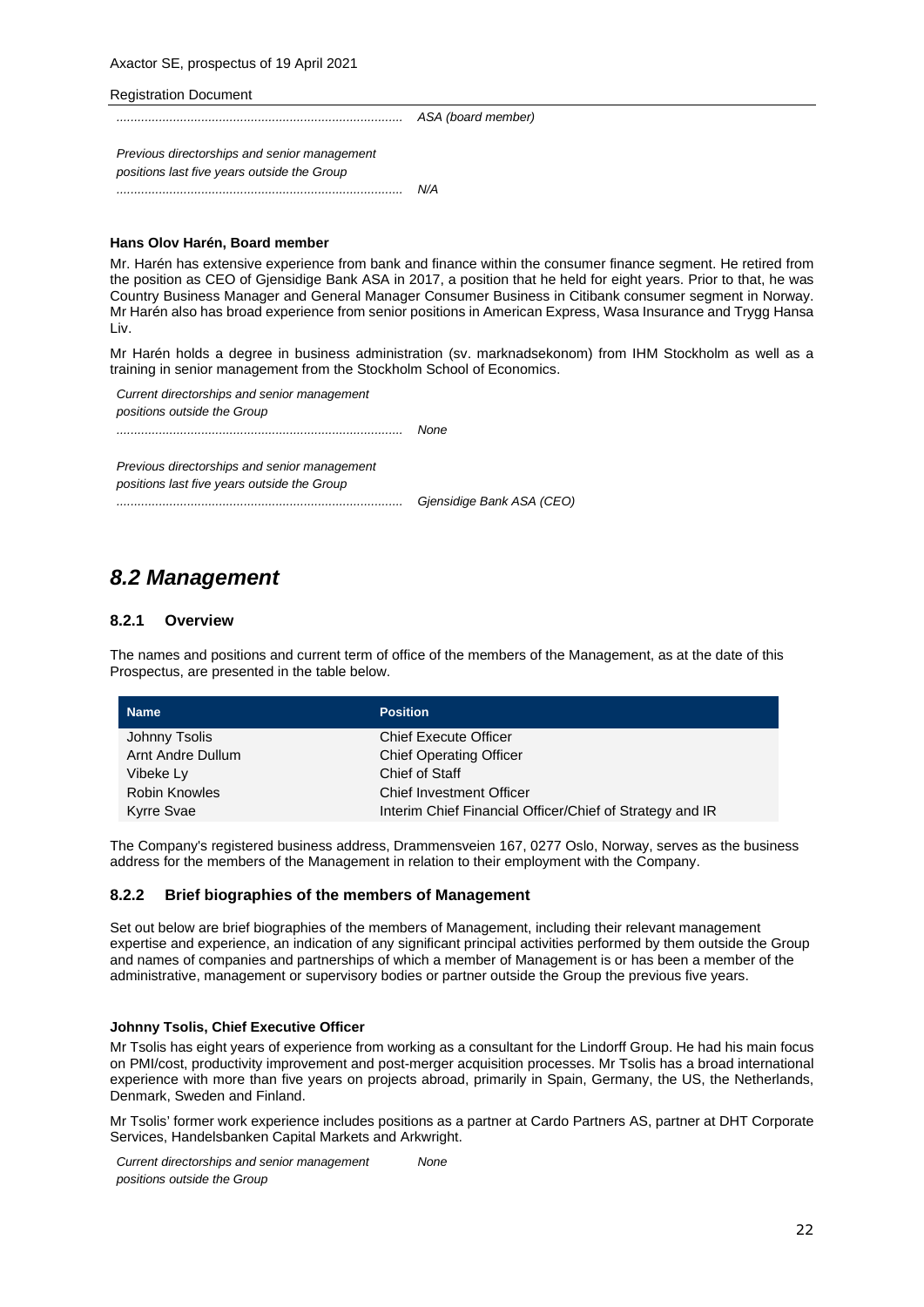*Previous directorships and senior management positions last five years outside the Group*

 *.................................................................................* 

 *................................................................................. Board member of Kamfer AS* 

#### **Arnt Andre Dullum, Chief Operating Officer**

Mr Dullum is the Chief Operating Officer at Axactor Group, overseeing the company's business operations. Prior to the COO role, he was Head of Operations in Axactor Norway, and he has held multiple roles within Lindorff Group and Lindorff Norway, including Operational Director and Project Director.

Mr Dullum has extensive international experience, working on multiple Pan-European projects, and has also been stationed in Spain and the Netherlands for extended periods as an expatriate. He holds a bachelor's degree from BI Norwegian Business School and an MBA with the highest distinction from NHH Norwegian School of Economics.

*Current directorships and senior management positions outside the Group ............................................................... Lillefjell invest AS (Chairman of the Board) Previous directorships and senior management positions last five years outside the Group ............................................................... Lindorff (Project Director)* 

#### **Vibeke Ly, Chief of Staff**

Ms Ly has more than 7 years of experience from the industry. Prior to joining Axactor, she held the positions as Group corporate lawyer and Group data protection officer in Intrum, and EVP group compliance and group corporate lawyer in Lindorff. Earlier she served as a group corporate lawyer in EVRY, as an associate in lawyers firm Grette and as a legal advisor in the Justice Department.

*Current directorships and senior management positions outside the Group ............................................................... None Previous directorships and senior management positions last five years outside the Group ............................................................... Intrum (Group Data protection officer and lawyer), Lindorff (EVP group compliance and group corporate lawyer)* 

#### **Robin Knowles, Chief Investment Officer**

Mr Knowles has 7 years of experience working as the Investment Director at Lindorff Group. His main focus was to increase the size of the owned portfolio, across all territories within the Group.

Mr Knowles has broad industry experience across Scandinavia, Continental Europe and the UK covering the last 18 years, including positions in Aktiv Kapital (PRA), Cabot Financial and Morgan Stanley as well as his time in Lindorff.

Mr Knowles' former work experience includes Investment banking with Barclays Bank for 4 years and container shipping with P&O Nedlloyd for 4 years, where he also qualified as a Management Accountant in 1997.

*Current directorships and senior management positions outside the Group ............................................................... None Previous directorships and senior management positions last five years outside the Group ............................................................... Lindorff (Investment Director)*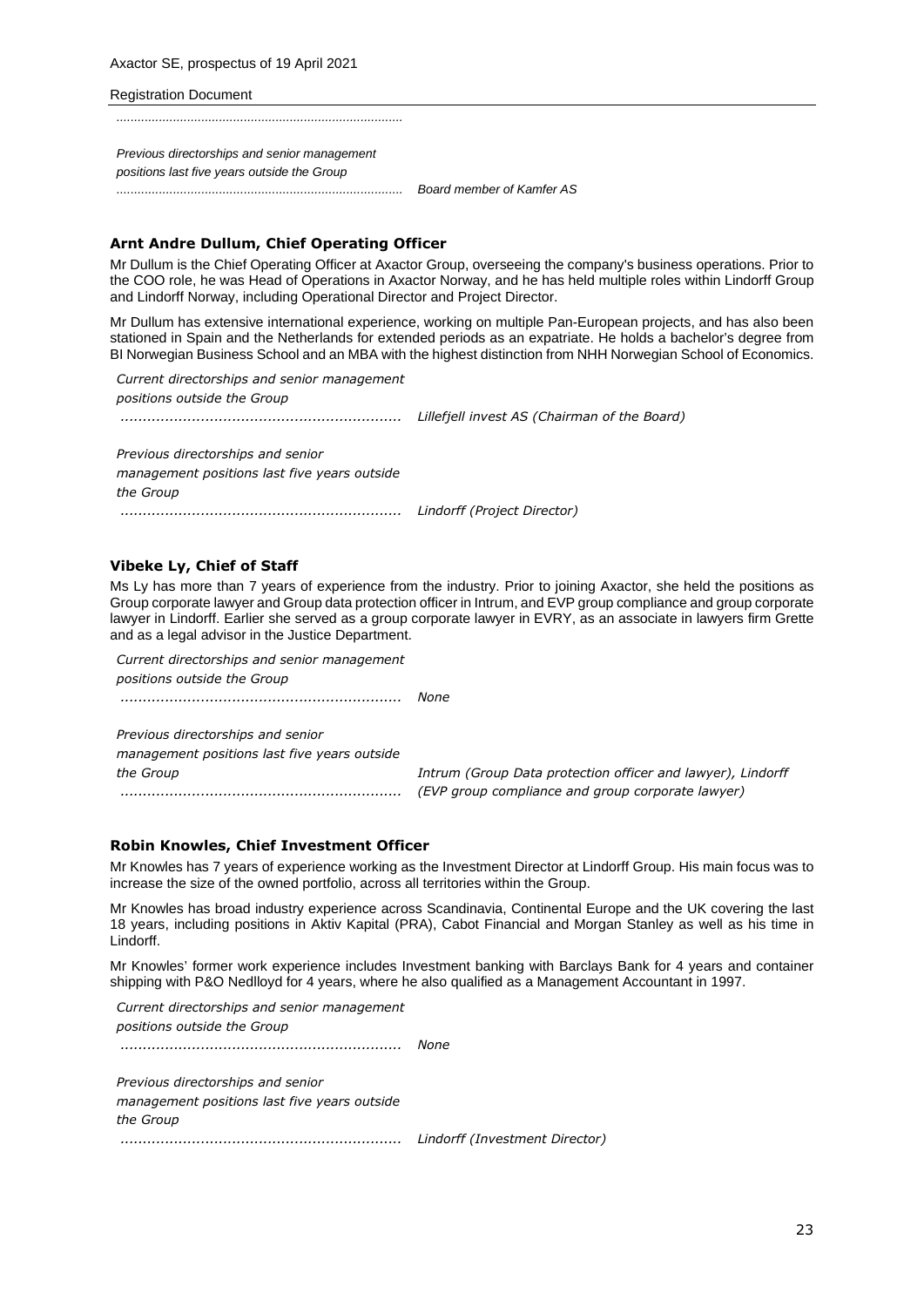#### **Kyrre Svae, Interim Chief Financial Officer / Chief of Strategy and IR**

Mr Svae is the interim Chief Financial Officer and the Chief of Strategy and IR at Axactor Group. He has 14 years of experience working primarily as a management consultant on projects in Norway, Sweden, Denmark, Finland, the Netherlands, Germany and the USA. Mr Svae has extensive experience from strategy development, operational improvement and M&A in a wide range of industries, including the debt management industry.

Mr Svae's former work experience includes positions as Founder and Managing Partner in Breidablikk Consulting AS and Partner in Cardo Partners AS.

Mr Svae holds an M.Sc. from Copenhagen Business School (Denmark), with part of the degree from Harvard University (USA) and China Europe Int. Business School (China).

*Current directorships and senior management positions outside the Group ............................................................... Breidablikk Consulting AS (Partner (silent)) Previous directorships and senior management positions last five years outside the Group ............................................................... Cardo Partners (Consultant), Egmont Publishing (Director of Digital Media)* 

### *8.3 Administrative, management and supervisory bodies conflicts of interest*

Other than Kathrine Astrup Fredriksen who is related to the Company's largest shareholder, Geveran, and Lars Erich Nilsen who is the CEO and chairman of Seatankers Management AS, which is in turn related to the Company's largest shareholder, Geveran, there are to the Company's knowledge no arrangement or understanding with major shareholders, customers, suppliers or others, pursuant to which any Board Member or member of Management was selected as a member of the Board of Directors or Management nor other actual or potential conflicts of interest between the Company and the private interests or other duties of any of the Board Members and the members of the Management, including any family relationships between such persons.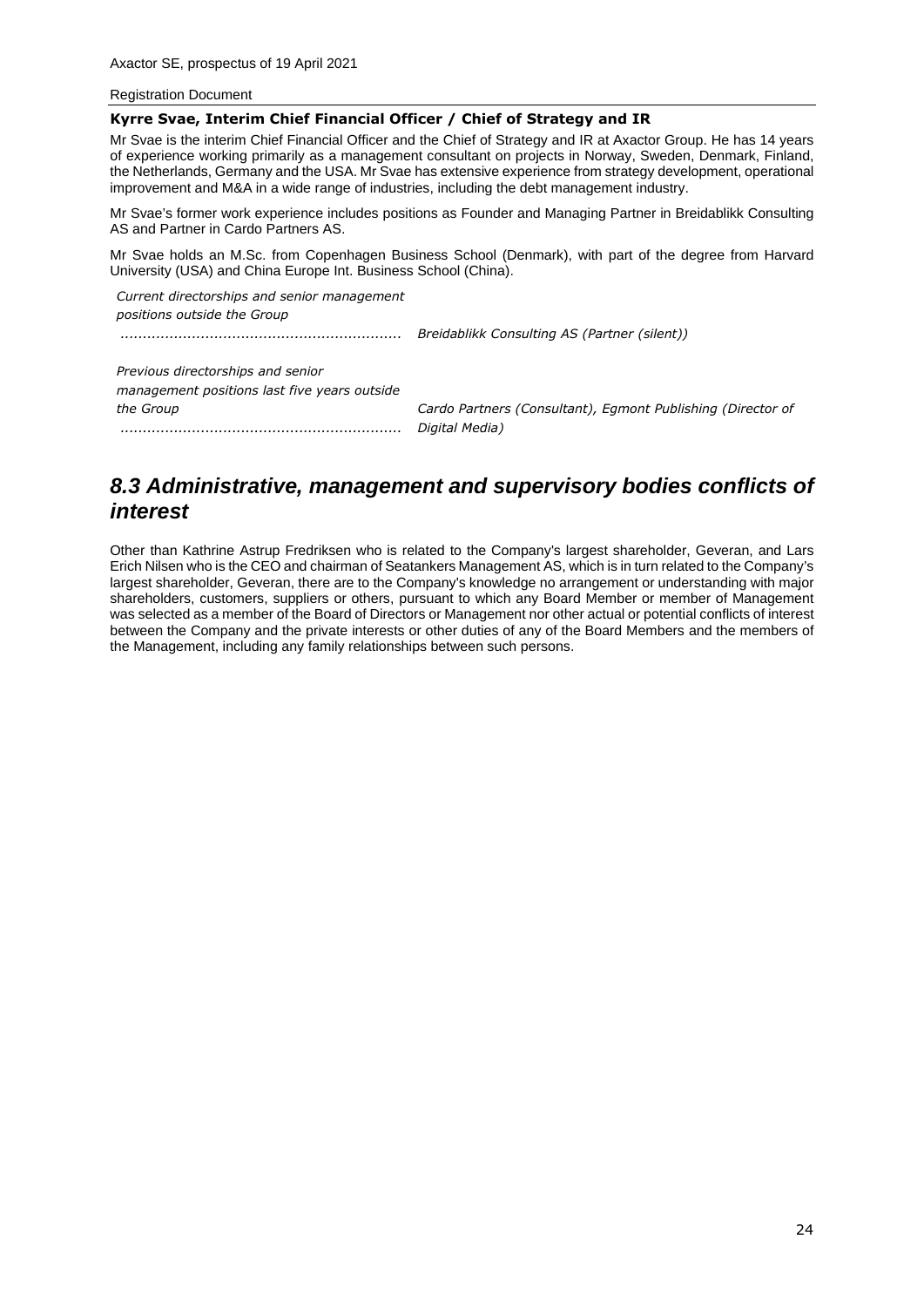### <span id="page-24-0"></span>**9 Major shareholders**

### *9.1 Ownership*

The share capital of Axactor SE is EUR 158,149,941.91971 divided into 302,145,464 shares at a nominal value of EUR 0.52342 each.

The Company has only one class of Shares in issue, and in accordance with the Norwegian Public Limited Companies Act, all Shares in that class provide/will provide equal rights in the Company, including the rights to the Company's profits, in the event of liquidation and to receive dividend Each of the Shares carries one vote. The shares are freely transferable.

Overview of the 20 largest shareholders per 11 March 2021:

| Investor                                | Number of shares | % of top 20 | % of total | <b>Type</b> | Country    |
|-----------------------------------------|------------------|-------------|------------|-------------|------------|
| <b>GEVERAN TRADING CO LTD</b>           | 122,493,578      | 70.76%      | 40.54%     | Comp.       | <b>CYP</b> |
| <b>TVENGE TORSTEIN INGVALD</b>          | 10,000,000       | 5.78%       | 3.31%      | Priv.       | <b>NOR</b> |
| <b>FERD AS</b>                          | 7,864,139        | 4.54%       | 2.60%      | Comp.       | <b>NOR</b> |
| VPF DNB AM NORSKE AKSJER                | 3,609,133        | 2.08%       | 1.19%      | Comp.       | <b>NOR</b> |
| VERDIPAPIRFONDET NORDEA NORGE VERD      | 3,238,830        | 1.87%       | 1.07%      | Comp.       | <b>NOR</b> |
| SKANDINAVISKA ENSKILDA BANKEN AB        | 2,500,000        | 1.44%       | 0.83%      | Nom.        | <b>MLT</b> |
| NORDNET LIVSFORSIKRING AS               | 2,365,168        | 1.37%       | 0.78%      | Comp.       | <b>NOR</b> |
| <b>VERDIPAPIRFONDET FIRST GENERATOR</b> | 2,219,390        | 1.28%       | 0.73%      | Comp.       | <b>NOR</b> |
| <b>VERDIPAPIRFONDET DNB NORGE</b>       | 2.039.947        | 1.18%       | 0.68%      | Comp.       | <b>NOR</b> |
| <b>GVEPSEBORG AS</b>                    | 2.036.494        | 1.18%       | 0.67%      | Comp.       | <b>NOR</b> |
| <b>RANGNES ENDRE</b>                    | 2,017,000        | 1.17%       | 0.67%      | Priv.       | <b>NOR</b> |
| NORDNET BANK AB                         | 1,696,490        | 0.98%       | 0.56%      | Nom.        | <b>SWE</b> |
| <b>ALPETTE AS</b>                       | 1.661.643        | 0.96%       | 0.55%      | Comp.       | <b>NOR</b> |
| STAVERN HELSE OG FORVALTNING AS         | 1,600,000        | 0.92%       | 0.53%      | Comp.       | <b>NOR</b> |
| VERDIPAPIRFONDET NORDEA AVKASTNING      | 1,549,528        | 0.90%       | 0.51%      | Comp.       | <b>NOR</b> |
| SKANDINAVISKA ENSKILDA BANKEN AB        | 1,352,963        | 0.78%       | 0.45%      | Nom.        | <b>LUX</b> |
| VERDIPAPIRFONDET NORDEA KAPITAL         | 1,250,037        | 0.72%       | 0.41%      | Comp.       | <b>NOR</b> |
| AVANZA BANK AB                          | 1,217,155        | 0.70%       | 0.40%      | Nom.        | <b>SWE</b> |
| CAM AS                                  | 1,212,000        | 0.70%       | 0.40%      | Comp.       | <b>NOR</b> |
| LOPEZ SANCHEZ ANDRES                    | 1,177,525        | 0.68%       | 0.39%      | Priv.       | <b>ESP</b> |
| Total number owned by top 20            | 173,101,020      | 100%        | 57.29%     |             |            |
| Total number of shares                  | 302.145.464      |             | 100%       |             |            |

Geveran Trading Co. Limited, a company indirectly controlled by trusts established by Mr. John Fredriksen for the benefit of his immediate family ("Geveran") owns 122,643,578 shares in Axactor, representing 40.59 % of outstanding shares capital.

### *9.2 Change in control of the issuer*

The Company is not aware of any persons or entities that, directly or indirectly, jointly or severally, will exercise or could exercise control over the Company. The Company is not aware of any arrangements the operation of which may at a subsequent date result in a change of control of the Company.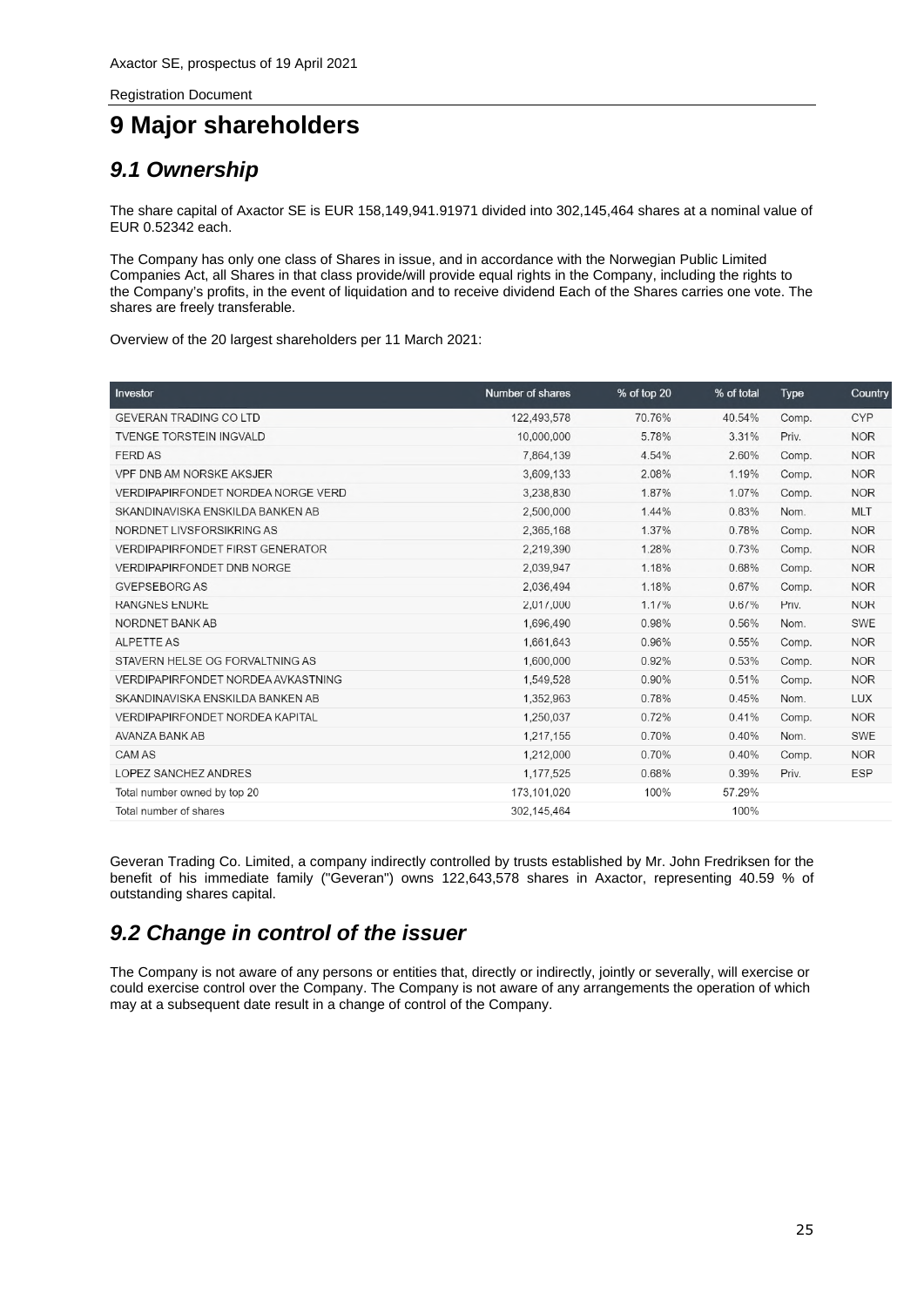### <span id="page-25-0"></span>**10 Financial information concerning the Issuer's assets and liabilities, financial position and profits and losses**

### *10.1 Financial Information*

The Consolidated financial statements of Axactor SE and its subsidiaries have been prepared in accordance with International Financial Reporting Standards (IFRSs) as adopted by the European Union (EU) and comply with IFRSs as issued by the International Accounting Standards Board (IASB).

The Parent Company's functional currency is the Euro (EUR) and this is also the reporting currency for the Group. All amounts in the financial reports are stated in thousands of EUR (EUR thousand) unless otherwise specified.

Axactor SE's Accounting Principles per 31 December 2020 is shown in the Company Annual Report 2020 pages 65-70, note 2.

According to the Regulation (EU) 2017/1129 of the European Parliament and of the Council, information in a prospectus may be incorporated by reference.

Because of the complexity in the historical financial information and financial statements this information is incorporated by reference to the [Q4 Report 2020](https://www.axactor.com/assets/GROUP-Investor-Relations-assets/Reports-and-presentations/2020/Quarterly-Report-Q4-2020.pdf) and [Annual Report 2020](https://staxactorcorpwebprod.blob.core.windows.net/assets/GROUP-Investor-Relations-assets/Reports-and-presentations/2020/Axactor-Annual-Report-2020.pdf)

Please see Cross Reference List for complete references.

#### Financial information is available on the pages shown below.

|                                                                               | <b>Annual Report 2020</b><br><b>EUR thousand</b><br>Audited | Preliminary FY 2020<br><b>EUR thousand</b><br><b>Unaudited</b> |
|-------------------------------------------------------------------------------|-------------------------------------------------------------|----------------------------------------------------------------|
|                                                                               | Page(s)                                                     | Page(s)                                                        |
| <b>Axactor SE (Consolidated)</b><br>Consolidated Statement of Profit and Loss | 58                                                          | 14                                                             |
|                                                                               |                                                             |                                                                |
| Consolidated Statement of Comprehensive Profit and Loss                       | 59                                                          | 15                                                             |
| <b>Consolidated Statement of Financial Position</b>                           | 60-61                                                       | $16 - 17$                                                      |
| Consolidated Statement of cash flow                                           | 63                                                          | 18                                                             |
| <b>Notes</b>                                                                  | 65-105                                                      | 20-31                                                          |
| <b>Axactor SE (Parent company)</b>                                            |                                                             |                                                                |
| Parent Company Statement of Profit and Loss                                   | 106                                                         |                                                                |
| Parent Company Statement of Comprehensive Profit and Loss                     | 107                                                         |                                                                |
| Parent Company Statement of Financial Position                                | 108-109                                                     |                                                                |
| Parent Company Cash flow statement                                            | 111                                                         |                                                                |
| <b>Notes</b>                                                                  | 113-125                                                     |                                                                |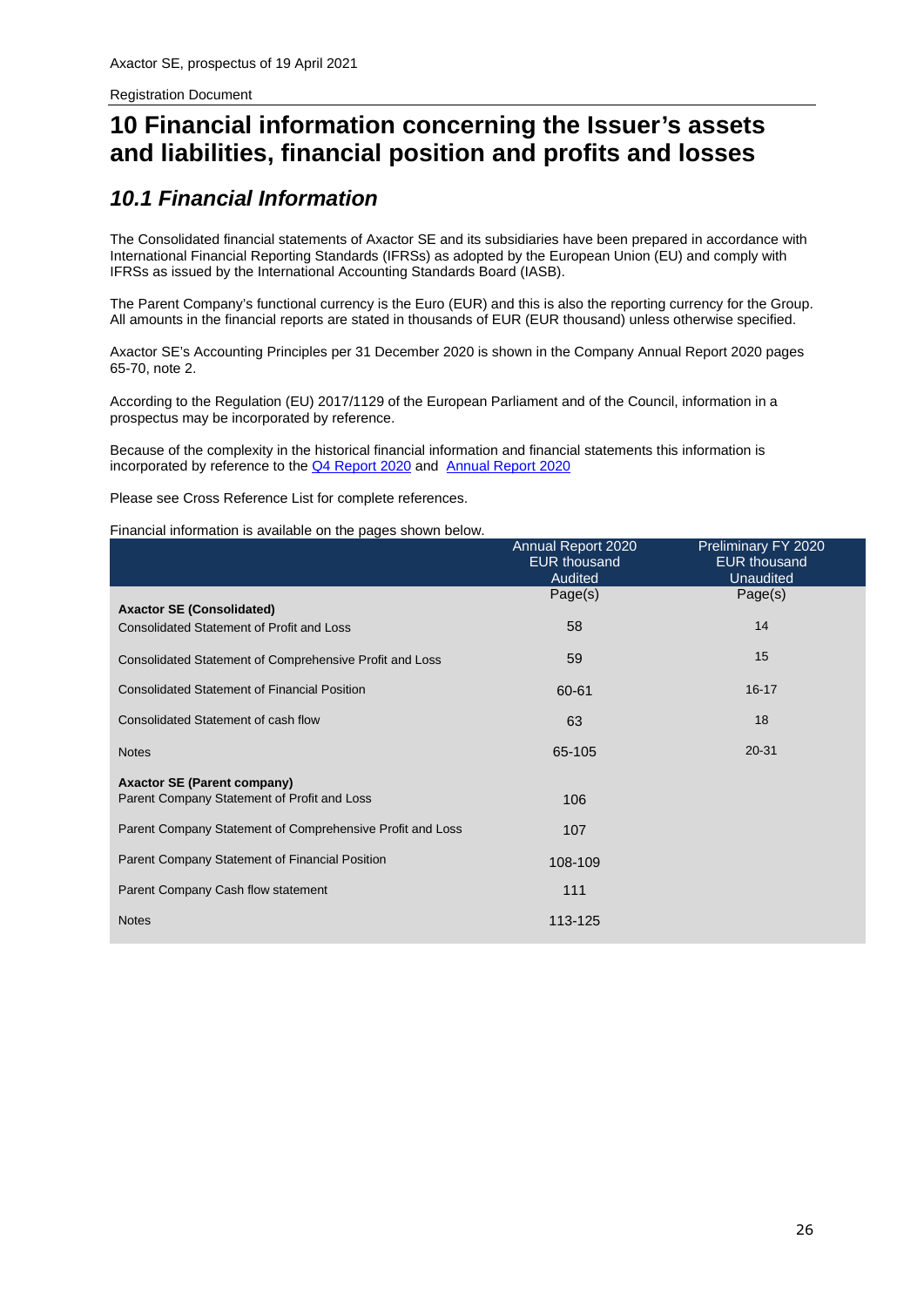### *10.2 Auditing of annual financial information*

### **10.2.1 Statement of audited financial information**

The financial information for 2020 has been audited.

A statement of audited historical financial information is given in the [Annual Report 2020](https://staxactorcorpwebprod.blob.core.windows.net/assets/GROUP-Investor-Relations-assets/Reports-and-presentations/2020/Axactor-Annual-Report-2020.pdf) , pages:126-130.

Please see Cross Reference List for complete references.

### *10.3 Legal and arbitration proceedings*

Under Norwegian securities laws, the Norwegian FSA oversees that the financial reporting of issuers of transferable securities which are quoted or for which admission to quotation has been requested on a regulated market within the EEA, are in compliance with law or regulations, cf. Section 19-1 of the Norwegian Securities Trading Act. On 16 September 2020, the Group received a letter from the Norwegian FSA in this regard, requesting information and documentation pertaining to certain aspects of the Group's 2020 half year as well as the 2019 annual financial statements. The topics addressed in the review include; (i) the Group's accounting practices relating to amortized cost measurement of purchased debt portfolios, (ii) the fair value measurement of forward flow derivative agreements, and (iii) whether disclosures of credit and liquidity risk are in compliance with requirements. The review process is still ongoing and at the date of this Prospectus the Group has not received any indications from the Norwegian FSA on the outcome. If the Norwegian FSA should conclude that the Group's accounting practices are not in compliance with laws or regulation, the Norwegian FSA may order the Group to make changes to its historic financial reporting and/or future accounting practices.

Other than the above there has been no governmental, legal or arbitration proceedings (including any such proceedings which are pending or threatened of which the Issuer is aware), during a period covering at least the previous 12 months which may have, or have had in the recent past, significant effects on the Issuer and/or Group's financial position or profitability.

### *10.4 Significant change in the financial or trading position*

Axactor has an ongoing review process with the Norwegian FSA as informed of in clause 10.3. Axactor received 23 March 2021 preliminary feedback from the FSA regarding the fair value measurement of forward flow derivatives. As a result of this, the annual financial accounts have been updated with an adjustment for forward flow derivatives.

The adjustment does not have a cash effect and does not affect the book value of Axactor's existing NPL portfolios. Furthermore, a negative change in forward flow derivatives for 2020 will result in an equal positive change in the result going forward through higher interest revenue from purchased loan portfolios. In summary two changes are made in the annual report compared to the fourth quarter interim financial report: i) other operating revenue/income associated with forward flow derivatives are reduced by EUR 3.9 million, and ii) change in forward flow derivatives are excluded from the alternative performance measures gross revenue and cash EBITDA.

As described in clause 6.3, Axactor announced 9 December 2020 a major restructuring of its balance sheet to improve funding cost going forward. The restructuring involved several separate transactions, all conditional of the approval from the general meeting 5 January 2021. The transactions were approved and have been completed during the first quarter of 2021.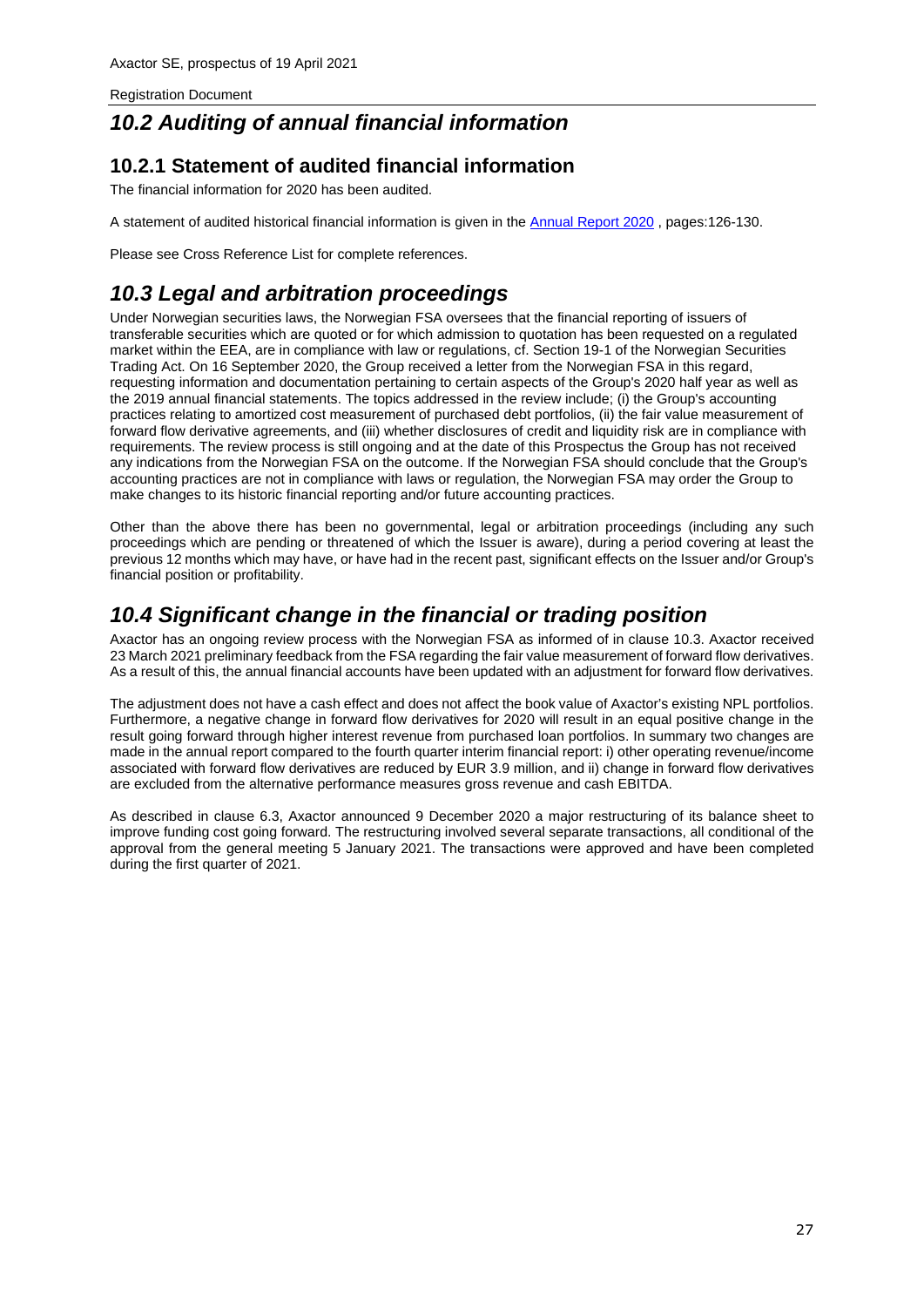### <span id="page-27-0"></span>**11 Regulatory disclosures**

The table below set outs a short summary of the information the Company has disclosed under Regulation (EU) No 596/2014, which is relevant as at the date of the Prospectus, in the 12 months' period prior to the date of this Prospectus.

| Mandatory notification of trade |                                    |                                                                                                                                                                                                                                                                                                                                                                                                                                                                                                                                |
|---------------------------------|------------------------------------|--------------------------------------------------------------------------------------------------------------------------------------------------------------------------------------------------------------------------------------------------------------------------------------------------------------------------------------------------------------------------------------------------------------------------------------------------------------------------------------------------------------------------------|
| Date disclosed                  | Title                              | Summary of the information given                                                                                                                                                                                                                                                                                                                                                                                                                                                                                               |
| 13 March 2020                   | Mandatory Notification of<br>Trade | Terje Mjøs Holding AS, a company directly controlled by a member<br>of the Board of Directors of Axactor SE, Terje Migs, has on 13<br>March 2020 purchased 40,000 shares in the Company at an<br>average price of 6.70 per share. After this transaction Mr Terje Mjøs<br>and Terje Mjøs Holding AS controls 100,000 shares in the<br>Company.                                                                                                                                                                                 |
| 25 March 2020                   | Mandatory Notification of<br>Trade | Endre Rangnes, CEO of Axactor SE, has today purchased 500,000<br>shares in the Company at an average price of NOK 4.9903 per<br>shares. After this transaction Mr. Rangnes and Alpette AS, a<br>company owned by Mr. Rangnes, controls 3,025,643 shares in the<br>Company. In addition, Susanne Schneider, who is a related party<br>to Mr. Endre Rangnes, has today purchased 300,000 shares at an<br>average price of NOK 5.0477 per share. After this transaction Mrs.<br>Schneider controls 339,832 shares in the Company. |
| 26 March 2020                   | <b>Flagging Axactor</b>            | Funds managed by Alfred Berg Kapitalforvaltning have sold<br>1,790,309 shares in Axactor 26 March 2020.                                                                                                                                                                                                                                                                                                                                                                                                                        |
|                                 |                                    | Upon completion of the sale, funds managed by Alfred Berg<br>Kapitalforvaltning own 7,732,466 shares in the company,<br>constituting 4.17% of the shares in the company.                                                                                                                                                                                                                                                                                                                                                       |
| 26 June 2020                    | Employee share option<br>program   | The Board of Directors the Company has resolved to grant options<br>to the Chairman of the Board and 11 employees of the Company.                                                                                                                                                                                                                                                                                                                                                                                              |
|                                 |                                    | The grant of options is based on the authorization from the<br>Company's annual general meeting 1 April 2020 to issue new<br>shares in connection with the Company's incentive plan for<br>employees.                                                                                                                                                                                                                                                                                                                          |
|                                 |                                    | A total of 6,500,000 share options are approved in a groupwide<br>program comprising key employees in the Company fulfilling<br>certain criteria. Each option will give the right to one share in the<br>Company.                                                                                                                                                                                                                                                                                                              |
|                                 |                                    | The options will vest over a period of three years $-$ one third each<br>year from the day of grant. Vesting requires the option holder still<br>to be an employee in the company.                                                                                                                                                                                                                                                                                                                                             |
|                                 |                                    | For the tranches vesting each year, the exercise price per share is<br>NOK 17.25 for 20% of the options, NOK 22.00 for 30% of the<br>options and NOK 28.00 for the last 50% of the options.                                                                                                                                                                                                                                                                                                                                    |
|                                 |                                    | Out of the 6,500,000 share options approved, 750,000 share<br>options are kept for future allocations.                                                                                                                                                                                                                                                                                                                                                                                                                         |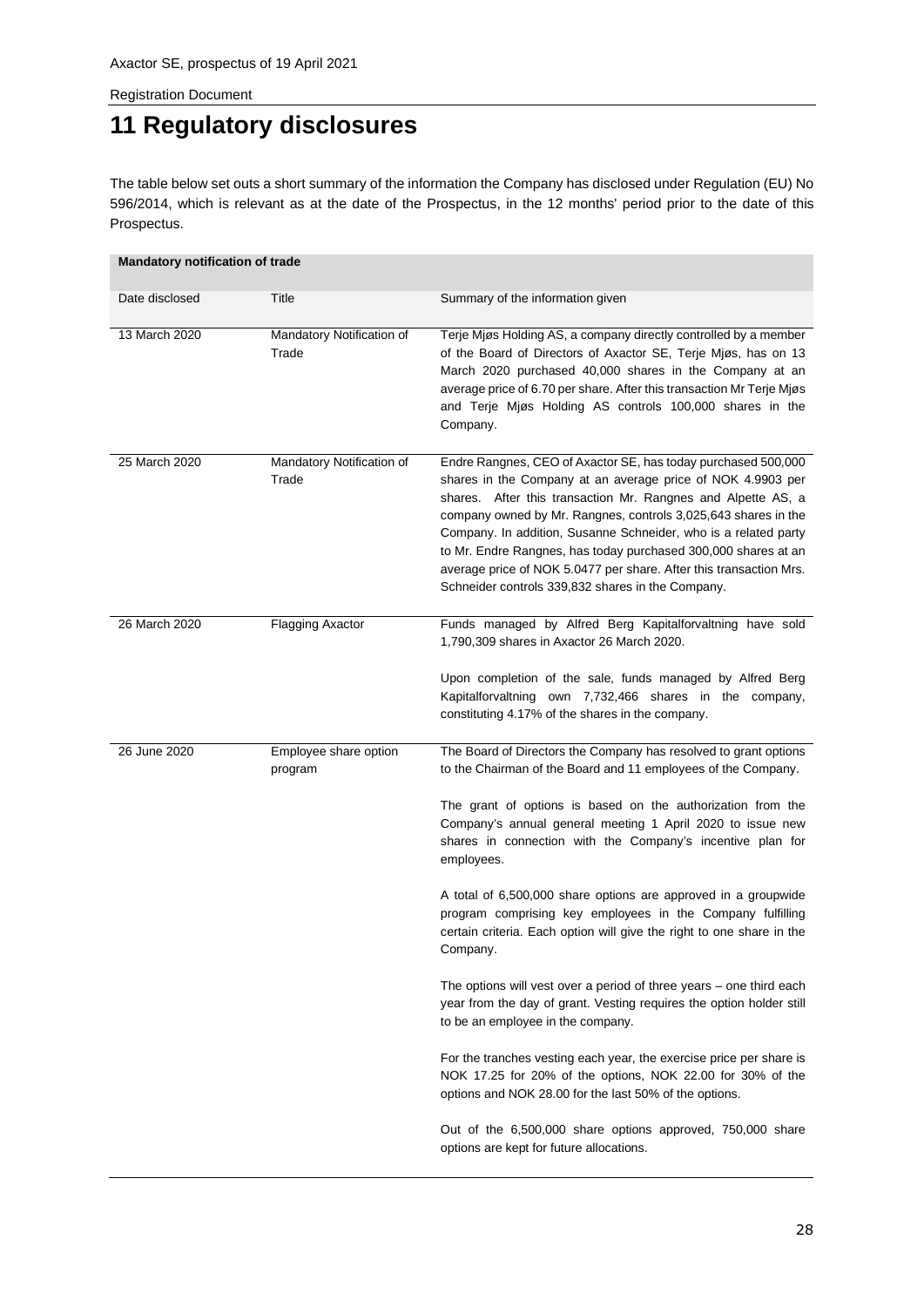| 23 July 2020     | Mandatory Notification of<br>Trade                            | Arnt Andre Dullum member of the Axactor SE Executive<br>Management Team has on 23 July 2020 purchased 29.000 shares<br>in the Company at an average price of 7,26 per share. After this<br>transaction Arnt Andre Dullum controls 70.674 shares in the<br>Company.                                                                                                                                                                                                                                                                                                                                                 |
|------------------|---------------------------------------------------------------|--------------------------------------------------------------------------------------------------------------------------------------------------------------------------------------------------------------------------------------------------------------------------------------------------------------------------------------------------------------------------------------------------------------------------------------------------------------------------------------------------------------------------------------------------------------------------------------------------------------------|
| 18 August 2020   | Employee share option<br>program                              | The Company has today allocated 750,000 share options to Teemu<br>Alaviitala, CFO of Axactor SE (375,000), and Kyrre Svae, Chief of<br>Strategy & IR of Axactor SE (375,000) under the employee share<br>option program approved by the general meeting 1 April 2020                                                                                                                                                                                                                                                                                                                                               |
| 27 August 2020   | Mandatory Notification of<br>Trade                            | Torstein Tvenge has today acquired 1 million shares in Axactor.<br>Following the acquisition, Tvenge owns 9 million shares in Axactor.                                                                                                                                                                                                                                                                                                                                                                                                                                                                             |
|                  |                                                               | Titas Eiendom a/s, a company controlled by Torstein Tvenge, has<br>today acquired 371,450 shares in Axactor. Following the<br>acquisition, Titas Eiendom a/s owns 1 million shares in Axactor.                                                                                                                                                                                                                                                                                                                                                                                                                     |
|                  |                                                               | Following the acquisitions, the aggregate shareholding in Axactor<br>of Torstein Tvenge and Titas Eiendom constitutes 5.394% of the<br>shares in Axactor.                                                                                                                                                                                                                                                                                                                                                                                                                                                          |
| 22 December 2020 | Mandatory Notification of<br>Trade                            | Mr. Hans Harén, member of the Board of Directors of Axactor SE,<br>has on 22 December 2020 purchased 22,150 shares in the<br>Company at an average price of 9.90 per share. Mr. Hans Harén<br>did not own shares in the Company prior to this trade.                                                                                                                                                                                                                                                                                                                                                               |
| 5 January 2021   | Mandatory Notification of<br>Trade                            | Certain members of the board of directors and management of<br>Axactor SE, including the chairman of the board Geir Ole Rødland<br>and the CEO Johnny Tsolis, have on 5 January 2021 purchased a<br>total of 1,487,250 shares in the Company at an average price of<br>NOK 8.00 per share, as part of the private placement announced<br>on 9 December 2020.                                                                                                                                                                                                                                                       |
| 26 January 2021  | Flagging                                                      | Torstein Tvenge was on 7 January 2021 allocated 2,500,000<br>shares in a private placement in Axactor. Following the private<br>placement,<br>Tvenge holds 10,000,000 shares in Axactor,<br>constituting 5.39% of the shares, thereby exceeding the flagging<br>threshold of 5%.                                                                                                                                                                                                                                                                                                                                   |
| 3 February 2021  | Axactor SE - Acceptances<br>received under mandatory<br>offer | Reference is made to the mandatory offer dated 29 January 2021<br>(the "Mandatory Offer") to acquire all shares in Axactor SE (the<br>"Company") at an offer price of NOK 8.00 per share, made by<br>Geveran Trading Co. Limited, a company indirectly controlled by<br>trusts established by Mr. John Fredriksen for the benefit of his<br>immediate family ("Geveran").                                                                                                                                                                                                                                          |
|                  |                                                               | On 2 February 2021, Geveran received acceptances under the<br>Mandatory Offer for 418 shares, corresponding to approximately<br>0.000152% of the share capital and voting rights in the Company.<br>Following this, Geveran has received acceptances for in total 418<br>shares under the Mandatory Offer, corresponding to approximately<br>0.000152% of the share capital and voting rights in the Company.<br>Subject to due settlement of the shares for which acceptances are<br>received, Geveran will own 122,018,190 shares, representing<br>44.31% of the share capital and voting rights in the Company. |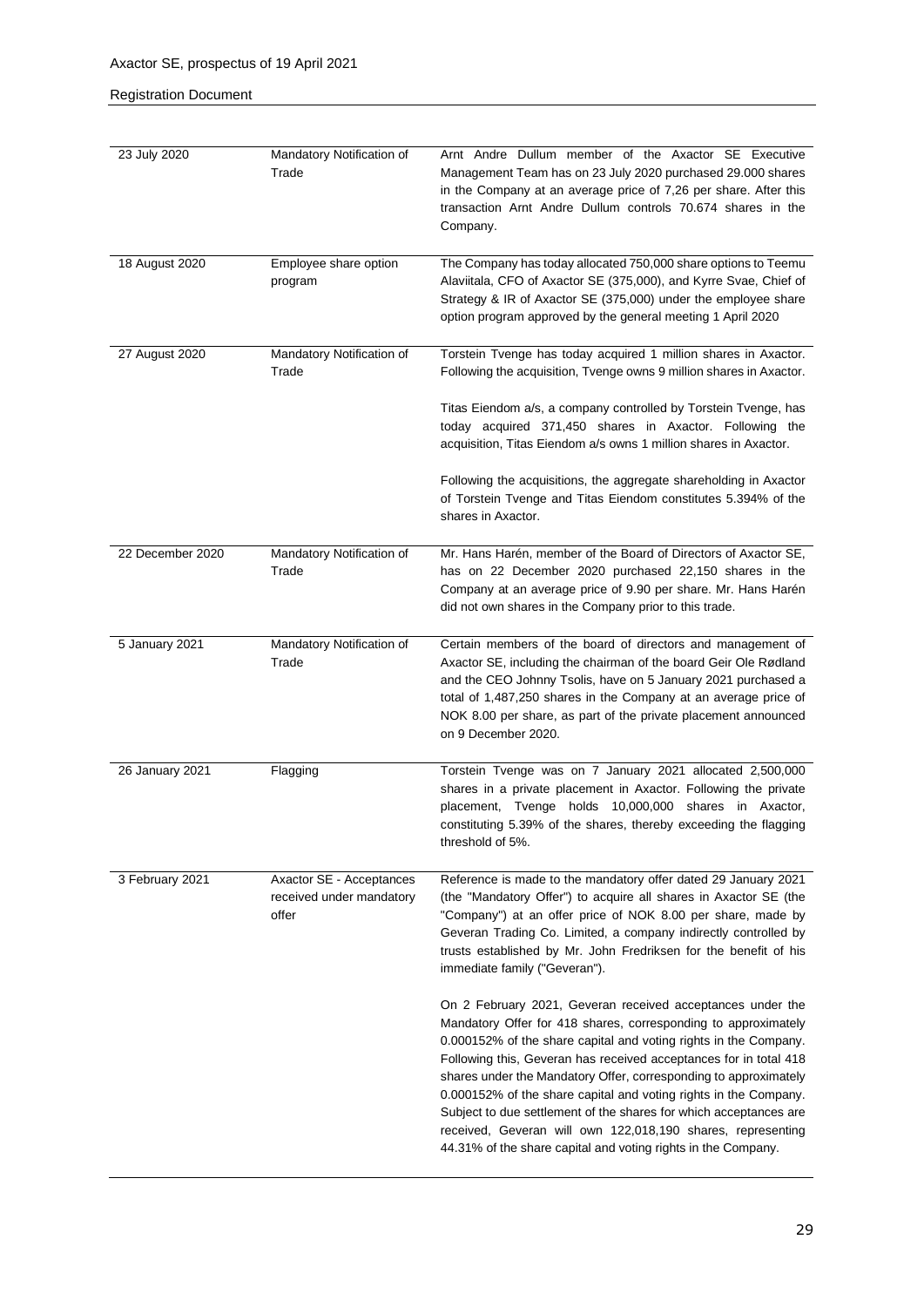|                          |                                                               | Geveran is represented on the Board of Directors of the Company<br>and, thus, is considered a primary insider of the Company.                                                                                                                                                                                                                                                                                                                                                                                                                                                                                                                 |
|--------------------------|---------------------------------------------------------------|-----------------------------------------------------------------------------------------------------------------------------------------------------------------------------------------------------------------------------------------------------------------------------------------------------------------------------------------------------------------------------------------------------------------------------------------------------------------------------------------------------------------------------------------------------------------------------------------------------------------------------------------------|
| 4 February 2021          | Axactor SE - Acceptances<br>received under mandatory<br>offer | Reference is made to the mandatory offer dated 29 January 2021<br>(the "Mandatory Offer") to acquire all shares in Axactor SE (the<br>"Company") at an offer price of NOK 8.00 per share, made by<br>Geveran Trading Co. Limited, a company indirectly controlled by<br>trusts established by Mr. John Fredriksen for the benefit of his<br>immediate family ("Geveran").                                                                                                                                                                                                                                                                     |
|                          |                                                               | On 3 February 2021, Geveran received acceptances under the<br>Mandatory Offer for 28,590 shares, corresponding to approximately<br>0.010381% of the total share capital and voting rights in the<br>Company. Following this, Geveran has received acceptances for in<br>total 29,008 shares under the Mandatory Offer, corresponding to<br>approximately 0.010533% of the total share capital and voting<br>rights in the Company. Subject to due settlement of the shares for<br>which acceptances are received, Geveran will own 122,046,780<br>shares, representing 44.32% of the total share capital and voting<br>rights in the Company. |
|                          |                                                               | Geveran is represented on the Board of Directors of the Company<br>and, thus, is considered a primary insider of the Company.                                                                                                                                                                                                                                                                                                                                                                                                                                                                                                                 |
| 4 February 2021<br>offer | Axactor SE - Acceptances<br>received under mandatory          | Reference is made to the mandatory offer dated 29 January 2021<br>(the "Mandatory Offer") to acquire all shares in Axactor SE (the<br>"Company") at an offer price of NOK 8.00 per share, made by<br>Geveran Trading Co. Limited, a company indirectly controlled by<br>trusts established by Mr. John Fredriksen for the benefit of his<br>immediate family ("Geveran").                                                                                                                                                                                                                                                                     |
|                          |                                                               | On 4 February 2021, Geveran received acceptances under the<br>Mandatory Offer for 206,637 shares, corresponding<br>to<br>approximately 0.075% of the total share capital and voting rights in<br>the Company. Following this, Geveran has received acceptances<br>for in total 235,645 shares under the Mandatory Offer,<br>corresponding to approximately 0.086% of the total share capital<br>and voting rights in the Company. Subject to due settlement of the<br>shares for which acceptances are received, Geveran will own<br>122,253,417 shares, representing 44.39% of the total share capital<br>and voting rights in the Company.  |
|                          |                                                               | Geveran is represented on the Board of Directors of the Company<br>and, thus, is considered a primary insider of the Company.                                                                                                                                                                                                                                                                                                                                                                                                                                                                                                                 |
| 8 February 2021          | Axactor SE - Acceptances<br>received under mandatory<br>offer | Reference is made to the mandatory offer dated 29 January 2021<br>(the "Mandatory Offer") to acquire all shares in Axactor SE (the<br>"Company") at an offer price of NOK 8.00 per share, made by<br>Geveran Trading Co. Limited, a company indirectly controlled by<br>trusts established by Mr. John Fredriksen for the benefit of his<br>immediate family ("Geveran").                                                                                                                                                                                                                                                                     |
|                          |                                                               | On 5 February 2021, Geveran received acceptances under the<br>Mandatory Offer for 8,839 shares, corresponding to approximately<br>0.00321% of the total share capital and voting rights in the<br>Company. Following this, Geveran has received valid acceptances<br>for in total 98,506 shares under the Mandatory Offer, corresponding<br>to approximately 0.03577% of the total share capital and voting                                                                                                                                                                                                                                   |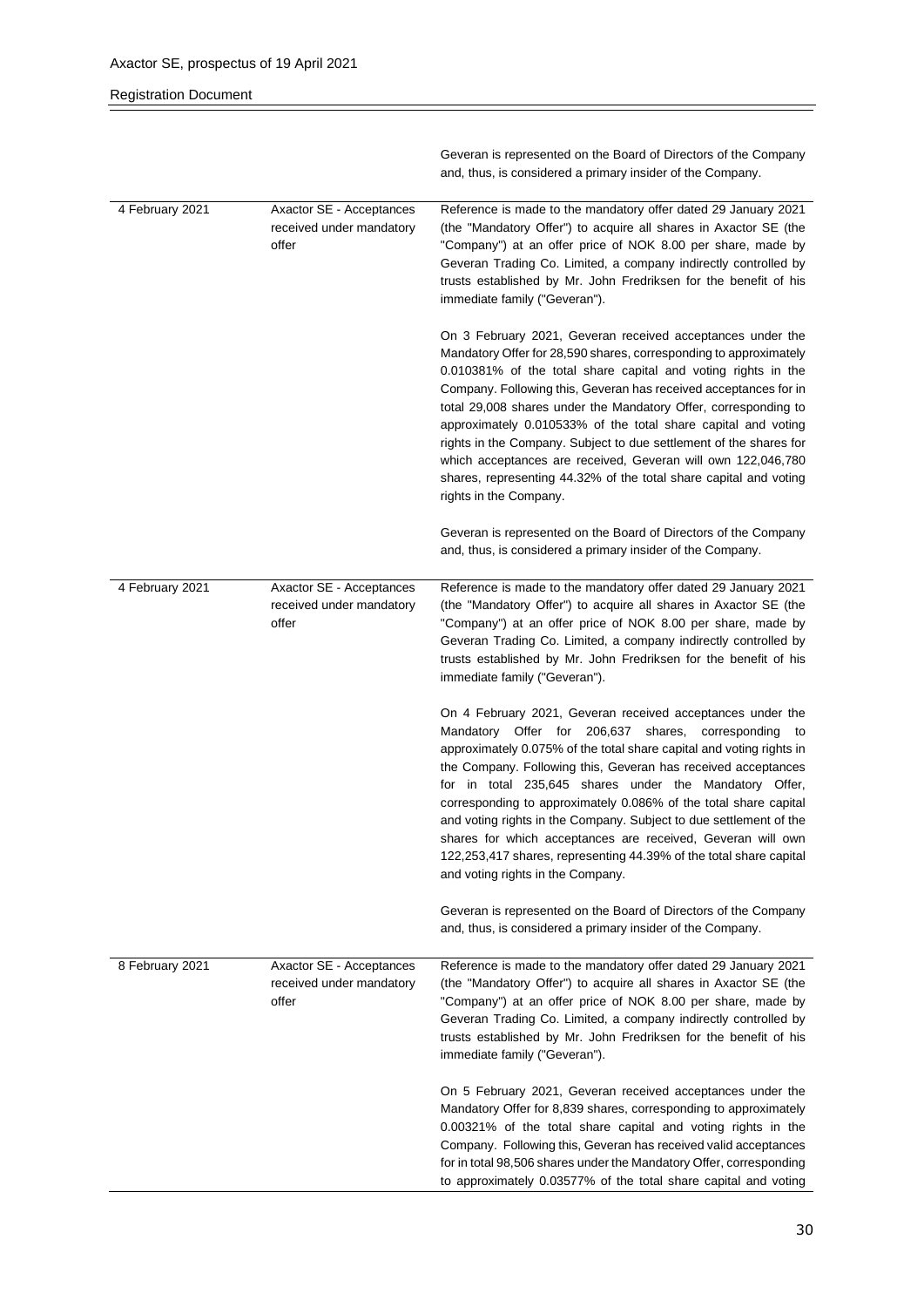| <b>Registration Document</b> |                                                                                                  |                                                                                                                                                                                                                                                                                                                                                                                                                                                                                                                                                                                                                                                                      |
|------------------------------|--------------------------------------------------------------------------------------------------|----------------------------------------------------------------------------------------------------------------------------------------------------------------------------------------------------------------------------------------------------------------------------------------------------------------------------------------------------------------------------------------------------------------------------------------------------------------------------------------------------------------------------------------------------------------------------------------------------------------------------------------------------------------------|
|                              |                                                                                                  | rights in the Company (which has been adjusted by 137,139 shares<br>for a correction in the number of acceptances received). Subject to<br>final results and due settlement of the shares for which<br>acceptances are received, Geveran will own 122,116,278 shares,<br>representing 44.34% of the total share capital and voting rights in<br>the Company.                                                                                                                                                                                                                                                                                                         |
|                              |                                                                                                  | Geveran is represented on the Board of Directors of the Company<br>and, thus, is considered a primary insider of the Company.                                                                                                                                                                                                                                                                                                                                                                                                                                                                                                                                        |
| 9 February.2021              | Axactor SE - Acceptances<br>received under mandatory<br>offer                                    | Reference is made to the mandatory offer dated 29 January 2021<br>(the "Mandatory Offer") to acquire all shares in Axactor SE (the<br>"Company") at an offer price of NOK 8.00 per share, made by<br>Geveran Trading Co. Limited, a company indirectly controlled by<br>trusts established by Mr. John Fredriksen for the benefit of his<br>immediate family ("Geveran").                                                                                                                                                                                                                                                                                            |
|                              |                                                                                                  | On 8 February 2021, Geveran received acceptances under the<br>Mandatory Offer for 21,406 shares, corresponding to approximately<br>0.00777% of the total share capital and voting rights in the<br>Company. Following this, Geveran has received valid acceptances<br>for in total 119,912 shares under the Mandatory Offer,<br>corresponding to approximately 0.04354% of the total share capital<br>and voting rights in the Company. Subject to final results and due<br>settlement of the shares for which acceptances are received,<br>Geveran will own 122,137,684 shares, representing 44.35% of the<br>total share capital and voting rights in the Company. |
|                              |                                                                                                  | Geveran is represented on the Board of Directors of the Company<br>and, thus, is considered a primary insider of the Company.                                                                                                                                                                                                                                                                                                                                                                                                                                                                                                                                        |
| 18 February 2021             | Axactor SE - Acceptances<br>received under mandatory<br>offer                                    | Reference is made to the mandatory offer dated 29 January 2021<br>(the "Mandatory Offer") to acquire all shares in Axactor SE (the<br>"Company") at an offer price of NOK 8.00 per share, made by<br>Geveran Trading Co. Limited, a company indirectly controlled by<br>trusts established by Mr. John Fredriksen for the benefit of his<br>immediate family ("Geveran").                                                                                                                                                                                                                                                                                            |
|                              |                                                                                                  | On 17 February 2021, Geveran received acceptances under the<br>Mandatory Offer for 6,892 shares, corresponding to approximately<br>0.00250% of the total share capital and voting rights in the<br>Company. Following this, Geveran has received valid acceptances<br>for in total 158,260 shares under the Mandatory Offer,<br>corresponding to approximately 0.05747% of the total share capital<br>and voting rights in the Company. Subject to final results and due<br>settlement of the shares for which acceptances are received,<br>Geveran will own 122,176,032 shares, representing 44.36% of the<br>total share capital and voting rights in the Company. |
|                              |                                                                                                  | Geveran is represented on the Board of Directors of the Company<br>and, thus, is considered a primary insider of the Company.                                                                                                                                                                                                                                                                                                                                                                                                                                                                                                                                        |
| 18 February 2021             | Axactor SE - Sale of<br>subscription rights by<br>primary insiders in the<br>subsequent offering | Reference is made to the stock exchange announcements from<br>Axactor SE ("Axactor" or the "Company") on 9 December 2020<br>regarding a number of measures to strengthen the financial<br>platform of the Company, including (i) a private placement raising<br>gross proceeds of NOK 320 million (the "Private Placement"), (ii) a<br>potential subsequent offering of up to 26,750,000 new shares at a<br>subscription price of NOK 8.00 per offer share (the "Subsequent"<br>Offering") and (iii) the acquisition of the 50% interest in Axactor                                                                                                                  |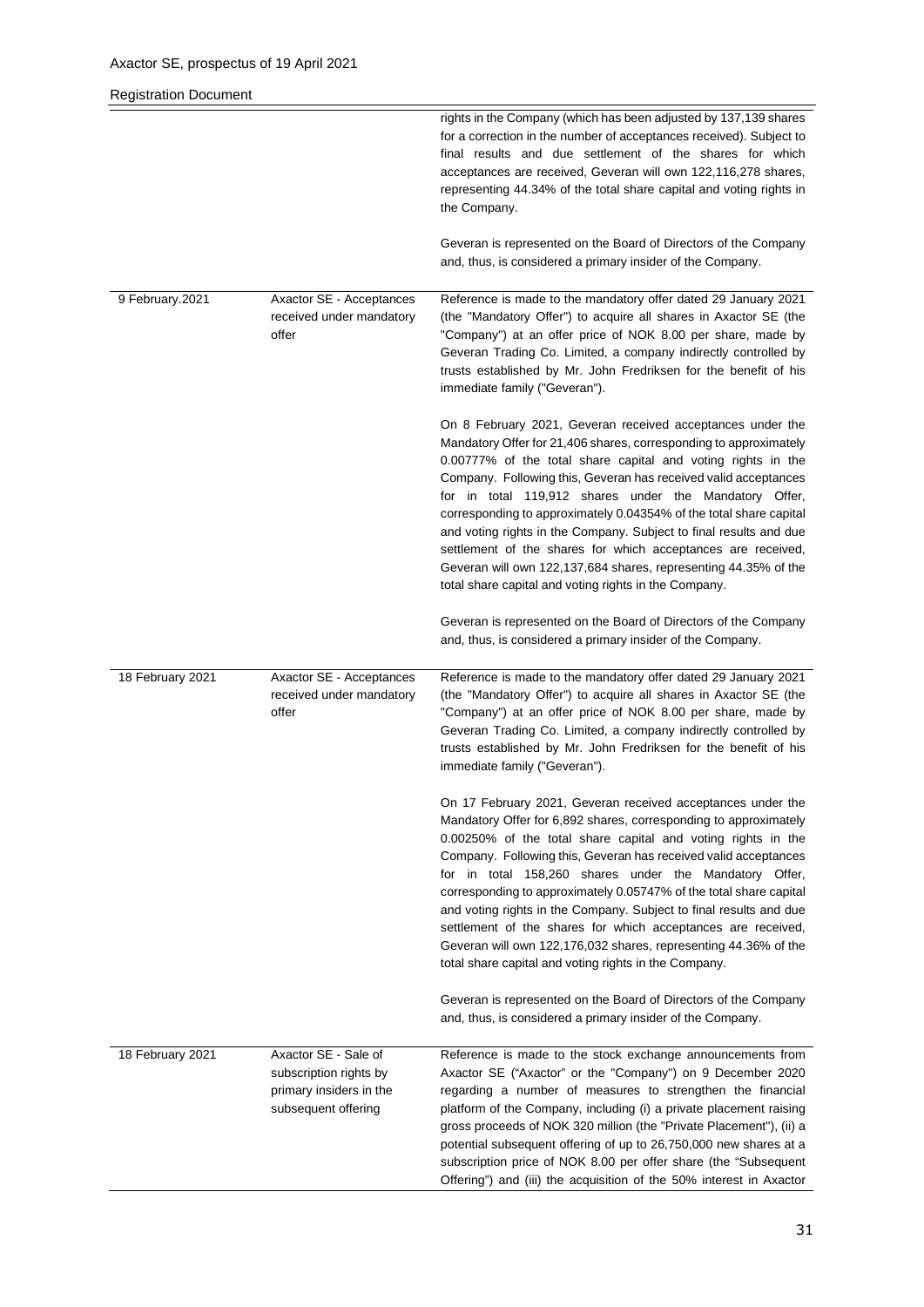| <b>Registration Document</b> |                                                               |                                                                                                                                                                                                                                                                                                                                                                                                                                                                                                                                                                                                                                                                       |
|------------------------------|---------------------------------------------------------------|-----------------------------------------------------------------------------------------------------------------------------------------------------------------------------------------------------------------------------------------------------------------------------------------------------------------------------------------------------------------------------------------------------------------------------------------------------------------------------------------------------------------------------------------------------------------------------------------------------------------------------------------------------------------------|
|                              |                                                               | Invest held by Geveran with consideration consisting of shares in<br>Axactor (the "Axactor Invest Roll-up").                                                                                                                                                                                                                                                                                                                                                                                                                                                                                                                                                          |
|                              |                                                               | Latino Invest AS a company controlled by Johnny Tsolis, CEO in<br>Axactor SE, has today sold 288,082 subscription rights at NOK<br>0.2857 per right, further Latino Invest AS will subscribe to 10,000<br>shares in the subsequent offering. Johnny Tsolis privately<br>subscribed to 130,000 shares in the Private placement announced<br>on 9 December 2020. Johnny Tsolis own 1,700,000 shares in the<br>company partly held privately and partly through Latino Invest AS,<br>not including the 10,000 shares he will subscribe to in the<br>subsequent offering.                                                                                                 |
| 22 February 2021             | Axactor SE - Acceptances<br>received under mandatory<br>offer | Reference is made to the mandatory offer dated 29 January 2021<br>(the "Mandatory Offer") to acquire all shares in Axactor SE (the<br>"Company") at an offer price of NOK 8.00 per share, made by<br>Geveran Trading Co. Limited, a company indirectly controlled by<br>trusts established by Mr. John Fredriksen for the benefit of his<br>immediate family ("Geveran").                                                                                                                                                                                                                                                                                             |
|                              |                                                               | On 19 February 2021, Geveran received acceptances under the<br>Mandatory Offer for 40,203 shares, corresponding to approximately<br>0.01460% of the total share capital and voting rights in the<br>Company. Following this, Geveran has received valid acceptances<br>for in total 198,463 shares under the Mandatory Offer,<br>corresponding to approximately 0.07206% of the total share capital<br>and voting rights in the Company. Subject to final results and due<br>settlement of the shares for which acceptances are received,<br>Geveran will own 122,216,235 shares, representing 44.38% of the<br>total share capital and voting rights in the Company. |
|                              |                                                               | Geveran is represented on the Board of Directors of the Company<br>and, thus, is considered a primary insider of the Company.                                                                                                                                                                                                                                                                                                                                                                                                                                                                                                                                         |
| 23 February 2021             | Axactor SE - Acceptances<br>received under mandatory<br>offer | Reference is made to the mandatory offer dated 29 January 2021<br>(the "Mandatory Offer") to acquire all shares in Axactor SE (the<br>"Company") at an offer price of NOK 8.00 per share, made by<br>Geveran Trading Co. Limited, a company indirectly controlled by<br>trusts established by Mr. John Fredriksen for the benefit of his<br>immediate family ("Geveran").                                                                                                                                                                                                                                                                                             |
|                              |                                                               | On 22 February 2021, Geveran received acceptances under the<br>Mandatory Offer for 7,001 shares, corresponding to approximately<br>0.00254% of the total share capital and voting rights in the<br>Company. Following this, Geveran has received valid acceptances<br>for in total 205,464 shares under the Mandatory Offer,<br>corresponding to approximately 0.07461% of the total share capital<br>and voting rights in the Company. Subject to final results and due<br>settlement of the shares for which acceptances are received,<br>Geveran will own 122,223,236 shares, representing 44.38% of the<br>total share capital and voting rights in the Company.  |
|                              |                                                               | Geveran is represented on the Board of Directors of the Company<br>and, thus, is considered a primary insider of the Company.                                                                                                                                                                                                                                                                                                                                                                                                                                                                                                                                         |
| 23 February 2021             | Axactor SE - Final result of<br>the subsequent offering       | Reference is made to previous announcements by Axactor SE<br>("Axactor" or the "Company", OSE ticker code "ACR") regarding a<br>subsequent offering of up to 26,750,000 new shares in the<br>Company (the "Offer Shares") at a subscription price of NOK 8.00<br>per Offer Share (the "Subsequent Offering") and the prospectus                                                                                                                                                                                                                                                                                                                                       |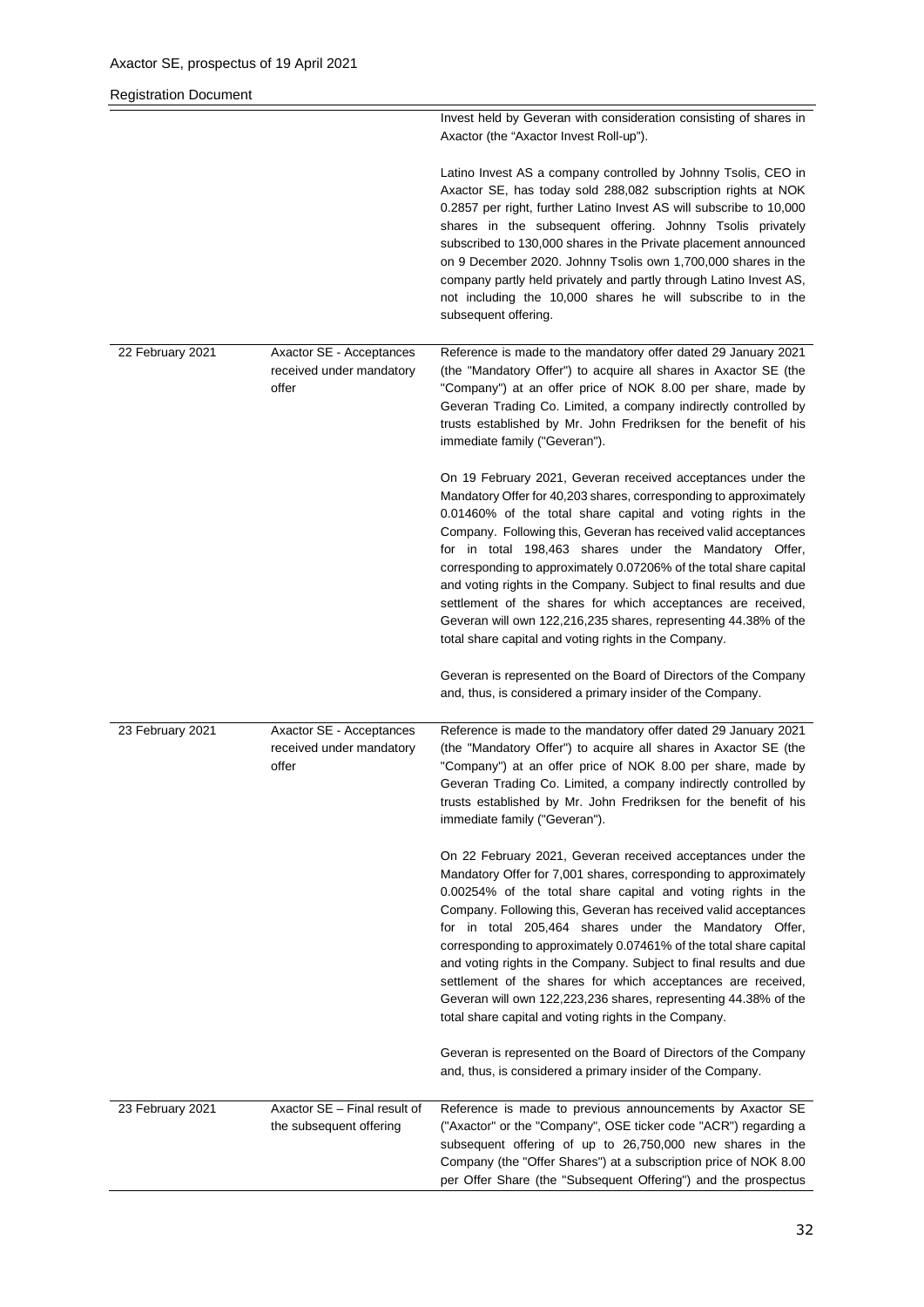|                  |                                                               | dated 5 February 2021 prepared by Axactor in connection therewith<br>(the "Prospectus"). The subscription period for the Subsequent<br>Offering expired at 16:30 hours (CET) on 19 February 2021 and the<br>final results show that the Company has received valid<br>subscriptions for in total 35,761,193 Offer Shares. Hence, the<br>maximum number of 26,750,000 Offer Shares will be issued.<br>The allocation of the Offer Shares in the Share Issue has today                                                                                                                                                                                                 |
|------------------|---------------------------------------------------------------|----------------------------------------------------------------------------------------------------------------------------------------------------------------------------------------------------------------------------------------------------------------------------------------------------------------------------------------------------------------------------------------------------------------------------------------------------------------------------------------------------------------------------------------------------------------------------------------------------------------------------------------------------------------------|
|                  |                                                               | been completed based on the allocation criteria set out in the<br>Company's prospectus dated 5 February 2021 (the "Prospectus").                                                                                                                                                                                                                                                                                                                                                                                                                                                                                                                                     |
|                  |                                                               | The following primary insiders or close associates of primary<br>insiders have been allocated Offer Shares in the Subsequent<br>Offering:                                                                                                                                                                                                                                                                                                                                                                                                                                                                                                                            |
|                  |                                                               | Latino Invest AS, a company controlled by Axactor CEO Johnny<br>Tsolis, has been allocated 10,000 Offer Shares. Following<br>completion of the Subsequent Offering, Latino Invest AS will hold<br>1,710,000 shares in Axactor.                                                                                                                                                                                                                                                                                                                                                                                                                                       |
|                  |                                                               | Brita Eilertsen, member of Axactor' board of directors, has been<br>allocated 9,892 Offer Shares. Following completion of the<br>Subsequent Offering, Brita Eilertsen will hold 19,892 shares in<br>Axactor.                                                                                                                                                                                                                                                                                                                                                                                                                                                         |
| 24 February 2021 | Axactor SE - Acceptances<br>received under mandatory<br>offer | Reference is made to the mandatory offer dated 29 January 2021<br>(the "Mandatory Offer") to acquire all shares in Axactor SE (the<br>"Company") at an offer price of NOK 8.00 per share, made by<br>Geveran Trading Co. Limited, a company indirectly controlled by<br>trusts established by Mr. John Fredriksen for the benefit of his<br>immediate family ("Geveran").                                                                                                                                                                                                                                                                                            |
|                  |                                                               | On 23 February 2021, Geveran received acceptances under the<br>Mandatory Offer for 1,187 shares, corresponding to approximately<br>0.00043% of the total share capital and voting rights in the<br>Company. Following this, Geveran has received valid acceptances<br>for in total 206,651 shares under the Mandatory Offer,<br>corresponding to approximately 0.07504% of the total share capital<br>and voting rights in the Company. Subject to final results and due<br>settlement of the shares for which acceptances are received,<br>Geveran will own 122,224,423 shares, representing 44.38% of the<br>total share capital and voting rights in the Company. |
|                  |                                                               | Geveran is represented on the Board of Directors of the Company<br>and, thus, is considered a primary insider of the Company.                                                                                                                                                                                                                                                                                                                                                                                                                                                                                                                                        |
| 25 February 2021 | Axactor SE - Acceptances<br>received under mandatory<br>offer | Reference is made to the mandatory offer dated 29 January 2021<br>(the "Mandatory Offer") to acquire all shares in Axactor SE (the<br>"Company") at an offer price of NOK 8.00 per share, made by<br>Geveran Trading Co. Limited, a company indirectly controlled by<br>trusts established by Mr. John Fredriksen for the benefit of his<br>immediate family ("Geveran").                                                                                                                                                                                                                                                                                            |
|                  |                                                               | On 24 February 2021, Geveran received acceptances under the<br>Mandatory Offer for 312 shares, corresponding to approximately<br>0.00011% of the total registered share capital and voting rights in<br>the Company. Following this, Geveran has received valid<br>acceptances for in total 206,963 shares under the Mandatory Offer,<br>corresponding to approximately 0.07515% of the total registered<br>share capital and voting rights in the Company. Subject to final                                                                                                                                                                                         |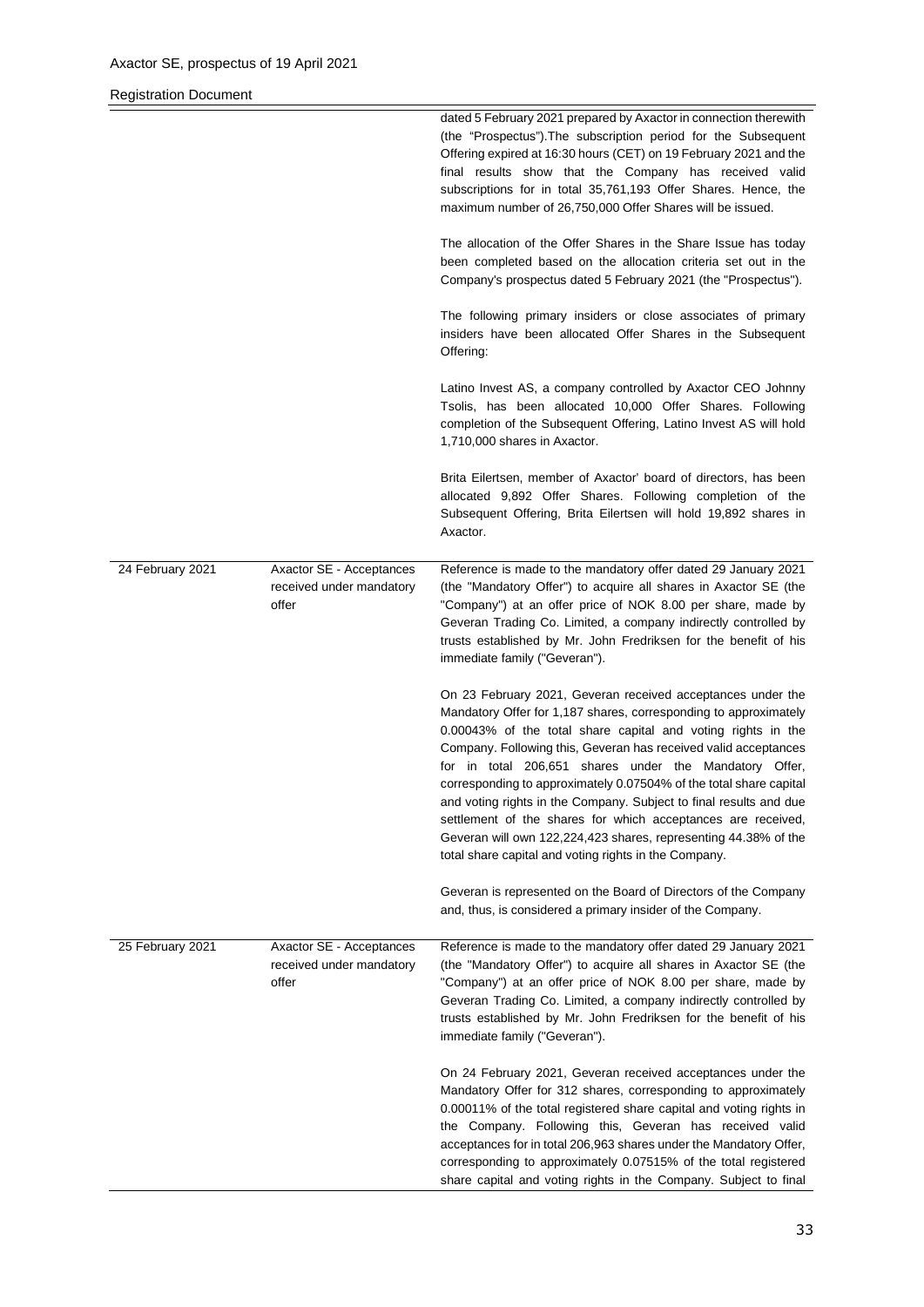| <b>Registration Document</b> |  |
|------------------------------|--|
|------------------------------|--|

|                  |                                                                                            | results and due settlement of the shares for which acceptances are<br>received, Geveran will own 122,224,735 shares, representing<br>44.38% of the total registered share capital and voting rights in the<br>Company. The foregoing percentages have been based on<br>275,395,464 issued shares in the Company (i.e. not including the<br>26,750,000 new shares resolved to be issued (but not registered)<br>by the Company on 23 February 2021).<br>Geveran is represented on the Board of Directors of the Company                                                                                                                                                                                                                                                                                                                                                                                                                 |
|------------------|--------------------------------------------------------------------------------------------|----------------------------------------------------------------------------------------------------------------------------------------------------------------------------------------------------------------------------------------------------------------------------------------------------------------------------------------------------------------------------------------------------------------------------------------------------------------------------------------------------------------------------------------------------------------------------------------------------------------------------------------------------------------------------------------------------------------------------------------------------------------------------------------------------------------------------------------------------------------------------------------------------------------------------------------|
|                  |                                                                                            | and, thus, is considered a primary insider of the Company.                                                                                                                                                                                                                                                                                                                                                                                                                                                                                                                                                                                                                                                                                                                                                                                                                                                                             |
| 26 February 2021 | Axactor SE - Acceptances<br>received under mandatory<br>offer                              | Reference is made to the mandatory offer dated 29 January 2021<br>(the "Mandatory Offer") to acquire all shares in Axactor SE (the<br>"Company") at an offer price of NOK 8.00 per share, made by<br>Geveran Trading Co. Limited, a company indirectly controlled by<br>trusts established by Mr. John Fredriksen for the benefit of his<br>immediate family ("Geveran").                                                                                                                                                                                                                                                                                                                                                                                                                                                                                                                                                              |
|                  |                                                                                            | On 25 February 2021, Geveran received acceptances under the<br>Mandatory Offer for 27,151 shares, corresponding to approximately<br>0.00986% of the total registered share capital and voting rights in<br>the Company. Following this, Geveran has received valid<br>acceptances for in total 234,114 shares under the Mandatory Offer,<br>corresponding to approximately 0.08501% of the total registered<br>share capital and voting rights in the Company. Subject to final<br>results and due settlement of the shares for which acceptances are<br>received, Geveran will own 122,251,886 shares, representing<br>44.39% of the total registered share capital and voting rights in the<br>Company. The foregoing percentages have been based on<br>275,395,464 issued shares in the Company (i.e. not including the<br>26,750,000 new shares resolved to be issued (but not registered)<br>by the Company on 23 February 2021). |
|                  |                                                                                            | Geveran is represented on the Board of Directors of the Company<br>and, thus, is considered a primary insider of the Company.                                                                                                                                                                                                                                                                                                                                                                                                                                                                                                                                                                                                                                                                                                                                                                                                          |
| 26 February 2021 | Axactor SE - Final results<br>of mandatory offer to<br>acquire all shares in<br>Axactor SE | Reference is made to the mandatory offer dated 29 January 2021<br>(the "Mandatory Offer") to acquire all shares in Axactor SE (the<br>"Company") at an offer price of NOK 8.00 per share, made by<br>Geveran Trading Co. Limited, a company indirectly controlled by<br>trusts established by Mr. John Fredriksen for the benefit of his<br>immediate family ("Geveran"). The acceptance period for the<br>Mandatory Offer expired today, 26 February 2021 at 16:30 CET.                                                                                                                                                                                                                                                                                                                                                                                                                                                               |
|                  |                                                                                            | Upon expiry of the acceptance period in the Mandatory Offer,<br>Geveran had received valid acceptances for in total 650,123<br>shares, corresponding to approximately 0.23607% of the registered<br>share capital and voting rights in the Company. Following<br>completion of the Mandatory Offer and subject to due settlement of<br>the shares for which acceptances are received, Geveran will own<br>122,667,895 shares representing 44.54% of the total registered<br>share capital and voting rights in the Company (based on<br>275,395,464 issued and registered shares in the Company).                                                                                                                                                                                                                                                                                                                                      |
|                  |                                                                                            | Following registration of the share capital increase pertaining to the<br>shares resolved to be issued by the Company on 23 February 2021,<br>Geveran's relative shareholding will be 40.60% of the total share<br>capital and voting rights in the Company.                                                                                                                                                                                                                                                                                                                                                                                                                                                                                                                                                                                                                                                                           |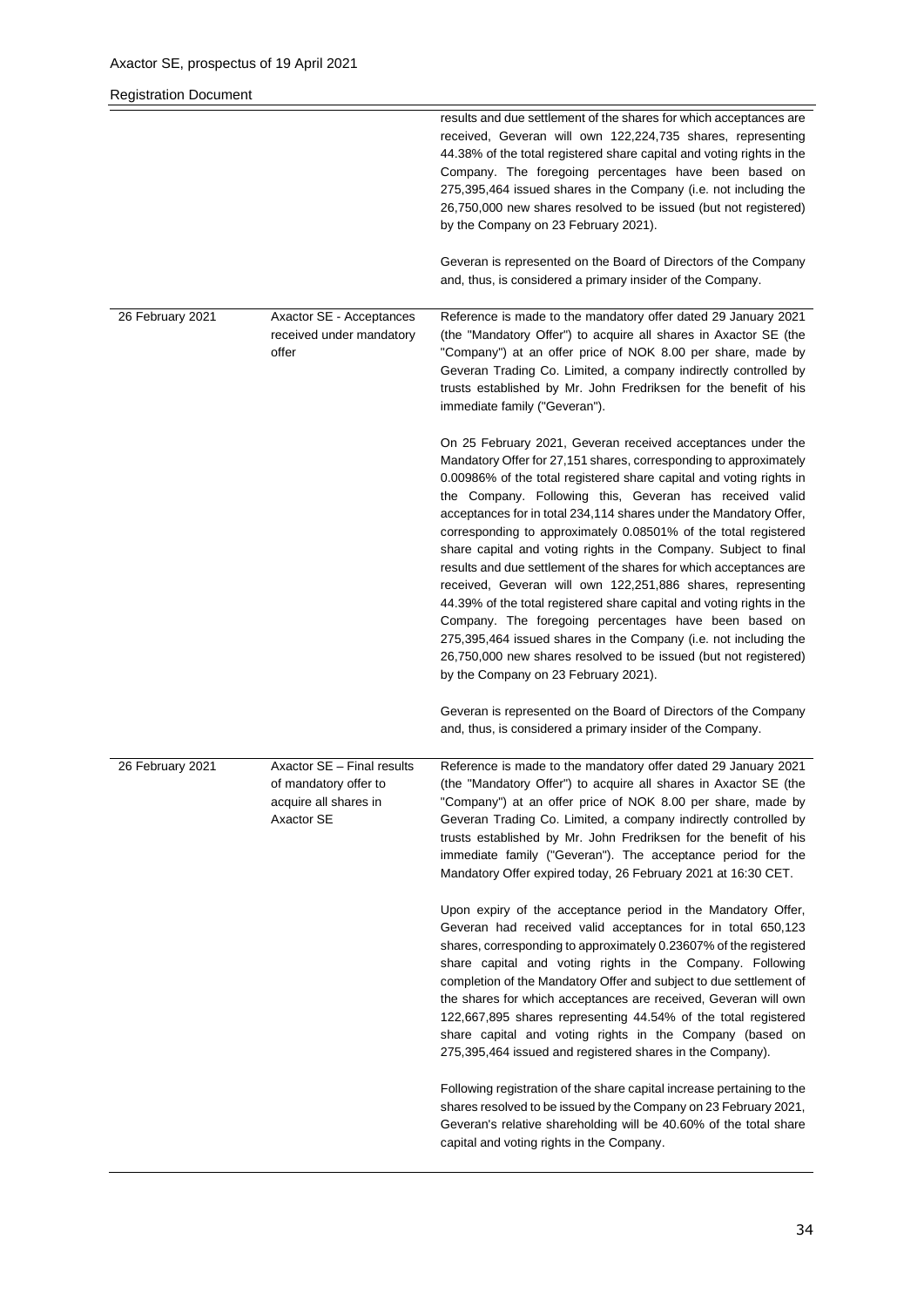| 3 March 2021 | Axactor SE - Update of<br>final results of mandatory<br>offer to acquire all shares in<br>Axactor SE | Reference is made to the mandatory offer dated 29 January 2021<br>(the "Mandatory Offer") to acquire all shares in Axactor SE (the<br>"Company") at an offer price of NOK 8.00 per share, made by<br>Geveran Trading Co. Limited, a company indirectly controlled by<br>trusts established by Mr. John Fredriksen for the benefit of his<br>immediate family ("Geveran"). The acceptance period for the<br>Mandatory Offer expired on 26 February 2021 at 16:30 CET.                                                                                                                                       |
|--------------|------------------------------------------------------------------------------------------------------|------------------------------------------------------------------------------------------------------------------------------------------------------------------------------------------------------------------------------------------------------------------------------------------------------------------------------------------------------------------------------------------------------------------------------------------------------------------------------------------------------------------------------------------------------------------------------------------------------------|
|              |                                                                                                      | The final results shows that Geveran received valid acceptances<br>under the Mandatory Offer for a total of 625,806 shares,<br>corresponding to approximately 0.23% of the registered share<br>capital and voting rights in the Company.                                                                                                                                                                                                                                                                                                                                                                   |
|              |                                                                                                      | Following completion of the Mandatory Offer and subject to due<br>settlement of the shares for which acceptances are received,<br>Geveran will own 122,643,578 shares representing 44.53% of the<br>total registered share capital and voting rights in the Company<br>(based on 275,395,464 issued and registered shares in the<br>Company). Following registration of the share capital increase<br>pertaining to the shares resolved to be issued by the Company on<br>23 February 2021, Geveran's relative shareholding will be 40.59%<br>of the total share capital and voting rights in the Company. |

| Total number of voting rights and capital |                                                                                                                         |                                                                                                                                                                                                                                                                                                                                                                                                                                                  |
|-------------------------------------------|-------------------------------------------------------------------------------------------------------------------------|--------------------------------------------------------------------------------------------------------------------------------------------------------------------------------------------------------------------------------------------------------------------------------------------------------------------------------------------------------------------------------------------------------------------------------------------------|
| Date disclosed                            | <b>Title</b>                                                                                                            | Summary of the information given                                                                                                                                                                                                                                                                                                                                                                                                                 |
| 9 December 2020                           | Axactor SE -<br>Strengthening the financial<br>platform to improve<br>shareholder returns and<br>support further growth | Axactor SE today announces multiple steps to strengthen its<br>financial platform in order to improve shareholder returns and<br>support further growth. The initiatives will decrease the Company's<br>funding costs, increase its capacity for new investments in a highly<br>attractive non-performing loans market, simplify its corporate<br>structure and increase financial transparency.                                                 |
|                                           |                                                                                                                         | As part of this plan, the company intends to raise NOK 534 million<br>in new equity through a private placement and a subsequent<br>offering, refinance its bonds and bank facilities, acquire 100%<br>ownership of Axactor Invest 1 S.á r.l. through acquisition of the 50%<br>equity interest owned by Geveran Trading Co Ltd. and affiliates in<br>exchange for new shares in Axactor and refinance the Axactor<br>Invest mezzanine facility. |
| 9 December 2020                           | Axactor SE - Contemplated<br>private placement                                                                          | Reference is made to the stock exchange notice published by<br>Axactor SE on 9 December 2020, where the company informed of<br>a plan for strengthening its financial platform to improve<br>shareholder returns and support further growth.                                                                                                                                                                                                     |
|                                           |                                                                                                                         | The Company contemplates a private placement of 40 million new<br>shares, representing 21.6% of the outstanding share capital of the<br>company, at an offer price of NOK 8.00 per share.                                                                                                                                                                                                                                                        |
|                                           |                                                                                                                         | The net proceeds from the private placement will be used to<br>strengthen the balance sheet, fund acquisition of portfolios and for<br>general corporate purposes                                                                                                                                                                                                                                                                                |
|                                           |                                                                                                                         | Upon completion of the private placement and approval by the                                                                                                                                                                                                                                                                                                                                                                                     |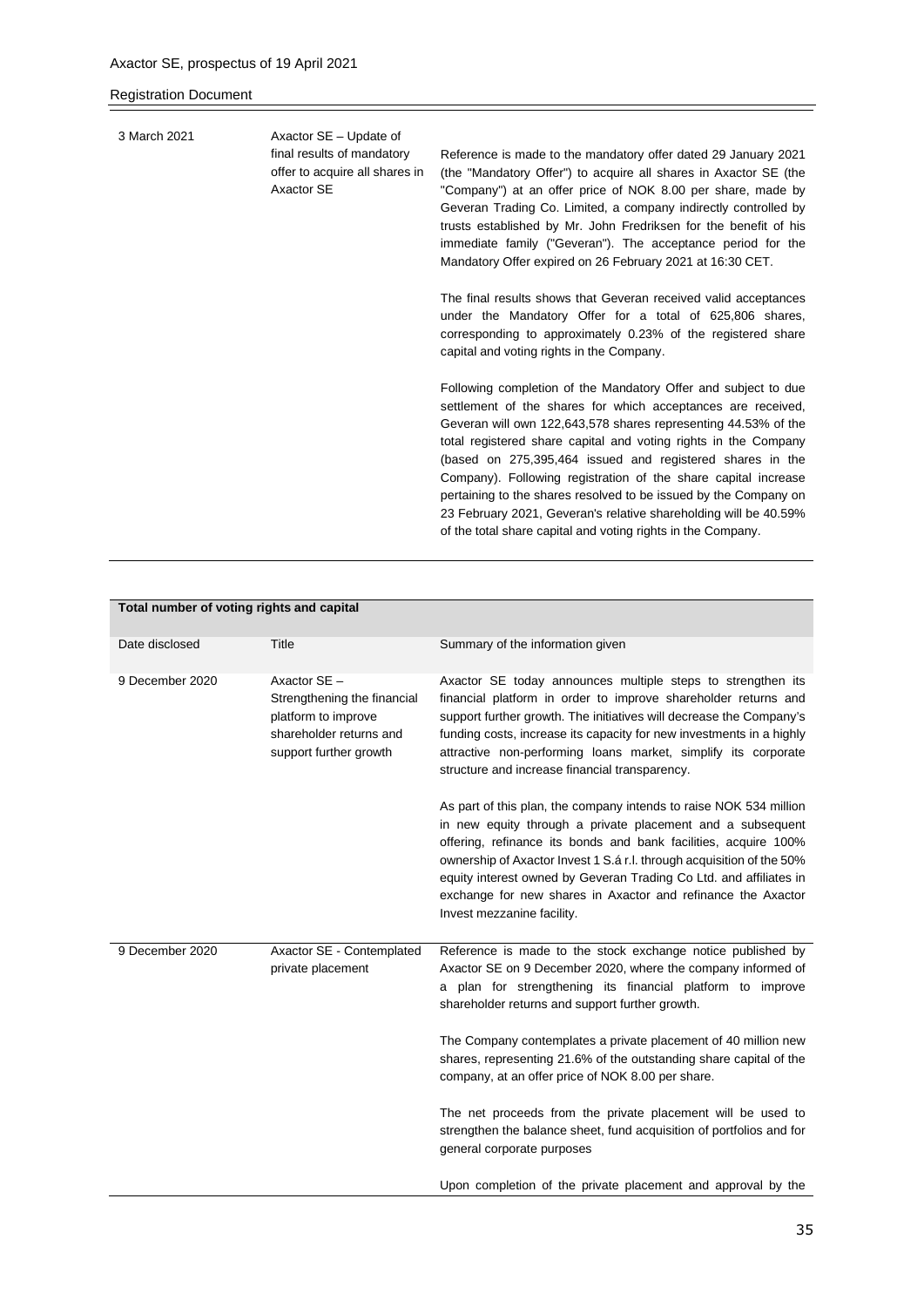|                 |                                                                                                                                      | extraordinary general meeting, the Company plans to carry out a<br>subsequent offering of up to 26.7 million new shares in the<br>Company directed towards shareholders in the Company as of 9<br>December 2020 (as registered in the VPS on 11 December 2020)<br>who were not allocated shares in the private placement and who<br>are not resident in a jurisdiction where such offering would be<br>unlawful or, for jurisdictions other than Norway, would require any<br>prospectus, filing, registration or similar action. Such shareholders<br>will be granted transferable preferential rights to subscribe for, and,<br>upon subscription, be allocated new shares at the same<br>subscription price as in the private placement, i.e. NOK 8.00 per<br>share. |
|-----------------|--------------------------------------------------------------------------------------------------------------------------------------|-------------------------------------------------------------------------------------------------------------------------------------------------------------------------------------------------------------------------------------------------------------------------------------------------------------------------------------------------------------------------------------------------------------------------------------------------------------------------------------------------------------------------------------------------------------------------------------------------------------------------------------------------------------------------------------------------------------------------------------------------------------------------|
| 9 December 2020 | Axactor SE - Private<br>placement of new shares<br>successfully placed                                                               | The Company hereby announces that it has conditionally allocated<br>40 million new shares in the private placement announced in the<br>stock exchange announcement on 9 December 2020 at a<br>subscription price of NOK 8.00 per share, raising gross proceeds of<br>NOK 320 million.                                                                                                                                                                                                                                                                                                                                                                                                                                                                                   |
| 28 January 2021 | Axactor SE - Registration<br>of share capital increase<br>following the private<br>placement and issuance of<br>consideration shares | The share capital increase pertaining to the 90,000,000 new shares<br>to be issued pursuant to the private placement and as consideration<br>for the acquisition of 50% of the equity interest in Axactor Invest 1<br>S.a r.l. announced in the stock exchange announcement made 9<br>December 2020, has been registered in the Norwegian Register of<br>Business Enterprises, and the Company's share capital has been<br>increased with EUR 47,108,086.89411374.<br>Following registration of the share capital increase, the Company<br>has an issued share capital of EUR 144,148,371.64840874, divided<br>into 275,395,464 shares, each with a par value of EUR<br>0.523423187712375.                                                                              |
| 9 March 2021    | Axactor SE - Registration<br>of share capital increase<br>following the subsequent<br>offering                                       | The share capital increase pertaining the subsequent offering with<br>a nominal value of EUR 0.523423187712375 per share, has now<br>been registered in the Norwegian Register of Business Enterprises,<br>and the Company's share capital has been increased with EUR<br>14,001,570.27130603. Shares allocated in the Subsequent<br>Offering are tradable on Oslo Stock Exchange (subject to timely<br>payment from investors).<br>Following registration of the share capital increase, the Company<br>has an issued share capital of EUR 158,149,941.91971477, divided<br>into 302,145,464 shares, each with a par value of EUR<br>0.523423187712375.                                                                                                                |

| Additional disclosed information |                                                  |                                                                                                                                          |
|----------------------------------|--------------------------------------------------|------------------------------------------------------------------------------------------------------------------------------------------|
| Date disclosed                   | Title                                            | Summary of the information given                                                                                                         |
| 23 March 2020                    | Axactor SE - Operational<br>and financial update | Coronoavirus outbreak                                                                                                                    |
|                                  |                                                  | Operational update: As a response to the coronavirus outbreak, the<br>company has activated business continuity plans and has to date    |
|                                  |                                                  | remained in full operation in all countries. Axactor is working on the<br>assumption that the macroeconomic situation may worsen further |
|                                  |                                                  | in the coming months. The company has not yet implemented                                                                                |
|                                  |                                                  | temporary workforce reductions, although this is considered as part                                                                      |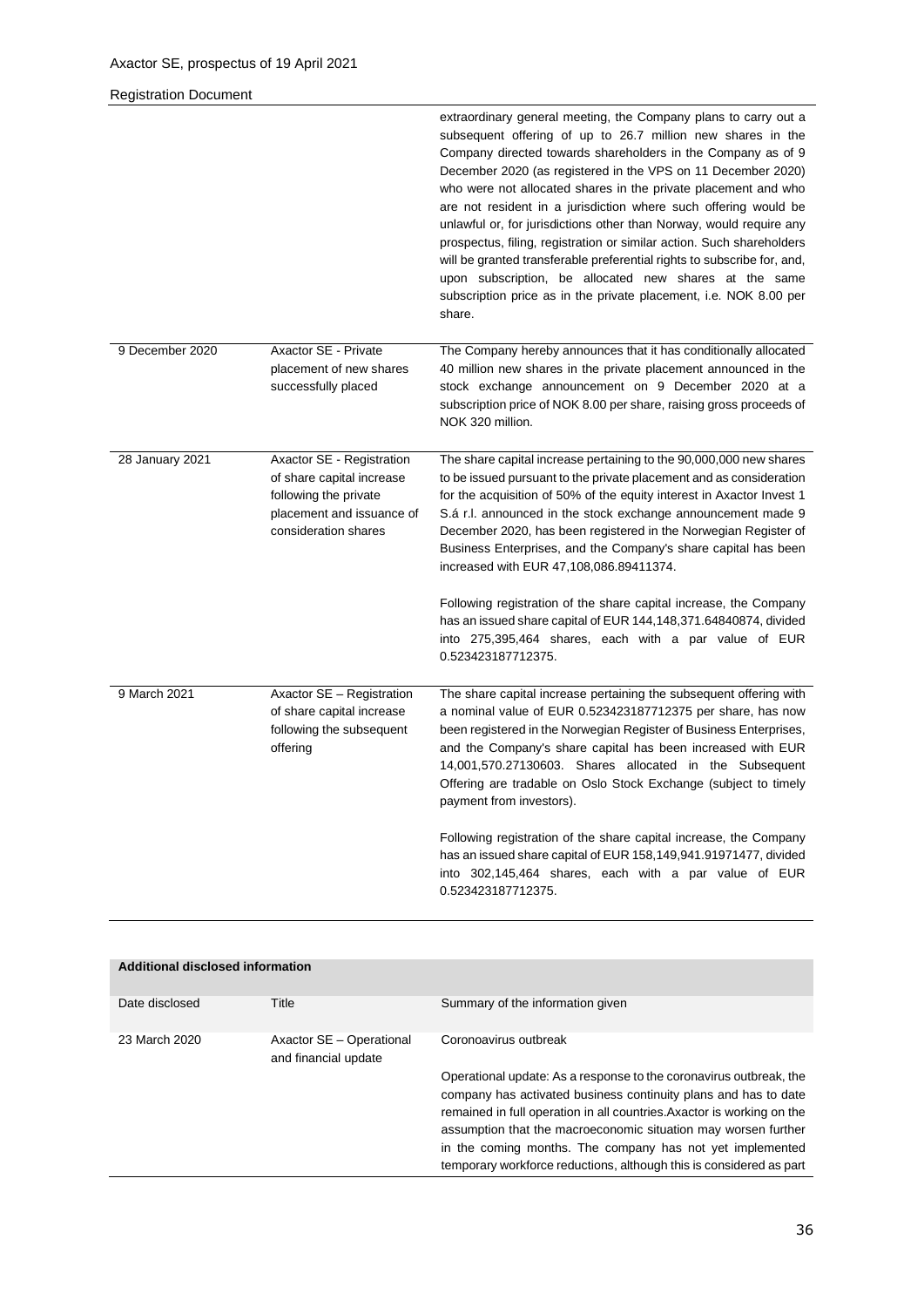| <b>Registration Document</b> |                                                                            |                                                                                                                                                                                                                                                                                                                                                                                                                                                              |
|------------------------------|----------------------------------------------------------------------------|--------------------------------------------------------------------------------------------------------------------------------------------------------------------------------------------------------------------------------------------------------------------------------------------------------------------------------------------------------------------------------------------------------------------------------------------------------------|
|                              |                                                                            | of the ongoing cost savings initiatives to adapt to the situation.                                                                                                                                                                                                                                                                                                                                                                                           |
|                              |                                                                            | Responsible Collection: Axactor sees a significant revenue shortfall<br>in the first quarter and a further revenue decline in the second<br>quarter 2020, although the total effects are still too early to quantify.<br>Looking further ahead into the second half of the year, the company<br>expects the situation to generate increasing 3PC volumes due to a<br>higher volume of non-performing loans on the customers' balance<br>sheets.              |
|                              |                                                                            | Financial position: Axactor had total equity of EUR 378 million at<br>the end of 2019 and an equity ratio of 30%. The cash balance was<br>EUR 72 million. The equity was further strengthened through the<br>equity issue in February 2020. Even though revenue and EBITDA<br>levels in the first quarter of 2020 will fall significantly below<br>forecasts, the operational cash flow from the business will<br>contribute positively to liquidity.        |
| 1 April 2020                 | Axactor SE annual general<br>meeting                                       | The Company announced that it had carried out the annual general<br>meeting and that all proposals were resolved as presented in the<br>notice convening the general meeting, including the replacement of<br>several board members. After the general meeting the board had<br>the following composition Glen Ole Rødland as chair and Brita<br>Eilertsen, Merete Haugli, Lars Erich Nilsen, Kathrine Astrup<br>Fredriksen and Terje Mjøs as board members. |
| 2 April 2020                 | Endre Rangnes released<br>as CEO of Axactor SE                             | The Board of Directors of Axactor SE announces that the board has<br>released Endre Rangnes from his position as CEO with immediate<br>effect.                                                                                                                                                                                                                                                                                                               |
|                              |                                                                            | CFO Johnny Tsolis will act as interim CEO as of today and until the<br>Board of Directors appoints a new CEO. Mr. Tsolis has more than<br>thirteen years' of experience from the debt collection industry,<br>including being co-founder of Axactor and previously responsible<br>for Strategy & M&A in the company.                                                                                                                                         |
| 25 May 2020                  | Extraordinary general<br>meeting Axactor SE                                | The extraordinary general meeting of the Company resolved to<br>amend the Company's articles of association and elected an<br>additional member to the Board, Mr Hans Harén.                                                                                                                                                                                                                                                                                 |
| 26 June 2020                 | Johnny Tsolis appointed<br>CEO of Axactor SE                               | The Board of Directors of Axactor SE announces that acting CEO<br>Johnny Tsolis has been appointed permanent CEO effective<br>immediately. He has previously been CFO and Head of Strategy<br>and M&A at Axactor, and part of the core-management team since<br>the start in December 201                                                                                                                                                                    |
| 10 December 2020             | Axactor SE - Key<br>information relating to the<br>contemplated subsequent | Date of the announcement of the subsequent offering: 9 December<br>2020                                                                                                                                                                                                                                                                                                                                                                                      |
|                              | offering in Axactor SE                                                     | Last day including right: 9 December 2020                                                                                                                                                                                                                                                                                                                                                                                                                    |
|                              |                                                                            | Ex-date: 10 December 2020                                                                                                                                                                                                                                                                                                                                                                                                                                    |
|                              |                                                                            | Record date: 11 December 2020                                                                                                                                                                                                                                                                                                                                                                                                                                |
|                              |                                                                            | Date of EGM approval: 5 January 2020                                                                                                                                                                                                                                                                                                                                                                                                                         |
|                              |                                                                            | Number of new shares: Up to 26,750,000                                                                                                                                                                                                                                                                                                                                                                                                                       |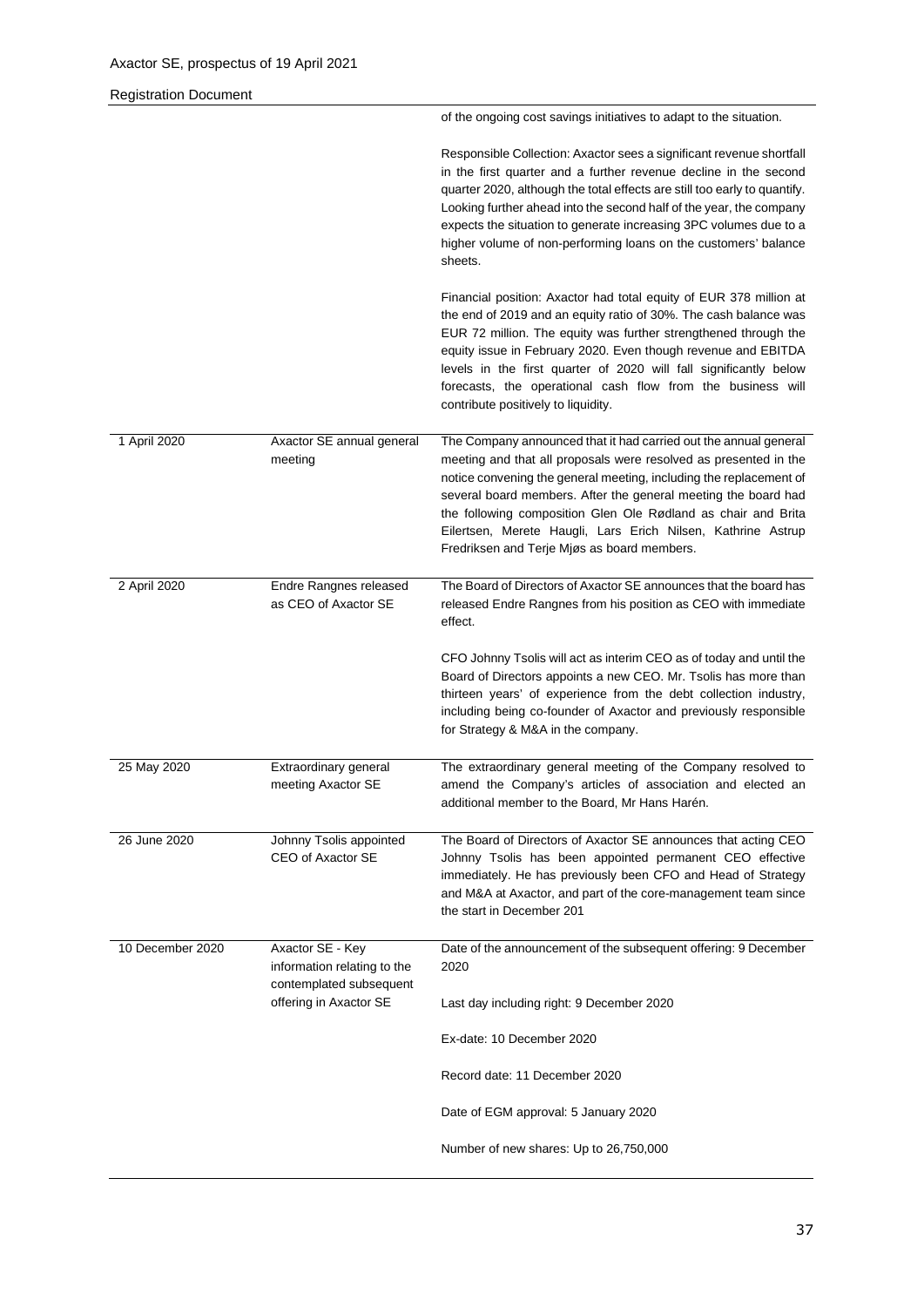|                  |                                                                                                               | Subscription price: NOK 8.00                                                                                                                                                                                                                                                                                                                                                                                                                                                        |
|------------------|---------------------------------------------------------------------------------------------------------------|-------------------------------------------------------------------------------------------------------------------------------------------------------------------------------------------------------------------------------------------------------------------------------------------------------------------------------------------------------------------------------------------------------------------------------------------------------------------------------------|
|                  |                                                                                                               | Will the rights be listed - yes/no: Yes                                                                                                                                                                                                                                                                                                                                                                                                                                             |
| 10 December 2020 | Axactor SE - Notice to<br>bondholders in AXA01,<br>proposed changes to bond<br>terms and exchange offer       | The Company has proposed certain changes to the current bond<br>terms to allow for a full early redemption of the AXA01 Bonds and<br>an offer to the bondholders to exchange their AXA01 Bonds for<br>bonds in a new bond issue.                                                                                                                                                                                                                                                    |
| 11 December 2020 | Axactor SE - Bond issue<br>successfully placed                                                                | The Company has successfully placed a new senior unsecured<br>bond issue of EUR 200 million, with a three year tenor.                                                                                                                                                                                                                                                                                                                                                               |
| 14 December 2020 | Axactor SE - Written<br><b>Resolution Resolved</b>                                                            | The Company confirmed that a written resolution to amend the<br>terms of the AXA01 Bonds have been resolved and approved by<br>the bondholders of the AXA01 Bonds.                                                                                                                                                                                                                                                                                                                  |
| 11 January 2021  | Axactor appoints Kyrre<br>Svae as interim CFO                                                                 | Teemu Alaviitala resigned from his position as CFO, effective from<br>11 January 2021. Kyrre Svae, chief of Strategy & IR, has agreed to<br>act as interim CFO pending recruitment of a permanent CFO.                                                                                                                                                                                                                                                                              |
| 20 January 2021  | Axactor changes its ticker<br>symbol to ACR                                                                   | Axactor changed its ticker symbol from AXA to ACR to avoid<br>confusion with companies with a similar name. The change was<br>effective as of the start of trading on Thursday 21 January 2021.                                                                                                                                                                                                                                                                                     |
| 28 January 2021  | Mandatory offer - offer<br>document approved                                                                  | Oslo Børs, in capacity as take-over supervisory authority, has<br>approved the offer set out in offer document dated 28 January 2021<br>in respect of a mandatory offer to acquire the shares in Axactor SE<br>made by Geveran Trading Co. Limited, with an offer price of NOK<br>8 per share, and an offer period from and including 29 January<br>2021 to 16:30 hours (CET) on 26 February 2021.                                                                                  |
| 29 January 2021  | <b>AXACTOR SE EUR</b><br>250,000,000 FRN Senior<br>unsecured bond issue<br>2018/2021 - ISIN NO 001<br>0819725 | Axactor has notified Nordic of its intention to exercise today its call<br>option for the remaining outstanding bonds in the Bond issue<br>AXA01, "Axactor SE EUR 250,000,000 FRN Senior Unsecured<br>Bond Issue 2018/2021 - ISIN NO 001 0819725". The entire Bond<br>issue will be repaid at 100% of the Nominal Amount plus accrued<br>interests on the redeemed amount), with settlement date 5<br>February 2021.                                                                |
| 29.01.2021       | Axactor SE:<br>Commencement of<br>mandatory offer to acquire<br>all shares in Axactor SE                      | Reference is made to the stock exchange announcement by<br>Axactor SE (the"Company") on 9 December 2020 regarding<br>multiple steps to strengthen the Company's financial platform,<br>which included issuance of new shares to Geveran Trading Co.<br>Limited, a company indirectly controlled by trusts established by<br>Mr. John Fredriksen for the benefit of his immediate family<br>("Geveran") in a transaction that triggered a mandatory offer<br>obligation for Geveran. |
|                  |                                                                                                               | Geveran is today launching a mandatory offer to acquire all the<br>shares in the Company that are not already owned by Geveran (the<br>"Offer"). The terms and conditions of the Offer are set out in an offer<br>document prepared by Geveran dated 28 January 2021, which has<br>been approved by the Oslo Stock Exchange in its capacity as take-<br>over supervisory authority.                                                                                                 |
|                  |                                                                                                               | Key terms of the Offer:                                                                                                                                                                                                                                                                                                                                                                                                                                                             |
|                  |                                                                                                               | - Offer price: NOK 8.00 per share                                                                                                                                                                                                                                                                                                                                                                                                                                                   |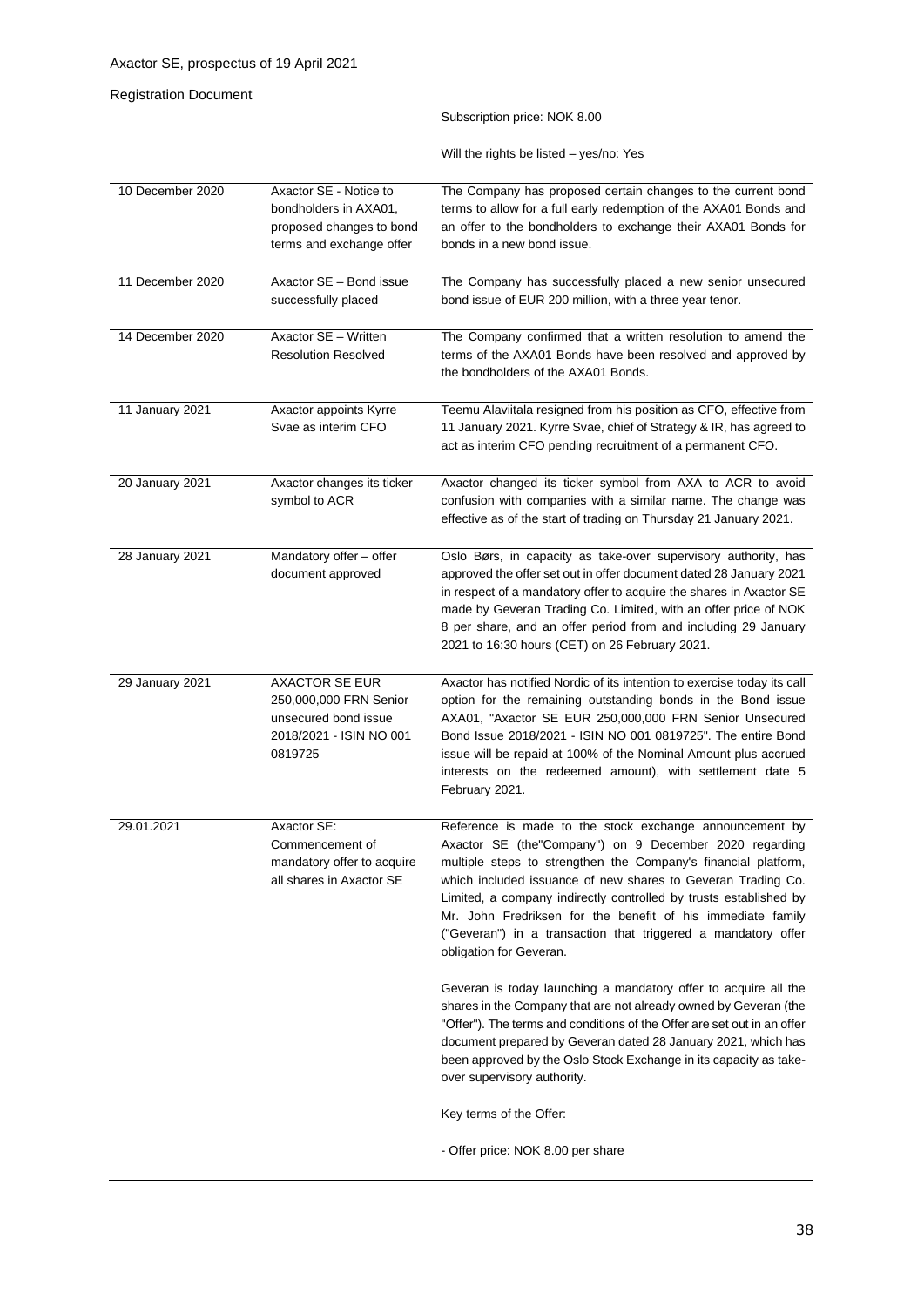| <b>Registration Document</b> |                                                                                                                                    |                                                                                                                                                                                                                                                                                                                                                                                                                                                                                                                                                                                                                                                                    |
|------------------------------|------------------------------------------------------------------------------------------------------------------------------------|--------------------------------------------------------------------------------------------------------------------------------------------------------------------------------------------------------------------------------------------------------------------------------------------------------------------------------------------------------------------------------------------------------------------------------------------------------------------------------------------------------------------------------------------------------------------------------------------------------------------------------------------------------------------|
|                              |                                                                                                                                    | - Offer period: From and including 29 January 2021 to 26 February<br>2021 at 16:30 CET                                                                                                                                                                                                                                                                                                                                                                                                                                                                                                                                                                             |
|                              |                                                                                                                                    | - Settlement date: No later than 14 calendar days after the expiry<br>of the offer period                                                                                                                                                                                                                                                                                                                                                                                                                                                                                                                                                                          |
|                              |                                                                                                                                    | As of the date hereof, Geveran owns 122,017,772 shares in the<br>Company, representing 44.31% of the outstanding share capital<br>and voting rights.                                                                                                                                                                                                                                                                                                                                                                                                                                                                                                               |
| 01.02.2021                   | <b>REDEMPTION OF</b><br>AXACTOR SE EUR<br>250,000,000 FRN SENIOR<br>UNSECURED BOND<br>ISSUE 2018/2021 - ISIN<br>NO 001 0819725     | The issuer has in a letter to the Bond Trustee on 29 January 2021<br>notified that the Issuer will exercise the Call Option to redeem all<br>Outstanding Bonds under ISIN NO 001 0819725 with initial Maturity<br>date 23 June 2021. The payment will be carried out as follows:<br>Redemption price: 100.0% of the Nominal Amount of each<br>redeemed Bond, plus accrued interest Record Date: 29 January<br>2021. New Maturity Date/Settlement Date: February 2021.                                                                                                                                                                                              |
| 8 February 2021              | Axactor SE - Approval and<br>publication of prospectus<br>and commencement of<br>subscription period in the<br>subsequent offering | Reference is made to the stock exchange announcements from<br>Axactor SE ("Axactor" or the "Company") on 9 December 2020<br>regarding a number of measures to strengthen the financial<br>platform of the Company, including (i) a private placement raising<br>gross proceeds of NOK 320 million (the "Private Placement"), (ii) a<br>potential subsequent offering of up to 26,750,000 new shares at a<br>subscription price of NOK 8.00 per offer share (the "Subsequent<br>Offering") and (iii) the acquisition of the 50% interest in Axactor<br>Invest held by Geveran with consideration consisting of shares in<br>Axactor (the "Axactor Invest Roll-up"). |
|                              |                                                                                                                                    | The Financial Supervisory Authority of Norway (Nw. Finanstilsynet)<br>has on 5 February 2021, approved the Company's prospectus (the<br>"Prospectus") prepared in connection with; (i) listing of 40,000,000<br>shares offered in the Private Placement, (ii) offering and listing of<br>up to 26,750,000 shares (the "Offer Shares") in the Subsequent<br>Offering, and (iii) listing of 50,000,000 shares in connection with the<br>Axactor Invest Roll-up.                                                                                                                                                                                                      |
|                              |                                                                                                                                    | The subscription period for the Subsequent Offering commences<br>today, 8 February 2021, at 09:00 hours (CET) and will expire at<br>16:30 hours (CET) on 19 February 2021 (the "Subscription<br>Period"). The Subscription Rights can be traded in the period from<br>09:00 CET on 8 February 2021 until 16:30 CET on 17 February<br>2021 (the "Trading Period"). The subscription price in the<br>Subsequent Offering is NOK 8 per Offer Share (the "Subscription<br>Price"), which is the same as in the private placement announced<br>on 9 December 2021 (the "Private Placement").                                                                            |
| 8 February 2021              | Axactor SE - Trading of<br>subscription rights                                                                                     | Reference is made to the stock exchange announcements from<br>Axactor SE ("Axactor" or the "Company") earlier today.<br>Subscription rights in the subsequent offering will not commence<br>trading at 09:00 CET today due to technical reasons. We will<br>provide an announcement when the subscription rights will<br>commence trading.                                                                                                                                                                                                                                                                                                                         |
| 8 February 2021              | Axactor SE - Update on<br>trading in subscription<br>rights                                                                        | Reference is made to the stock exchange announcements from<br>Axactor SE earlier today. The technical issues in relation to trading<br>of the subscription rights have now been cleared and the trading in<br>the subscription rights will commence shortly.                                                                                                                                                                                                                                                                                                                                                                                                       |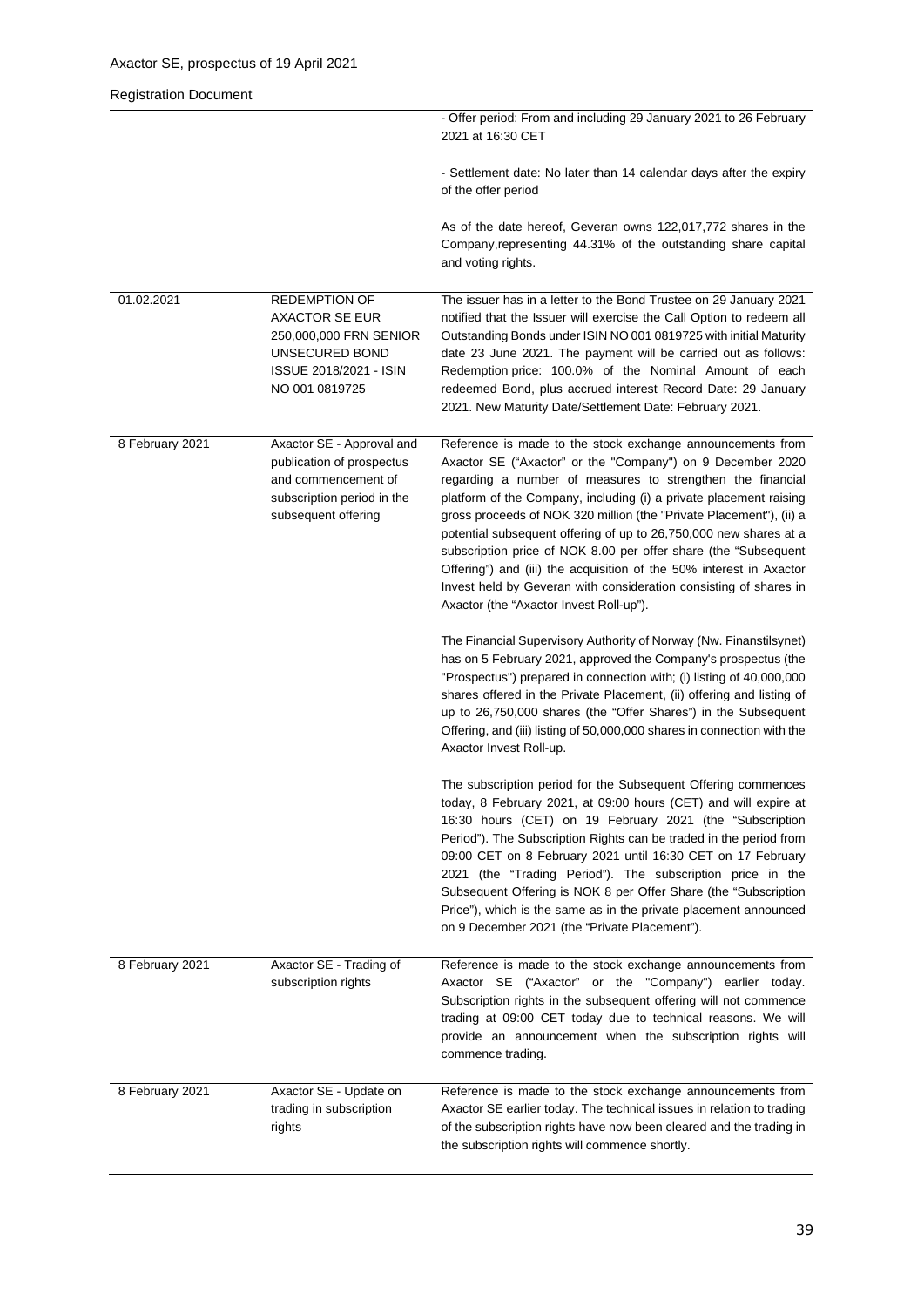#### Axactor SE, prospectus of 19 April 2021

| 8 February 2021  | OSLO BØRS – TRADING<br><b>RESUMPTION</b>                                                               | See announcement issued by Axactor today at 15.04. Trading<br>suspension to end.                                                                                                                                                                                                                                                                                                                                                                                                                                                                                                                                                                                    |
|------------------|--------------------------------------------------------------------------------------------------------|---------------------------------------------------------------------------------------------------------------------------------------------------------------------------------------------------------------------------------------------------------------------------------------------------------------------------------------------------------------------------------------------------------------------------------------------------------------------------------------------------------------------------------------------------------------------------------------------------------------------------------------------------------------------|
| 9 February 2021  | Independent statement<br>pursuant to section 6-16 of<br>the Norwegian Securities<br><b>Trading Act</b> | On 29 January 2021, Geveran Trading Co. Limited ("Geveran")<br>launched a mandatory offer to purchase all outstanding shares in<br>Axactor SE at a price of NOK 8.00. The mandatory offer follows the<br>issuance of the consideration shares for the acquisition of<br>Geveran's 50% equity interest in Axactor Invest 1, announced on 9<br>December 2020 and approved by the company's EGM on 5<br>January 2021.                                                                                                                                                                                                                                                  |
|                  |                                                                                                        | Oslo Børs is of the opinion that the offer has been made in concert<br>with the Board of Axactor and has therefore, in its capacity as take-<br>over supervisory authority, decided that the statement from Axactor<br>on the mandatory offer shall be prepared by an independent expert.<br>The company has engaged KPMG AS ("KPMG") to provide a<br>statement on Axactor's behalf in accordance with section 6-16 of<br>the Norwegian Securities Trading Act. The appointment of KPMG<br>has been approved by Oslo Stock Exchange.                                                                                                                                |
| 10 February 2021 | Axactor SE - Acceptances<br>received under mandatory<br>offer                                          | Reference is made to the mandatory offer dated 29 January 2021<br>(the "Mandatory Offer") to acquire all shares in Axactor SE (the<br>"Company") at an offer price of NOK 8.00 per share, made by<br>Geveran Trading Co. Limited, a company indirectly controlled by<br>trusts established by Mr. John Fredriksen for the benefit of his<br>immediate family ("Geveran").                                                                                                                                                                                                                                                                                           |
|                  |                                                                                                        | On 9 February 2021, Geveran received acceptances under the<br>Mandatory Offer for 1,857 shares, corresponding to approximately<br>0.00067% of the total share capital and voting rights in the<br>Company. Following this, Geveran has received valid acceptances<br>for in total 121,769 shares under the Mandatory Offer,<br>corresponding to approximately 0.04422% of the total share capital<br>and voting rights in the Company. Subject to final results and due<br>settlement of the shares for which acceptances are received,<br>Geveran will own 122,139,541 shares, representing 44.35% of the<br>total share capital and voting rights in the Company. |
|                  |                                                                                                        | Geveran is represented on the Board of Directors of the Company<br>and, thus, is considered a primary insider of the Company.                                                                                                                                                                                                                                                                                                                                                                                                                                                                                                                                       |
| 11 February 2021 | Axactor SE - Acceptances<br>received under mandatory<br>offer                                          | Reference is made to the mandatory offer dated 29 January 2021<br>(the "Mandatory Offer") to acquire all shares in Axactor SE (the<br>"Company") at an offer price of NOK 8.00 per share, made by<br>Geveran Trading Co. Limited, a company indirectly controlled by<br>trusts established by Mr. John Fredriksen for the benefit of his<br>immediate family ("Geveran").                                                                                                                                                                                                                                                                                           |
|                  |                                                                                                        | On 10 February 2021, Geveran received acceptances under the<br>Mandatory Offer for 7,630 shares, corresponding to approximately<br>0.00277% of the total share capital and voting rights in the<br>Company. Following this, Geveran has received valid acceptances<br>for in total 134,299 shares under the Mandatory Offer,<br>corresponding to approximately 0.04877% of the total share capital<br>and voting rights in the Company. Subject to final results and due<br>settlement of the shares for which acceptances are received,<br>Geveran will own 122,152,071 shares, representing 44.36% of the                                                         |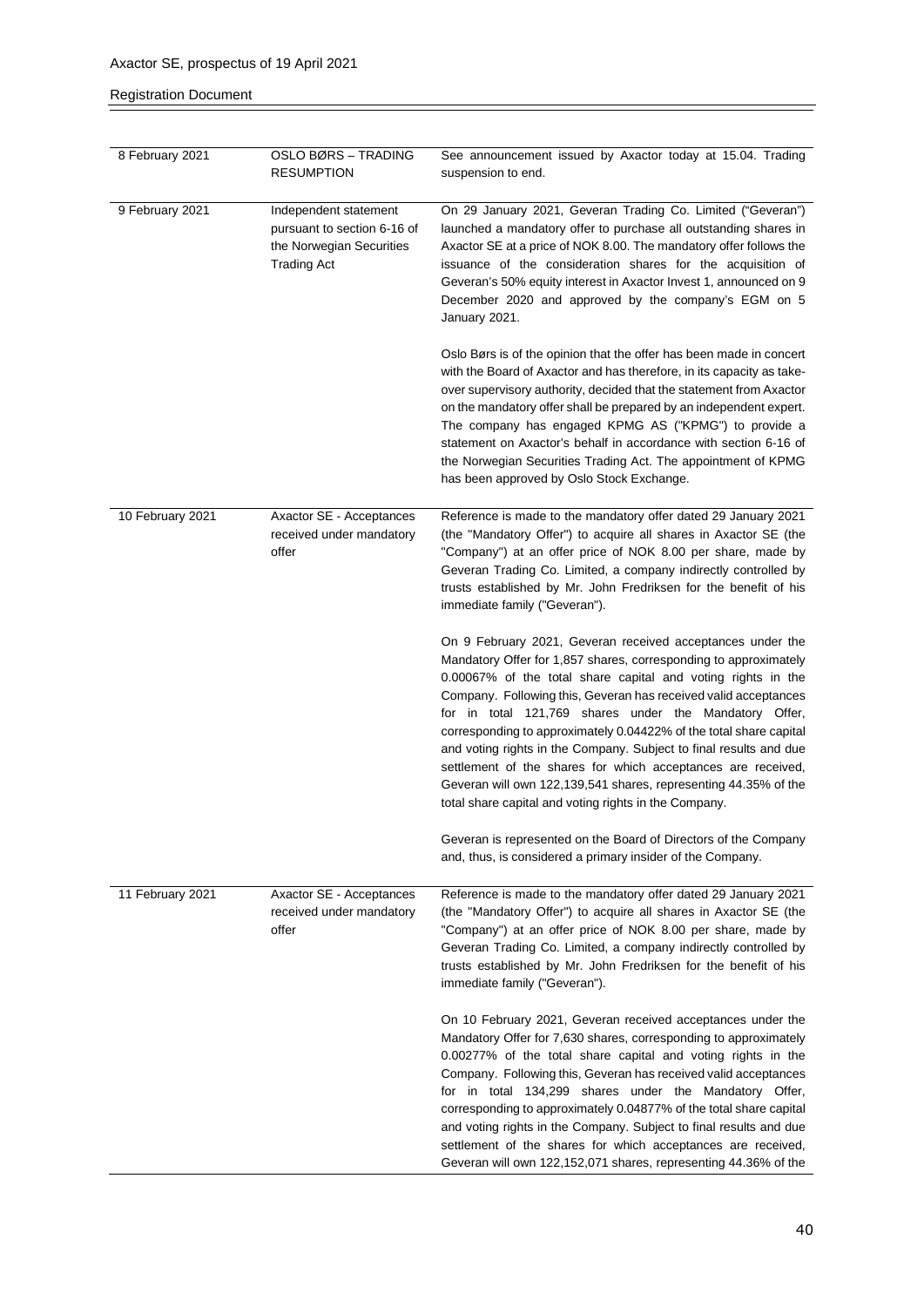| <b>Registration Document</b> |                                                                                                  |                                                                                                                                                                                                                                                                                                                                                                                                                                                                                                                                                                                                                                                                      |
|------------------------------|--------------------------------------------------------------------------------------------------|----------------------------------------------------------------------------------------------------------------------------------------------------------------------------------------------------------------------------------------------------------------------------------------------------------------------------------------------------------------------------------------------------------------------------------------------------------------------------------------------------------------------------------------------------------------------------------------------------------------------------------------------------------------------|
|                              |                                                                                                  | total share capital and voting rights in the Company.                                                                                                                                                                                                                                                                                                                                                                                                                                                                                                                                                                                                                |
|                              |                                                                                                  | Geveran is represented on the Board of Directors of the Company<br>and, thus, is considered a primary insider of the Company.                                                                                                                                                                                                                                                                                                                                                                                                                                                                                                                                        |
| 12 February 2021             | Axactor SE - Acceptances<br>received under mandatory<br>offer                                    | Reference is made to the mandatory offer dated 29 January 2021<br>(the "Mandatory Offer") to acquire all shares in Axactor SE (the<br>"Company") at an offer price of NOK 8.00 per share, made by<br>Geveran Trading Co. Limited, a company indirectly controlled by<br>trusts established by Mr. John Fredriksen for the benefit of his<br>immediate family ("Geveran").                                                                                                                                                                                                                                                                                            |
|                              |                                                                                                  | On 11 February 2021, Geveran received acceptances under the<br>Mandatory Offer for 6,844 shares, corresponding to approximately<br>0.00249% of the total share capital and voting rights in the<br>Company. Following this, Geveran has received valid acceptances<br>for in total 141,143 shares under the Mandatory Offer,<br>corresponding to approximately 0.05125% of the total share capital<br>and voting rights in the Company. Subject to final results and due<br>settlement of the shares for which acceptances are received,<br>Geveran will own 122,158,915 shares, representing 44.36% of the<br>total share capital and voting rights in the Company. |
|                              |                                                                                                  | Geveran is represented on the Board of Directors of the Company<br>and, thus, is considered a primary insider of the Company.                                                                                                                                                                                                                                                                                                                                                                                                                                                                                                                                        |
| 12 February 2021             | Axactor SE - Sale of<br>subscription rights by<br>primary insiders in the<br>subsequent offering | Reference is made to the stock exchange announcements from<br>Axactor SE ("Axactor" or the "Company") on 9 December 2020<br>regarding a number of measures to strengthen the financial<br>platform of the Company, including (i) a private placement raising<br>gross proceeds of NOK 320 million (the "Private Placement"), (ii) a<br>potential subsequent offering of up to 26,750,000 new shares at a<br>subscription price of NOK 8.00 per offer share (the "Subsequent<br>Offering") and (iii) the acquisition of the 50% interest in Axactor<br>Invest held by Geveran with consideration consisting of shares in<br>Axactor (the "Axactor Invest Roll-up").   |
|                              |                                                                                                  | Primary insider Lars Valseth has today sold 3.527 granted<br>subscription rights at NOK 0,4606 per right. Lars Valseth holds<br>12.188 shares in the Company.                                                                                                                                                                                                                                                                                                                                                                                                                                                                                                        |
|                              |                                                                                                  | Sicubi AS, a company controlled by primary insider Bente Brocks,<br>has today sold 4.888 granted subscription rights at NOK 0,4450 per<br>right. Bente Brocks holds 16.200 shares in the Company through<br>Sicubi AS.                                                                                                                                                                                                                                                                                                                                                                                                                                               |
| 15 February 2021             | Axactor SE - Acceptances<br>received under mandatory<br>offer                                    | Reference is made to the mandatory offer dated 29 January 2021<br>(the "Mandatory Offer") to acquire all shares in Axactor SE (the<br>"Company") at an offer price of NOK 8.00 per share, made by<br>Geveran Trading Co. Limited, a company indirectly controlled by<br>trusts established by Mr. John Fredriksen for the benefit of his<br>immediate family ("Geveran").                                                                                                                                                                                                                                                                                            |
|                              |                                                                                                  | On 12 February 2021, Geveran received acceptances under the<br>Mandatory Offer for 1,203 shares, corresponding to approximately<br>0.00044% of the total share capital and voting rights in the<br>Company. Following this, Geveran has received valid acceptances<br>for in total 142,346 shares under the Mandatory Offer,<br>corresponding to approximately 0.05169 % of the total share capital<br>and voting rights in the Company. Subject to final results and due                                                                                                                                                                                            |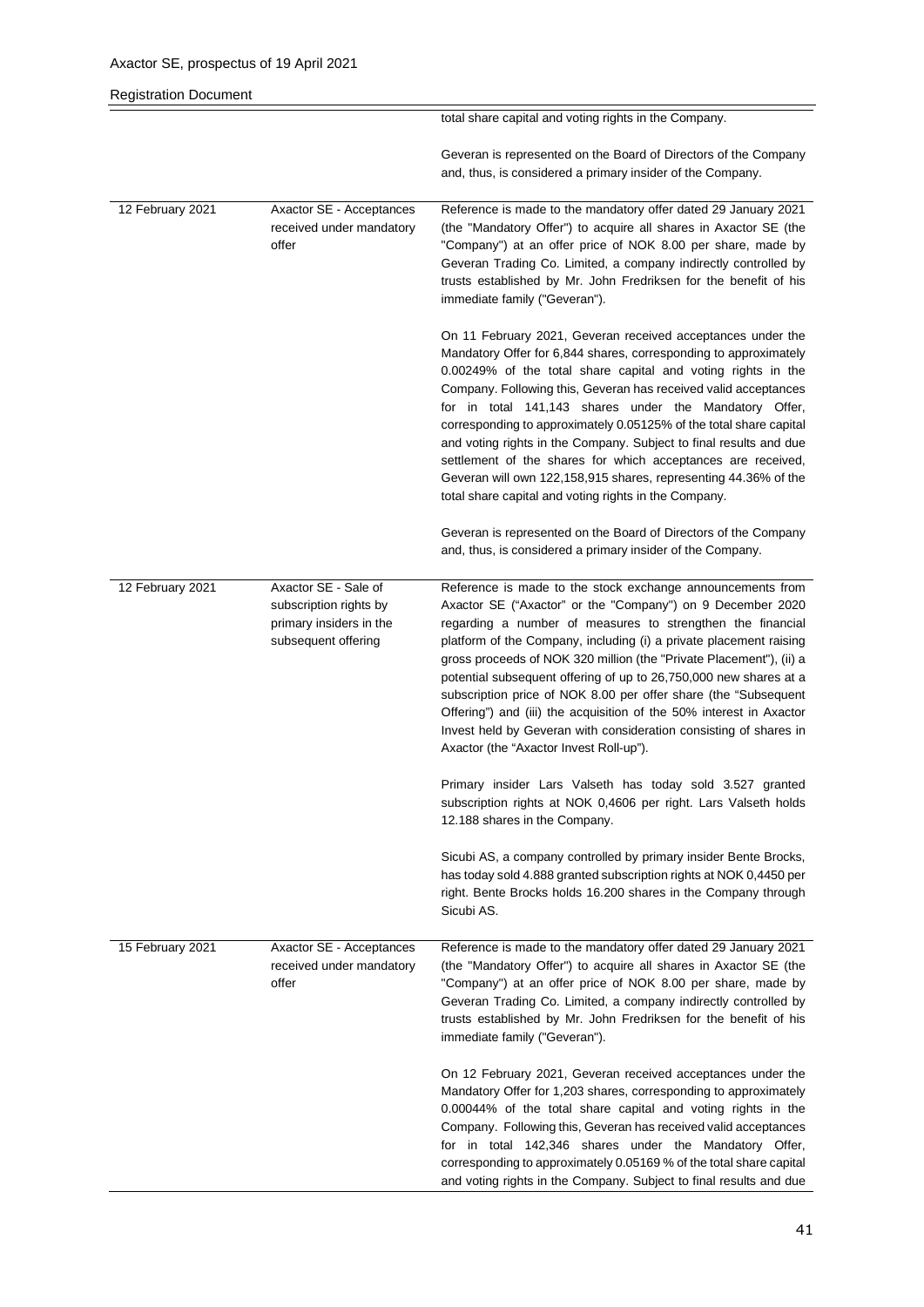|                  |                                                                        | settlement of the shares for which acceptances are received,<br>Geveran will own 122,160,118 shares, representing 44.36% of the<br>total share capital and voting rights in the Company.                                                                                                                                                                                                                                                                                                                                                                                                                                                                             |
|------------------|------------------------------------------------------------------------|----------------------------------------------------------------------------------------------------------------------------------------------------------------------------------------------------------------------------------------------------------------------------------------------------------------------------------------------------------------------------------------------------------------------------------------------------------------------------------------------------------------------------------------------------------------------------------------------------------------------------------------------------------------------|
|                  |                                                                        | Geveran is represented on the Board of Directors of the Company<br>and, thus, is considered a primary insider of the Company.                                                                                                                                                                                                                                                                                                                                                                                                                                                                                                                                        |
| 16 February 2021 | Axactor SE - Acceptances<br>received under mandatory<br>offer          | Reference is made to the mandatory offer dated 29 January 2021<br>(the "Mandatory Offer") to acquire all shares in Axactor SE (the<br>"Company") at an offer price of NOK 8.00 per share, made by<br>Geveran Trading Co. Limited, a company indirectly controlled by<br>trusts established by Mr. John Fredriksen for the benefit of his<br>immediate family ("Geveran").                                                                                                                                                                                                                                                                                            |
|                  |                                                                        | On 15 February 2021, Geveran received acceptances under the<br>Mandatory Offer for 465 shares, corresponding to approximately<br>0.00017% of the total share capital and voting rights in the<br>Company. Following this, Geveran has received valid acceptances<br>for in total 142,811 shares under the Mandatory Offer,<br>corresponding to approximately 0.05186% of the total share capital<br>and voting rights in the Company. Subject to final results and due<br>settlement of the shares for which acceptances are received,<br>Geveran will own 122,160,583 shares, representing 44.36% of the<br>total share capital and voting rights in the Company.   |
|                  |                                                                        | Geveran is represented on the Board of Directors of the Company<br>and, thus, is considered a primary insider of the Company.                                                                                                                                                                                                                                                                                                                                                                                                                                                                                                                                        |
| 17 February 2021 | Axactor SE - Acceptances<br>received under mandatory<br>offer          | Reference is made to the mandatory offer dated 29 January 2021<br>(the "Mandatory Offer") to acquire all shares in Axactor SE (the<br>"Company") at an offer price of NOK 8.00 per share, made by<br>Geveran Trading Co. Limited, a company indirectly controlled by<br>trusts established by Mr. John Fredriksen for the benefit of his<br>immediate family ("Geveran").                                                                                                                                                                                                                                                                                            |
|                  |                                                                        | On 16 February 2021, Geveran received acceptances under the<br>Mandatory Offer for 8,557 shares, corresponding to approximately<br>0.00311% of the total share capital and voting rights in the<br>Company. Following this, Geveran has received valid acceptances<br>for in total 151,368 shares under the Mandatory Offer,<br>corresponding to approximately 0.05496% of the total share capital<br>and voting rights in the Company. Subject to final results and due<br>settlement of the shares for which acceptances are received,<br>Geveran will own 122,169,140 shares, representing 44.36% of the<br>total share capital and voting rights in the Company. |
|                  |                                                                        | Geveran is represented on the Board of Directors of the Company<br>and, thus, is considered a primary insider of the Company.                                                                                                                                                                                                                                                                                                                                                                                                                                                                                                                                        |
| 17 February 2021 | Axactor SE - Extension of<br>trading period for<br>subscription rights | Reference is made to previous announcements by Axactor SE<br>("Axactor" or the "Company", OSE ticker code "ACR") regarding a<br>subsequent offering of up to 26,750,000 new shares in the<br>Company (the "Offer Shares") at a subscription price of NOK 8.00<br>per Offer Share (the "Subsequent Offering").                                                                                                                                                                                                                                                                                                                                                        |
|                  |                                                                        | Due to a technical error, the subscription rights (ticker code "ACR<br>T") in the Subsequent Offering will not be tradeable today, 17<br>February 2021. The period for trading in the subscription rights will<br>therefore be extended by one day. Trading in the subscription rights<br>will resume tomorrow morning, and the trading period will expire                                                                                                                                                                                                                                                                                                           |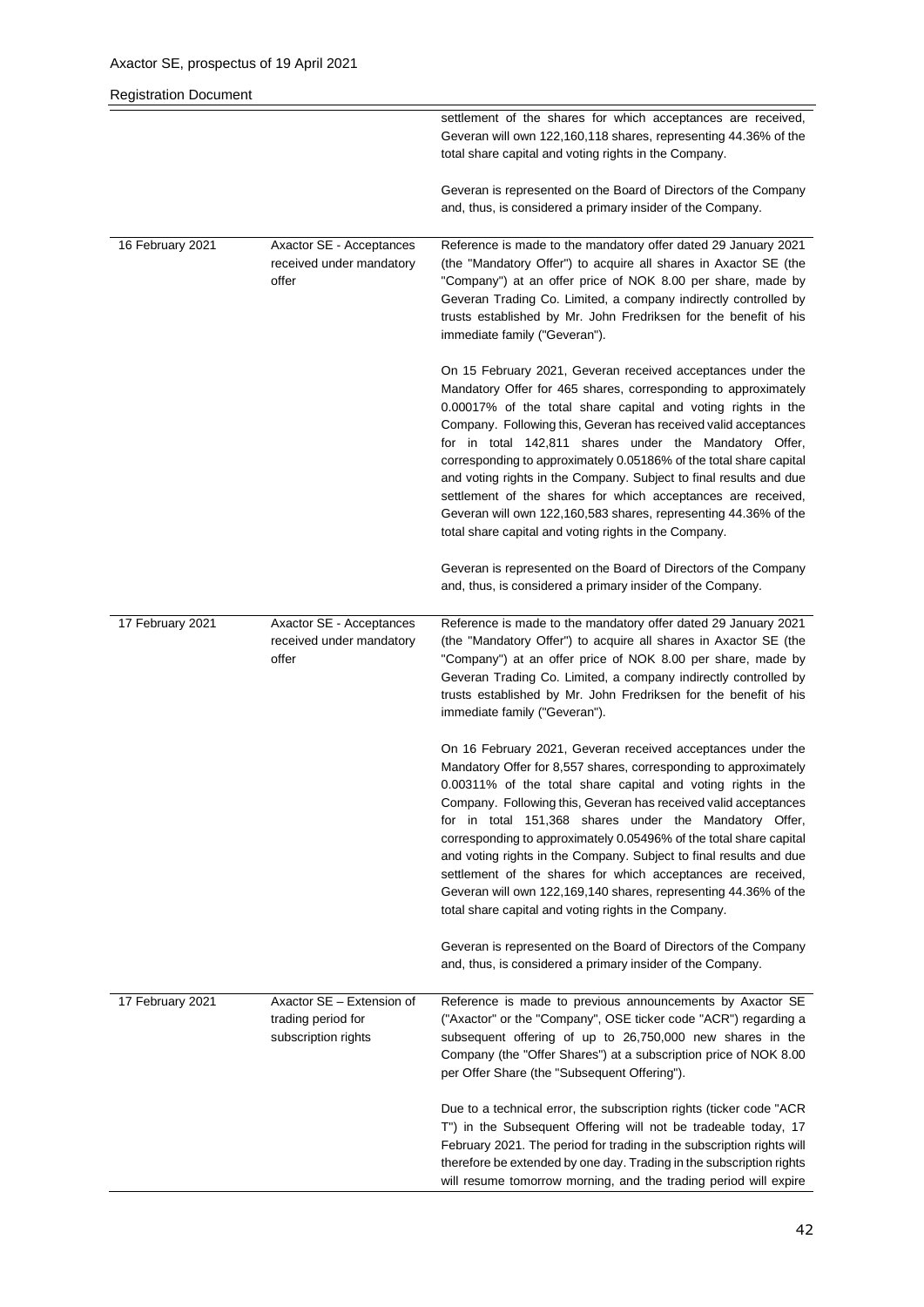| <b>Registration Document</b> |                                                                  |                                                                                                                                                                                                                                                                                                                                                                                                                                                                                                                 |
|------------------------------|------------------------------------------------------------------|-----------------------------------------------------------------------------------------------------------------------------------------------------------------------------------------------------------------------------------------------------------------------------------------------------------------------------------------------------------------------------------------------------------------------------------------------------------------------------------------------------------------|
|                              |                                                                  | tomorrow, 18 February 2021, at 16:30 hours (CET). Due to the<br>extension of the trading period, the allocation of Offer Shares will<br>be postponed by one day and will take place on or about 23<br>February 2021.                                                                                                                                                                                                                                                                                            |
|                              |                                                                  | No changes will be made to the subscription period in the<br>Subsequent Offering, which is set to expire at 16:30 hours (CET)<br>on 19 February 2021. Subscription rights that are not sold before<br>16:30 hours (CET) tomorrow, 18 February 2021, or are not used to<br>subscribe for Offer Shares before expiry of the subscription period<br>in the Subsequent Offering at 16:30 hours (CET) on 19 February<br>2021, will have no value and will automatically lapse without<br>compensation to the holder. |
| 19 February 2021             | Axactor SE - Preliminary<br>result of the subsequent<br>offering | Reference is made to previous announcements by Axactor SE<br>("Axactor" or the "Company", OSE ticker code "ACR") regarding a<br>subsequent offering of up to 26,750,000 new shares in the<br>Company (the "Offer Shares") at a subscription price of NOK 8.00<br>per Offer Share (the "Subsequent Offering") and the prospectus<br>dated 5 February 2021 prepared by Axactor in connection therewith<br>(the "Prospectus").                                                                                     |
|                              |                                                                  | The subscription period for the Subsequent Offering expired at<br>16:30 hours (CET) today, 19 February 2021.                                                                                                                                                                                                                                                                                                                                                                                                    |
|                              |                                                                  | Preliminary counting indicates that Axactor has received<br>subscriptions for approximately 36.5 million Offer Shares. The<br>preliminary counting consequently indicates a subscription of<br>approximately 1.4 times.                                                                                                                                                                                                                                                                                         |
|                              |                                                                  | The final allocation of the Offer Shares is expected to take place on<br>23 February 2021, in accordance with the allocation criteria set out<br>in the Prospectus. The final results of the Subsequent Offering will<br>be published shortly after allocation, and letters with allocation<br>information including subscription amount to be paid by each<br>subscriber are expected to be distributed during the course of 23<br>February 2021.                                                              |
|                              |                                                                  | The payment date for the Offer Shares allocated in the Subsequent<br>Offering is 25 February 2021, and the delivery date for such shares<br>is expected to be on or about 4 March 2021. The Offer Shares<br>allocated in the Subsequent Offering are expected to be tradeable<br>on the Oslo Stock Exchange on or about 4 March 2021.                                                                                                                                                                           |

| <b>Financial Information</b> |                                      |                                                                                                                                                                                                                                                                                            |
|------------------------------|--------------------------------------|--------------------------------------------------------------------------------------------------------------------------------------------------------------------------------------------------------------------------------------------------------------------------------------------|
| Date disclosed               | Title                                | Summary of the information given                                                                                                                                                                                                                                                           |
| 11 March 2020                | <b>Axactor Annual Report</b><br>2019 | Axactor has published its Annual Report for 1 January 2019 to 31<br>December 2019. The Financial Review, including the Report by the<br>Board of Directors, Financial Statements and the Corporate<br>Governance Statement, is also available on the company's website<br>www.axactor.com. |
| 21 April 2020                | Axactor reports Q1<br>financials     | Axactor's operations and financials for the first quarter of 2020 were<br>significantly affected by the coronavirus outbreak and the far-<br>reaching measures that were implemented to control the spreading                                                                              |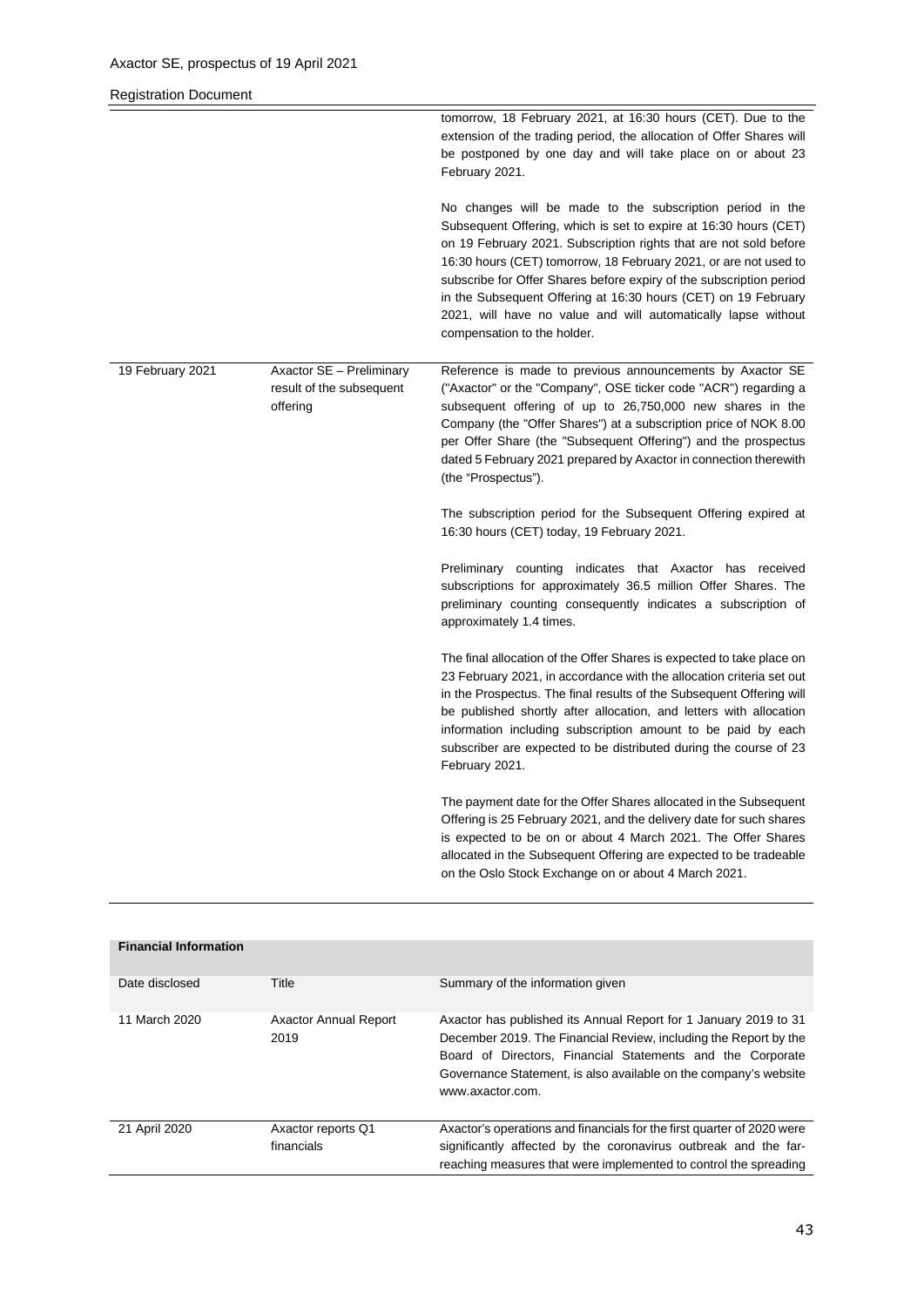|                  |                                                  | of the virus in March.                                                                                                                                                                                                                                                                                                                                                                                                                                                                                                                                                            |
|------------------|--------------------------------------------------|-----------------------------------------------------------------------------------------------------------------------------------------------------------------------------------------------------------------------------------------------------------------------------------------------------------------------------------------------------------------------------------------------------------------------------------------------------------------------------------------------------------------------------------------------------------------------------------|
|                  |                                                  | Gross revenue declined 13% to EUR 79.2 million compared to the<br>same quarter last year, mainly due to a 53% reduction of REO<br>revenues. The closure of public notary offices in Spain hindered<br>completion of already entered REO sales contracts, settlement of<br>secured assets, and some large ticket NPL settlements. Net<br>revenue decreased by 25% to EUR 55.6 million, reflecting also<br>increased NPL amortization. EBITDA was EUR 14.1 million and<br>cash EBITDA EUR 48.2 million in the first quarter 2020, whereas<br>net profit amounted to EUR 3.4 million |
| 23 July 2020     | Axactor reports Q2 and H1<br>financials          | Axactor's operations and financials for the second quarter and first<br>half year 2020 were negatively affected by the Covid-19 outbreak,<br>impacting all business areas. Reported EBITDA showed a loss of<br>EUR 30 million, reflecting that the financial statement has been<br>charged with a revaluation of the NPL portfolio of EUR 27 million<br>and an impairment accrual for the REO assets of EUR 26 million.<br>Cash EBITDA was EUR 44.4 million (65.4).<br>Gross revenue was EUR 70.8 million in the second quarter (91.3),                                           |
|                  |                                                  | whereas total revenue including the NPL revaluation was EUR 28.7<br>million (72.4). The revaluation represented 2.4% of the book value<br>of the NPL portfolio. The REO impairment accrual represented<br>22.7% of the REO book value                                                                                                                                                                                                                                                                                                                                             |
| 28 October 2020  | Axactor reports Q3<br>financials                 | Axactor's financials for the third quarter 2020 saw a normalization<br>in both revenue and earnings compared to the second quarter<br>2020. After the Covid-19 induced lockdowns across Europe earlier<br>this year, early signs of recovery were visible towards the end of the<br>second quarter. The positive trend has continued in the third quarter<br>within all business segments.                                                                                                                                                                                        |
|                  |                                                  | EBITDA came in at EUR 30.3 million, resulting in an EBITDA<br>margin of 49%. Excluding the net reversal of REO impairment<br>accruals, the EBITDA margin would be 41%, a record high for<br>Axactor. Gross revenue in the quarter was EUR 83.3 million (87.3),<br>up from EUR 70.8 million in the second quarter, while total income<br>amounted to EUR 62.3 million (64.3). Cash EBITDA was EUR 56.2<br>million (59.7).                                                                                                                                                          |
| 24 February 2021 | Axactor reports Q4 and full<br>year 2020 results | Axactor presented its interim report for the fourth quarter 2020 on<br>24 February 2021. Axactor continued the underlying recovery in<br>gross revenue for all business segments in the fourth quarter. Gross<br>revenue for the quarter ended at 94.9 million (98.8), a 14% increase<br>from the third quarter 2020. The decrease compared to the fourth<br>quarter 2019 is mainly attributable to the REO run-off segment. For<br>the full year, gross revenue ended at EUR 328.2 million (368.1).                                                                              |
|                  |                                                  | Despite positive underlying development in all three business<br>segments, the Covid-19 pandemic continue to impact Axactor's<br>figures. As a result, Axactor booked net revaluations on its NPL<br>portfo-lio of EUR -8.9 million (3.3) to adjust collection curves to<br>current performance. At the same time, a net amount of EUR 3.0<br>million was recognized as change in value of forward flow contracts<br>(0.0). Total income for the fourth quarter was thus EUR 58.5 million<br>(74.8), and for the full year 2020 EUR 205.0 (285.2). Cash EBITDA                    |

held up well, ending at EUR 63.8 million, down 4% compared to last year (66.8). For the full year 2020, Cash EBITDA was EUR 212.5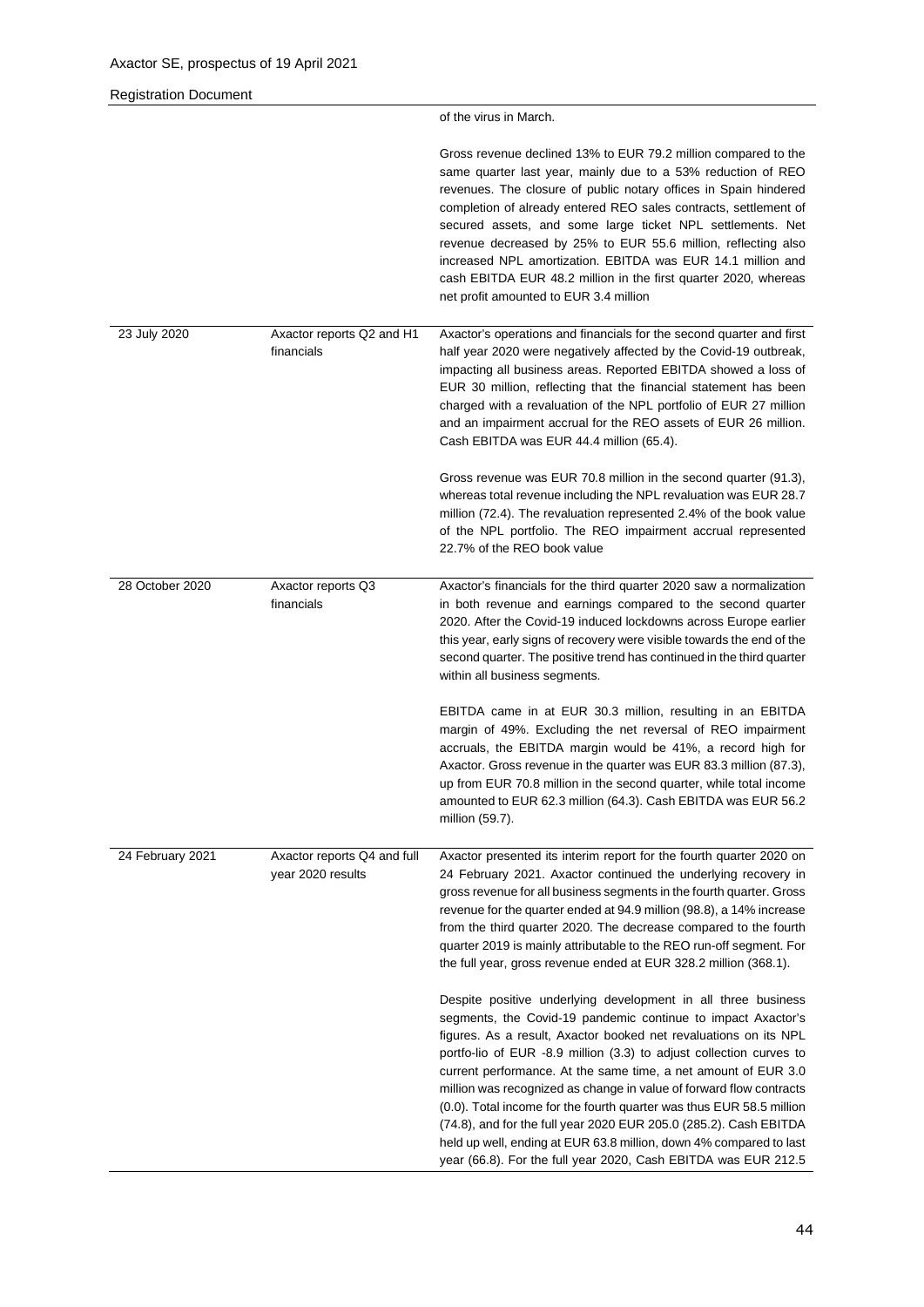#### million (250.8).

Earnings before tax amounted to EUR 0.7 million (8.5) for the quarter and negative EUR 28.4 million (32.6) for the full year 2020. This includes a write-down of EUR 7.1 million of capitalized loan fees due to refinancing of several funding lines in the quarter. Net profit amounted to EUR 3.3 million for the quarter (6.5), while the full year net profit amounted to EUR -31.1 million (21.0).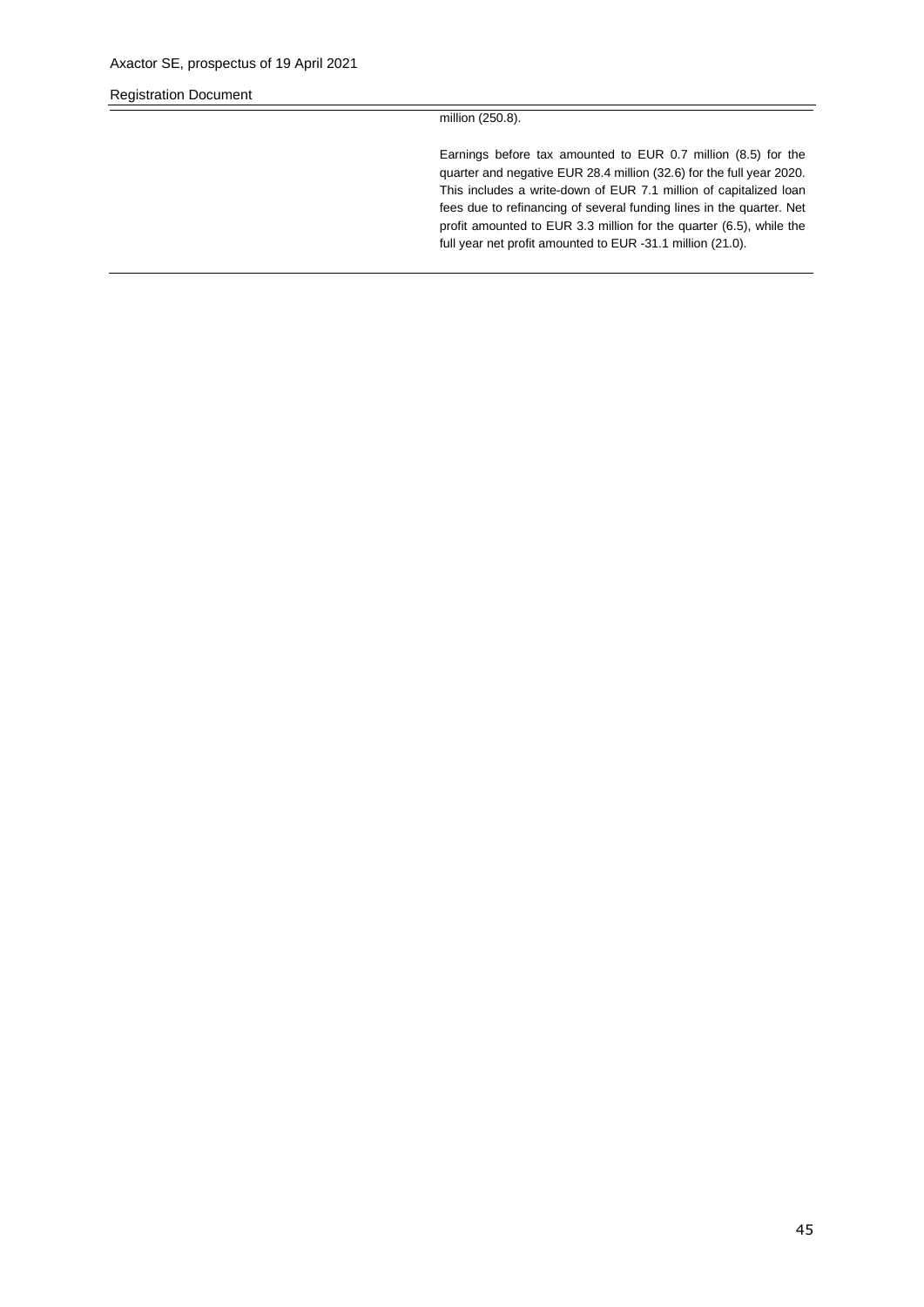### <span id="page-45-0"></span>**12 Material contracts**

Neither the Group nor any member of the Group has entered into any material contracts outside the ordinary course of business for the two years prior to the date of this Prospectus. Further, the Group has not entered into any other contract outside the ordinary course of business which contains any provision under which any member of the Group has any obligation or entitlement.

### <span id="page-45-1"></span>**13 Documents on display**

The following documents (or copies thereof) may be inspected for the life of the Registration Document at the Company business adress, Axactor SE, Drammensveien 167, 0277 Oslo, Norway and can be inspected at the Issuer's website stated in clause 5.2.

- (a) the memorandum and articles of association of the company;
- (b) all reports, letters, and other documents, historical financial information, valuations and statements prepared by any expert at the company's request, any part of which is included or referred to in the Registration Document;
- (c) the historical financial information of the company and its subsidiaries for each of the two financial years preceding the publication of the Registration Document.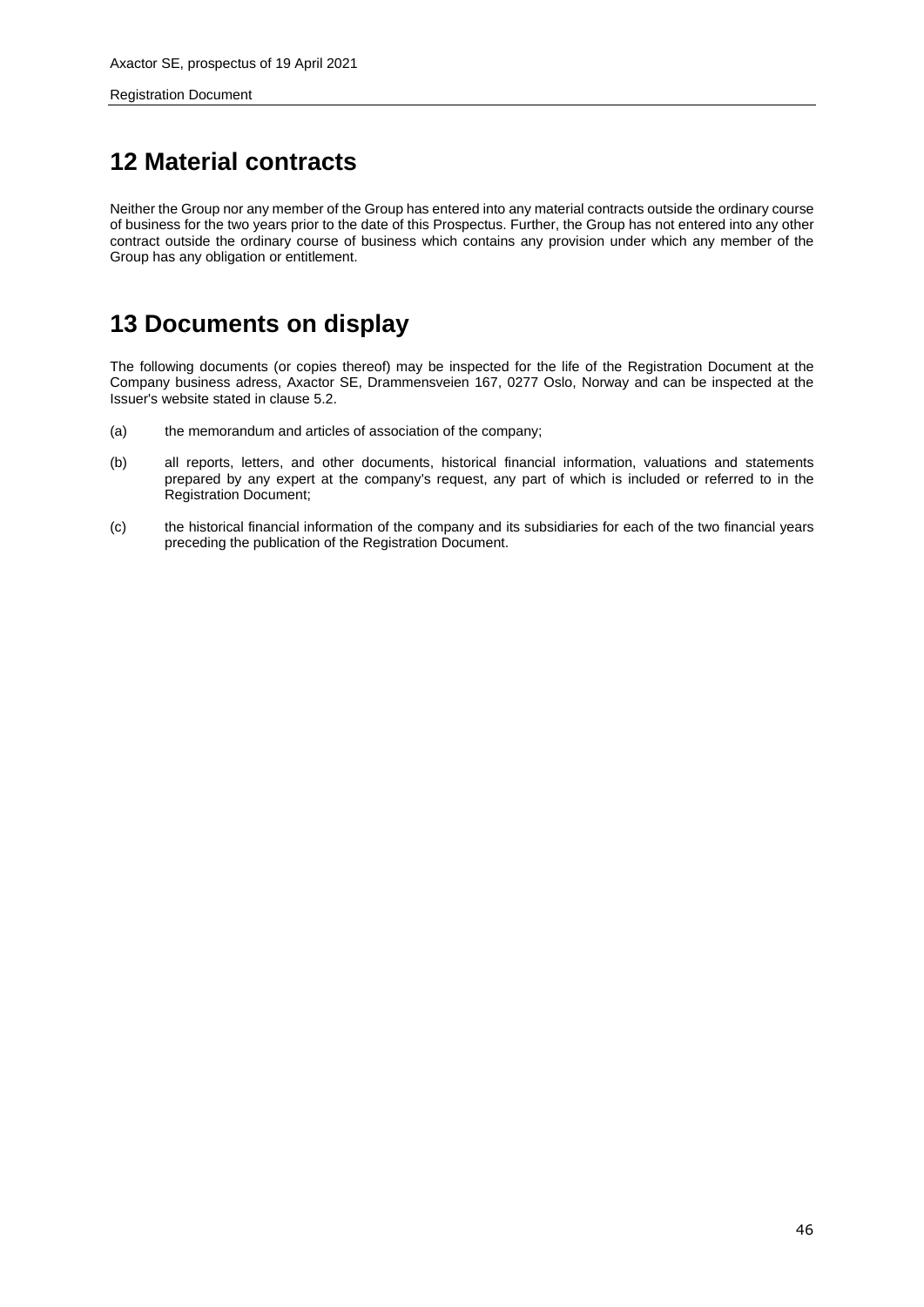# <span id="page-46-0"></span>**Cross Reference List**

| <b>Reference in</b><br>Registration<br><b>Document</b>                | <b>Refers to</b>                                                                                                                                                                                                 | <b>Details</b>                                                                                                                                                                                                                                                                        |
|-----------------------------------------------------------------------|------------------------------------------------------------------------------------------------------------------------------------------------------------------------------------------------------------------|---------------------------------------------------------------------------------------------------------------------------------------------------------------------------------------------------------------------------------------------------------------------------------------|
| 11.1 Historical<br>Financial<br>Information                           | Annual Report 2020, available at:<br>https://staxactorcorpwebprod.blob.core.windows.<br>net/assets/GROUP-Investor-Relations-<br>assets/Reports-and-presentations/2020/Axactor-<br>Annual-Report-2020.pdf         | Accounting policies, pages 65-70                                                                                                                                                                                                                                                      |
|                                                                       | Annual Report 2020, available at:<br>https://staxactorcorpwebprod.blob.core.windows.<br>net/assets/GROUP-Investor-Relations-<br>assets/Reports-and-presentations/2020/Axactor-<br>Annual-Report-2020.pdf         | Consolidated Statement of Profit and Loss, page 58<br>Consolidated Statement of comprehensive income,<br>page 59<br>Consolidated Statement of Financial Position, pages<br>60-61<br>Consolidated Statement of Cash Flows, page 63<br>Notes, pages 65-105                              |
|                                                                       |                                                                                                                                                                                                                  | Parent company Statement of Profit and Loss, page<br>106<br>Parent company Statement of comprehensive Loss,<br>page 107<br>Parent company Statement of Financial Position pages<br>108-109<br>Parent company Statement of Cash Flowt, page 111<br>Parent company Notes, pages 113-125 |
|                                                                       | Q4 2020 Preliminary FY 2020, available at:<br>https://www.axactor.com/assets/GROUP-<br>Investor-Relations-assets/Reports-and-<br>presentations/2020/Quarterly-Report-Q4-<br>2020.pdf                             | Consolidated Statement of Profit and Loss, page 14<br>Consolidated Statement of Comprehensive Profit and<br>Loss, page 15<br>Consolidated Statement of Financial Position, pages<br>$16 - 17$<br>Consolidated Statement of Cash Flows, page 18<br>Notes, pages 20-31                  |
| 11.3.1 Statement<br>of audited<br>historical financial<br>information | Company Annual Report 2020, available at:<br>https://staxactorcorpwebprod.blob.core.windows.<br>net/assets/GROUP-Investor-Relations-<br>assets/Reports-and-presentations/2020/Axactor-<br>Annual-Report-2020.pdf | Auditor's report 2020, pages 126-130                                                                                                                                                                                                                                                  |

References to the above mentioned documents are limited to information given in "Details", e.g. that the nonincorporated parts are either not relevant for the investor or covered elsewhere in the prospectus.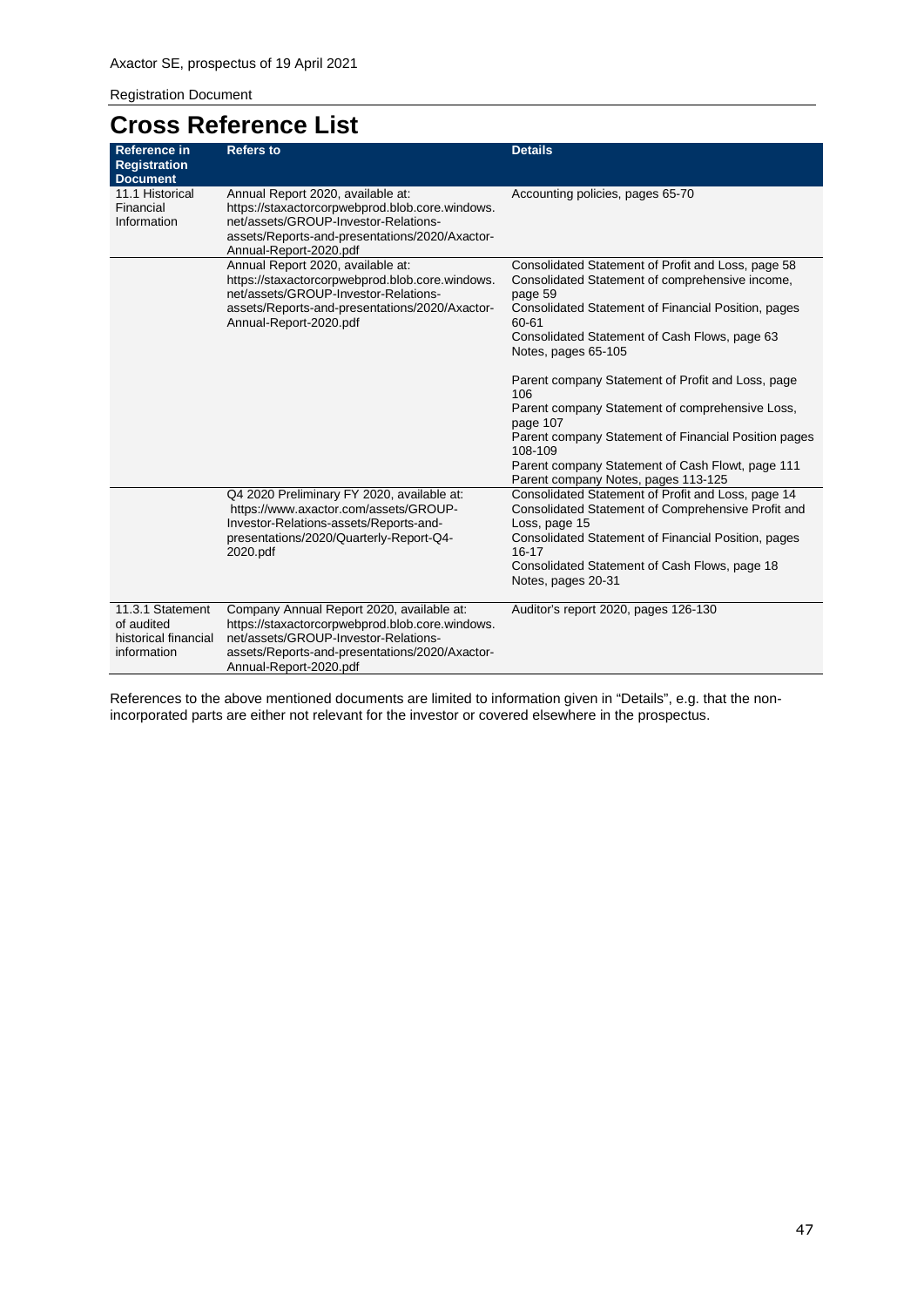### <span id="page-47-0"></span>**Joint Lead Managers' disclaimer**

ABG Sundal Collier, Arctic Securities, DNB Bank ASA, DNB Markets and Nordea Bank Abp, filial i Norge (the Joint Lead Managers), have assisted the Company in preparing the Registration Document. The Joint Lead Managers have not verified the information contained herein. Accordingly, no representation, warranty or undertaking, express or implied, is made and the Joint Lead Managers expressly disclaim any legal or financial liability as to the accuracy or completeness of the information contained in this Registration Document or any other information supplied in connection with the issuance or distribution of bonds by Axactor SE.

This Registration Document is subject to the general business terms of the Joint Lead Managers, available at their respective websites. Confidentiality rules and internal rules restricting the exchange of information between different parts of the Joint Lead Managers may prevent employees of the Joint Lead Managers who are preparing this Registration Document from utilizing or being aware of information available to the Joint Lead Managers and/or any of their affiliated companies and which may be relevant to the recipient's decisions.

Each person receiving this Registration Document acknowledges that such person has not relied on the Joint Lead Managers, nor on any person affiliated with it in connection with its investigation of the accuracy of such information or its investment decision.

Oslo, 19 April 2021

ABG Sundal og Collier ASA Arctic Securities AS [https://www.abgsc.com](https://www.abgsc.com/) [https://www.arctic.com](https://www.arctic.com/)

DNB Bank ASA, DNB Markets **Nordea Bank Abp, filial i Norge**<br>
https://www.dnb.no<br>
https://www.nordea.no [https://www.nordea.no](https://www.nordea.no/)